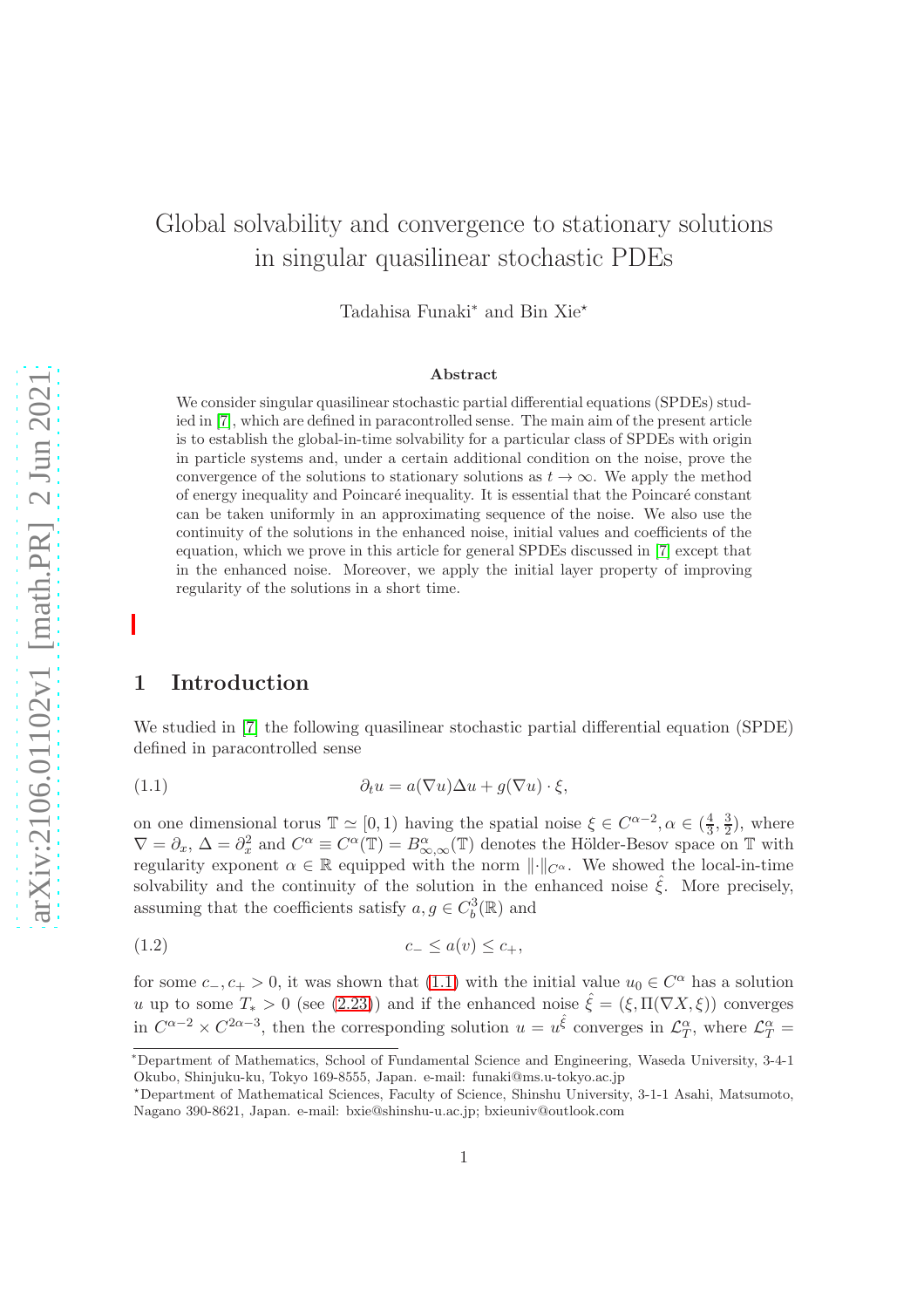$C([0,T], C^{\alpha}) \cap C^{\alpha/2}([0,T], L^{\infty})$  taking  $T > 0$  uniformly in a neighborhood of some  $\hat{\xi}$  and  $L^{\infty} = L^{\infty}(\mathbb{T})$ . Here  $X = (-\Delta)^{-1}(\xi - \xi(\mathbb{T}))$ ,  $\xi(\mathbb{T}) \equiv \langle \xi, 1 \rangle$ , and  $\Pi(\nabla X, \xi)$  denotes the resonant term in the paraproduct of  $\nabla X$  and  $\xi$ . In particular, we see  $u(t) \in \bigcap_{\delta > 0} C^{\frac{3}{2}-\delta}$ for  $t < T_*$ , see [\[7\]](#page-32-0) for details. We remark that the same result still holds under a weaker assumption:  $a, g \in C^3(\mathbb{R})$  satisfying [\(1.2\)](#page-0-1), see Lemma [1.4](#page-5-0) below.

#### 1.1 The aim of the article

The present article is a continuation of [\[7\]](#page-32-0). Assuming that two coefficients a and q satisfy the relation  $a = g'$ , we establish the global-in-time solvability and convergence of the solution to a stationary solution as  $t \to \infty$ , see Theorems [1.1](#page-3-0) and [1.2.](#page-3-1) For the convergence to the stationary solution, we assume  $|\mu_{\xi}|$  is small enough for the noise  $\xi$ , where  $\mu_{\xi}$  is the constant defined from  $\xi$  by [\(1.7\)](#page-2-0) below. A typical example of the noise  $\xi$  is the derivative of a periodic Brownian motion  $w = w(x), x \in \mathbb{T}$ :  $\xi = \dot{w}$  and, for this  $\xi, \mu_{\xi} = 0$  holds. Then, in general without assuming such conditions for the coefficients  $a, g$  and noise  $\xi$ , we show the continuity of the local-in-time solution in initial values, see Theorem [1.3.](#page-4-0) This is used for the proofs of Theorems [1.1](#page-3-0) and [1.2.](#page-3-1)

<span id="page-1-0"></span>Let  $\varphi \in C^4(\mathbb{R})$  satisfying

<span id="page-1-3"></span>
$$
(1.3) \t\t c_{-} \le \varphi'(v) \le c_{+}
$$

for some  $c_-, c_+ > 0$  and  $\chi \in C^3(\mathbb{R})$  be given, and consider the SPDE

(1.4) 
$$
\partial_t v = \Delta \{\varphi(v)\} + \nabla \{\chi(v)\xi\}, \quad x \in \mathbb{T}.
$$

Note that the linear case  $\varphi(v) = \chi(v) = v$  is included. Then, for every  $m \in \mathbb{R}$ , if  $u \equiv u_m$ is a solution of [\(1.1\)](#page-0-0) with  $a(v) = \varphi'(v+m)$ ,  $g(v) = \chi(v+m)$ ,  $v := \nabla u_m + m$  solves the equation [\(1.4\)](#page-1-0) under the assumption  $a, g \in C_b^3(\mathbb{R})$ , see Section 1.2 of [\[7\]](#page-32-0) and an indirect Definition [1.1](#page-5-1) of the solution of  $(1.4)$  below. Note that, if  $\xi$  is smooth, this is true in classical sense. In particular, [\(1.4\)](#page-1-0) has a local-in-time solution v in  $\mathcal{L}_T^{\alpha-1}$  $T^{a-1}$ . See Subsection [1.4](#page-5-2) for more explanation on the relation between  $u$  and  $v$  under the weak assumption  $a, g \in C^3(\mathbb{R})$ . We note that the equation [\(1.4\)](#page-1-0) has a mass conservation law:

<span id="page-1-2"></span>(1.5) 
$$
\int_{\mathbb{T}} v(t,x)dx = m
$$

for all  $t \geq 0$  with a constant  $m \in \mathbb{R}$ , which is determined from its initial value  $v_0$ .

As we mentioned above, the main aim of the present article is to show the global-intime solvability and establish the convergence of the solution to the stationary solution as  $t \to \infty$  for the SPDE [\(1.1\)](#page-0-0) when the coefficients satisfy  $a = g'$ . For this purpose, it turns out to be more convenient to study the SPDE in the form of [\(1.4\)](#page-1-0). Due to the discussions in Subsection [1.4,](#page-5-2) especially by Definition [1.1,](#page-5-1) the result for [\(1.4\)](#page-1-0) implies that for  $\nabla u$  for the solution u of [\(1.1\)](#page-0-0). Our assumption  $a = g'$  for (1.1) corresponds to  $\chi = \varphi$  for [\(1.4\)](#page-1-0) so that we consider the equation of the special form

<span id="page-1-1"></span>(1.6) 
$$
\partial_t v = \Delta \{\varphi(v)\} + \nabla \{\varphi(v)\xi\},
$$

on T. The equation [\(1.6\)](#page-1-1) has a physical meaning in the sense that it can be derived from a microscopic particle system in random environment, see [\[14\]](#page-33-0).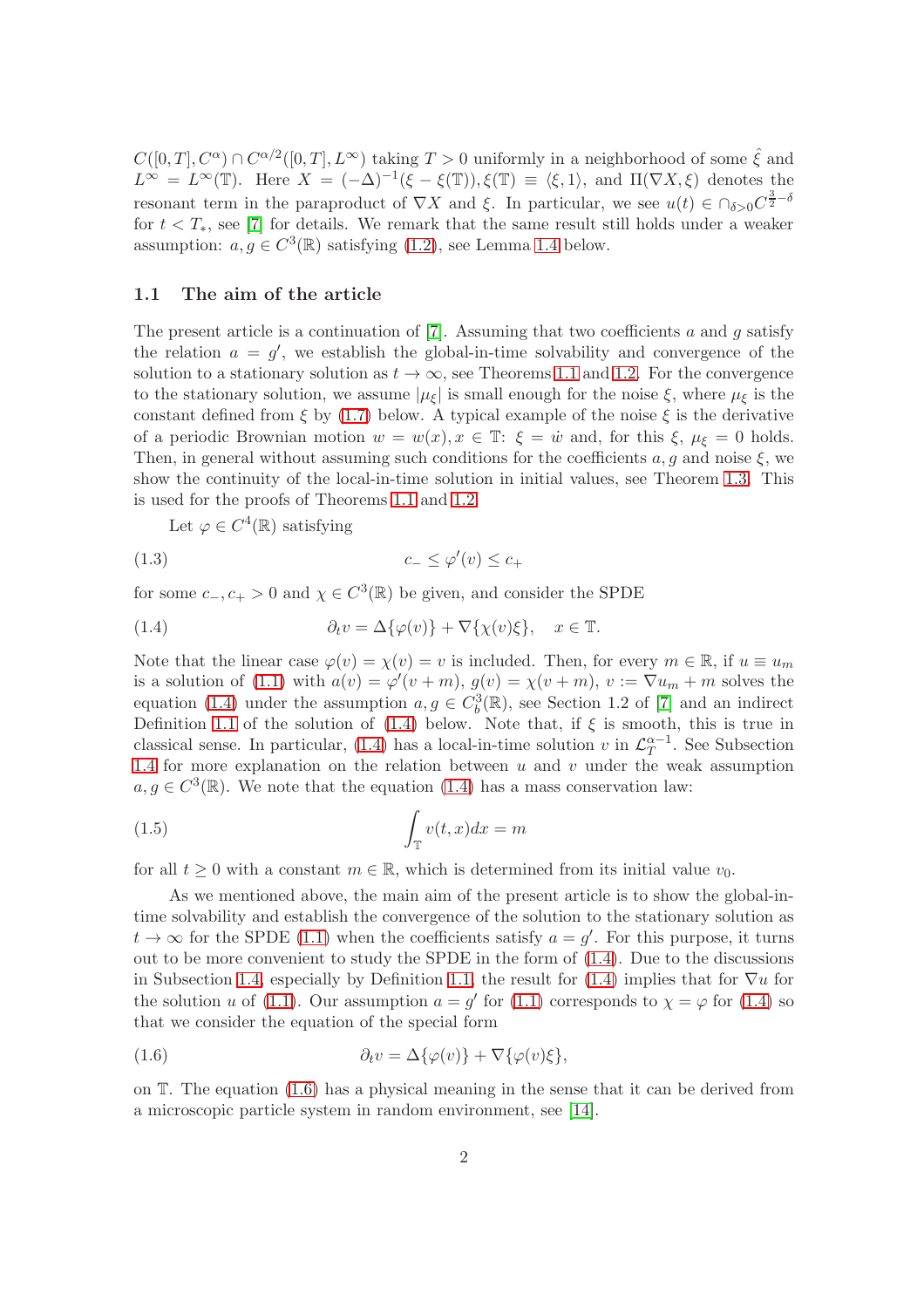Our another aim is to establish the continuity of the solution of  $(1.1)$  in initial values in general without assuming  $a = g'$ . We use such property in the study of the SPDE [\(1.6\)](#page-1-1), but we show it for the general case. The solution determines a continuous flow on the state space  $C^{\alpha} \cup {\{\Delta\}}$  with a death point  $\Delta$  added to cover the explosion of the solutions, see Remark [2.4](#page-13-1) in Subsection [2.2.](#page-12-0) The equation [\(1.1\)](#page-0-0) can be considered as if a deterministic PDE once  $\xi$  is fixed, so that it is different from the SPDEs driven by the space-time white noise, but the continuity in initial value  $u_0$  in our case corresponds to the strong Feller property for such SPDEs, cf. [\[11\]](#page-32-1).

#### 1.2 Global solution in time and convergence to stationary solutions

We consider the SPDE [\(1.6\)](#page-1-1) with  $\xi \in C^{\alpha-2}, \alpha \in (\frac{4}{3})$  $\frac{4}{3}, \frac{3}{2}$  $\frac{3}{2}$ ). To describe its stationary solutions, for a given  $\xi$ , we define its integral  $\eta(x) := \langle \xi, 1_{[0,x]} \rangle \equiv \int_0^x \xi(y) dy, x \in \mathbb{T}$ . Note that  $\eta$  is not periodic, but  $\tilde{\eta}(x) := \langle \xi - \sigma, 1_{[0,x]} \rangle = \eta(x) - \sigma x$  is periodic, where

$$
\sigma \equiv \sigma_{\xi} := \xi(\mathbb{T}) = \langle \xi, 1 \rangle = \eta(1) \in \mathbb{R}.
$$

It is known that  $\eta \in C^{\alpha-1}(\mathbb{R})$  and especially  $\eta \in C([0,1])$ , see Lemma A.10 of [\[9\]](#page-32-2). Typically, we can take  $\xi = \dot{w}(x) + \sigma$  with a periodic Brownian motion  $w(x)$ ,  $x \in \mathbb{T}$  and  $\sigma \in \mathbb{R}$ . The most interesting noise is  $\xi = \dot{w}$  and, in this case,  $\sigma_{\xi} = 0$  holds.

Then, from  $\eta$  or equivalently from  $\xi$ , we define a function  $\theta(x) = \theta_{\xi}(x)$  on T and a constant  $\mu = \mu_{\xi} \in \mathbb{R}$ , respectively, by

<span id="page-2-0"></span>(1.7) 
$$
\theta(x) := e^{-\eta(x)} \Big\{ \mu \int_0^x e^{\eta(y)} dy + 1 \Big\}, \quad x \in \mathbb{T},
$$

$$
\mu := \frac{e^{\eta(1)} - 1}{\int_0^1 e^{\eta(y)} dy}.
$$

Note that  $\theta(x) > 0$  so it is uniformly positive by its continuity. Indeed, this is obvious if  $\mu \geq 0$ , while  $\theta(x) \geq e^{-\eta(x)} \{ \mu \int_0^1 e^{\eta(y)} dy + 1 \} = e^{-\eta(x) + \eta(1)} > 0$  if  $\mu < 0$ . Moreover, θ is periodic:  $θ(0) = θ(1) = 1$ . In case  $σ = 0$ , we have  $μ = 0$  (and vice versa) and  $\theta(x) = e^{-\eta(x)}$ . Note that  $\theta = \theta(x)$  satisfies

<span id="page-2-2"></span>
$$
\nabla \theta + \xi \theta = \mu
$$

at least if  $\xi \in C(\mathbb{T})$ , that is,  $\eta \in C^1([0,1])$ , and therefore  $\Delta(z\theta) + \nabla(z\theta \cdot \xi) = 0$  holds for every  $z \in \mathbb{R}$ . In particular,  $v = \varphi^{-1}(z\theta)$  are stationary solutions of [\(1.6\)](#page-1-1), where  $\varphi^{-1}$  is the inverse function of  $\varphi$ .

For each conserved mass  $m \in \mathbb{R}$  given as in [\(1.5\)](#page-1-2), determine  $z = z_m \in \mathbb{R}$  uniquely by the relation

<span id="page-2-1"></span>(1.9) 
$$
m = \int_{\mathbb{T}} \varphi^{-1}(z\theta(x))dx.
$$

Note that, since  $\varphi$  satisfies [\(1.3\)](#page-1-3) and in particular, it is strictly increasing, this determines a one to one relation between  $z$  and  $m$ . Then,

<span id="page-2-3"></span>(1.10) 
$$
\overline{v}(x) \equiv \overline{v}_m(x) := \varphi^{-1}(z_m \theta(x))
$$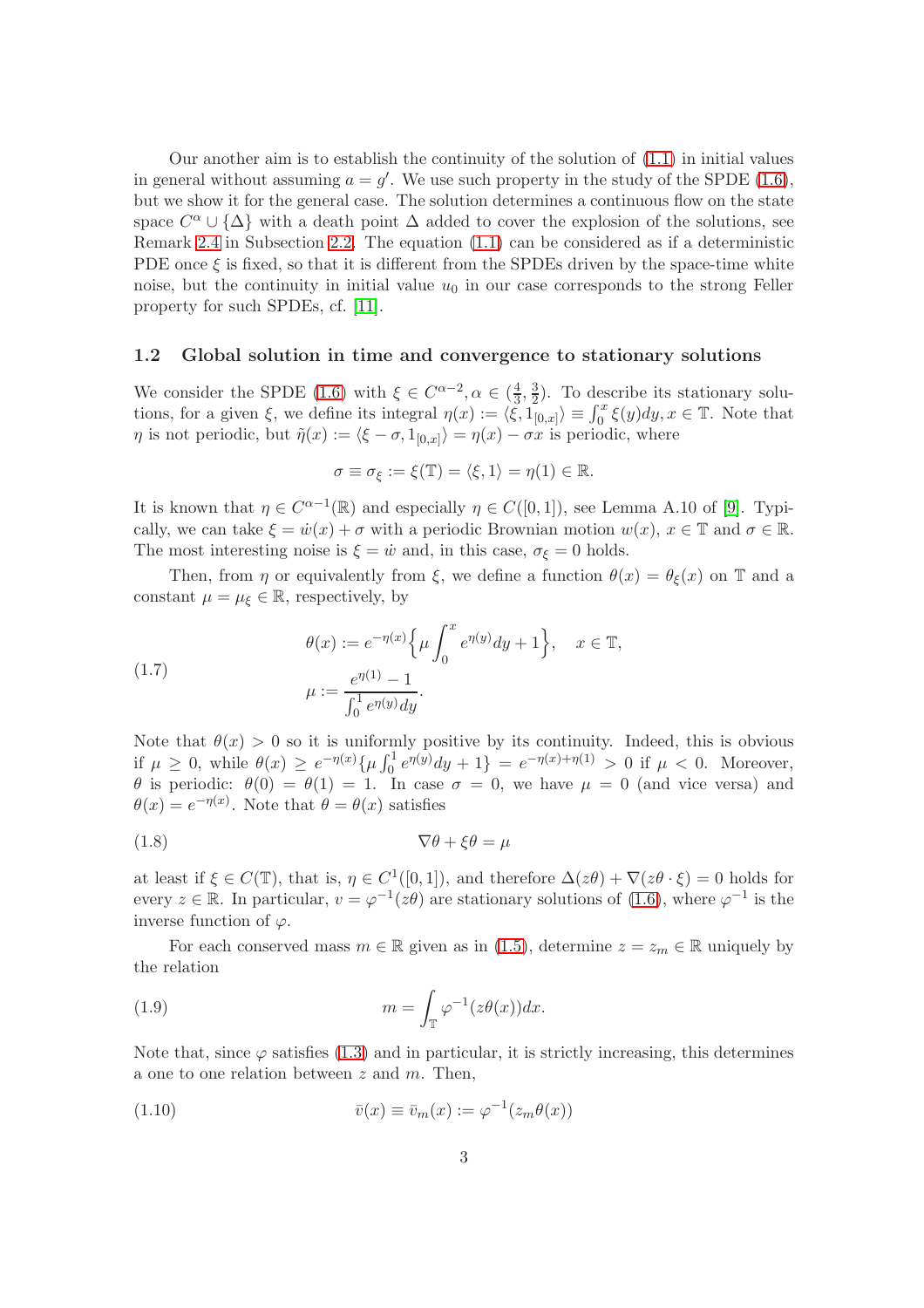is a stationary solution of [\(1.6\)](#page-1-1) satisfying  $\int_{\mathbb{T}} v dx = m$  in distributional sense, or at least if  $\xi \in C(\mathbb{T})$ . Indeed, the mass conservation law is clear and, as we noted above,

$$
\Delta\{\varphi(\bar{v}_m)\} + \nabla\{\varphi(\bar{v}_m)\xi\} = z_m \nabla\{\nabla\theta + \theta\xi\} = z_m \nabla\mu = 0,
$$

so that the right hand side of [\(1.6\)](#page-1-1) vanishes for  $v = \bar{v}_m$ .

As we will see, at least if  $|\mu_{\xi}|$  is small enough,  $\bar{v}_m$  is the unique stationary solution of the SPDE [\(1.6\)](#page-1-1) for each fixed m, where  $\mu_{\xi}$  is the constant determined in [\(1.7\)](#page-2-0) from the noise  $\xi$ . In fact, we will show in Section [2](#page-6-0) that, for initial value  $v_0(x)$  satisfying [\(1.5\)](#page-1-2) (with  $v(t)$  replaced by  $v_0$ , the solution  $v(t, x)$  of the SPDE [\(1.6\)](#page-1-1) converges to the stationary solution  $\bar{v}_m$  as  $t \to \infty$  at least if  $|\mu_{\xi}|$  is small. Moreover, without assuming the smallness of  $|\mu_{\xi}|$ , the SPDE [\(1.6\)](#page-1-1) has a global solution in time.

<span id="page-3-0"></span>**Theorem 1.1.** Let  $\varphi \in C^4(\mathbb{R})$  satisfy [\(1.3\)](#page-1-3) and  $\alpha \in (\frac{13}{9})$  $\frac{13}{9}, \frac{3}{2}$  $\frac{3}{2}$ ). Then, for every initial value  $v_0 \in C^{\alpha-1}$ , the SPDE [\(1.6\)](#page-1-1) has a global-in-time solution  $v(t) \in C^{\alpha-1}$  for all  $t \geq 0$ . Moreover, if  $|\mu_{\xi}|$  is sufficiently small,  $v(t)$  converges exponentially fast to  $\bar{v}_m$  in  $C^{\alpha-1}$  as  $t\to\infty$ :

<span id="page-3-2"></span>(1.11) 
$$
||v(t) - \bar{v}_m||_{C^{\alpha - 1}} \leq Ce^{-ct},
$$

for some  $c, C > 0$ , where m is determined from  $v_0$  as  $m = \int_{\mathbb{T}} v_0(x) dx$ .

We apply the energy inequality, Poincaré inequality, the continuity of the solutions in enhanced noise and initial values, and also the initial layer property to show Theorem [1.1.](#page-3-0) See Remark [2.2](#page-11-0) below for the SPDE [\(1.4\)](#page-1-0) with general  $\chi$  instead of [\(1.6\)](#page-1-1).

This theorem for the slope  $v(t) = \nabla u(t)$  of  $u(t)$  implies the following result for  $u(t)$ itself.

<span id="page-3-1"></span>**Theorem 1.2.** Assume  $a = g' \in C^3(\mathbb{R})$  (so that  $g \in C^4(\mathbb{R})$ ), the condition [\(1.2\)](#page-0-1) and  $\alpha \in (\frac{13}{9})$  $\frac{13}{9}, \frac{3}{2}$  $\frac{3}{2}$ ). Then, the SPDE [\(1.1\)](#page-0-0) has a global-in-time solution  $u(t) \in C^{\alpha}$  for all  $t \geq 0$ . Moreover, if  $|\mu_{\xi}|$  is sufficiently small as in Theorem [1.1,](#page-3-0)  $u(t)$  has the following uniform bound in t:

(1.12) 
$$
\sup_{t\geq 0} \|u(t)-z_0\mu_{\xi}t\|_{C^{\alpha}} < \infty,
$$

where  $z_0$  is defined by [\(1.9\)](#page-2-1) with  $m = 0$ . In particular, we have

<span id="page-3-3"></span>
$$
\lim_{t \to \infty} \frac{1}{t} u(t, x) = z_0 \mu_{\xi}
$$

uniformly in  $x \in \mathbb{T}$ .

**Remark [1.1](#page-3-0).** (i) In Theorems 1.1 and [1.2,](#page-3-1) we assume  $\alpha \in (\frac{13}{9})$  $\frac{13}{9}, \frac{3}{2}$  $(\frac{3}{2})$ , which is slightly more restrictive than the original assumption  $\alpha \in (\frac{4}{3})$  $\frac{4}{3}, \frac{3}{2}$  $\frac{3}{2}$ ) in [\[7\]](#page-32-0). This is because of Theorem [1.3,](#page-4-0) which has been used for the proofs of Theorems [1.1](#page-3-0) and [1.2,](#page-3-1) see Proposition [2.6](#page-13-2) in Section [2.](#page-6-0) For the reason for changing the range of  $\alpha$ , see Remark [3.2.](#page-23-0) Except this point, the other statements in Section [2](#page-6-0) hold for  $\alpha \in (\frac{4}{3})$  $\frac{4}{3}, \frac{3}{2}$  $\frac{3}{2}$ ). So, unless otherwise noted, we still assume  $\alpha \in (\frac{4}{3})$  $\frac{4}{3}, \frac{3}{2}$  $\frac{3}{2}$ ) throughout this article.

(ii) For the space-time white noise case as in  $\mathcal{B}$ , the average (i.e. integral on  $\mathbb{T}$ ) of  $u(t)$ behaves as a Brownian motion and it never converges as  $t \to \infty$ . But, in our case, noise is only spatially dependent and the situation is different. Removing the constant drift,  $u(t)$ stays bounded in t.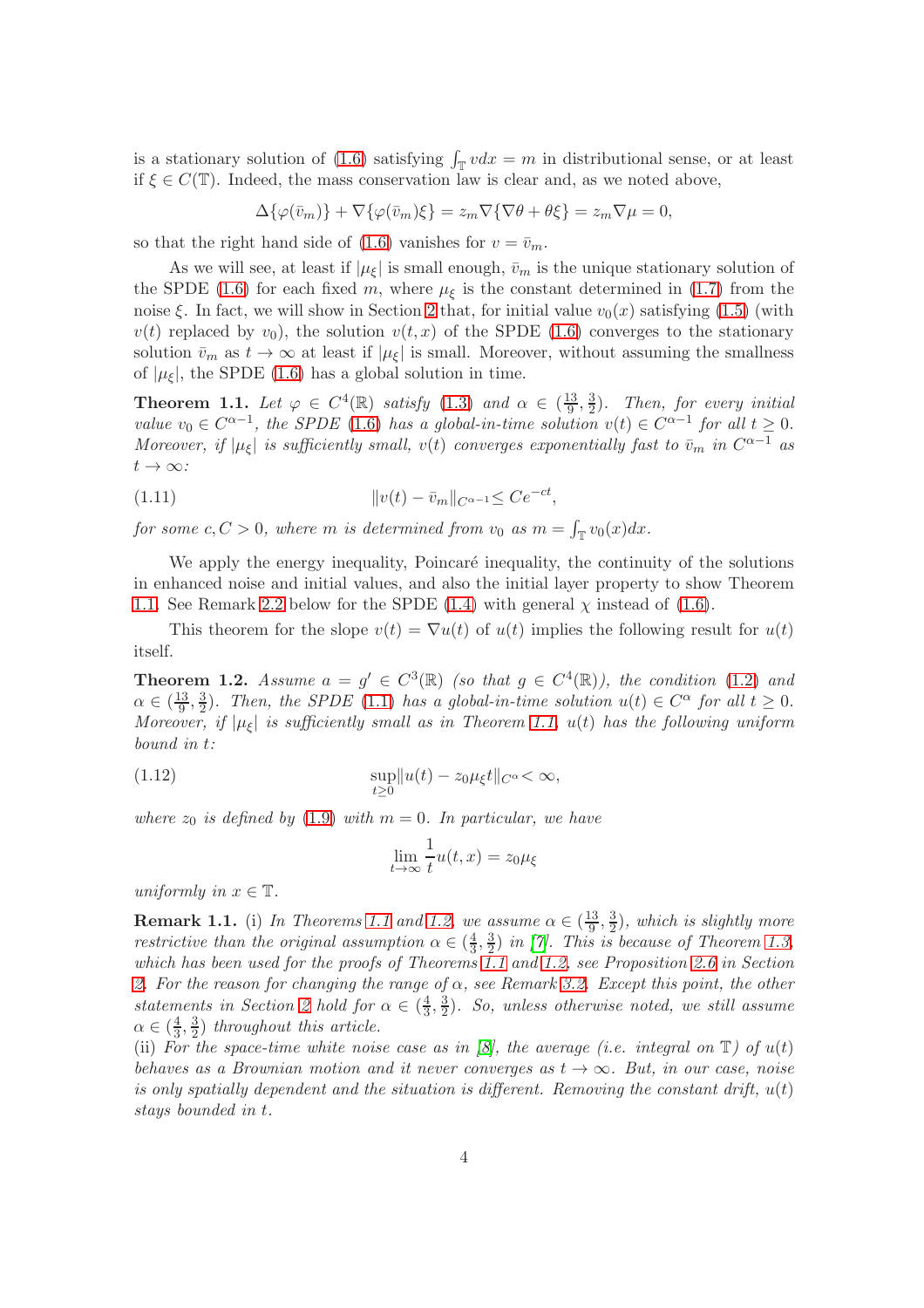We remark that the existence of global solutions of singular semilinear SPDEs are known, for example, for the following models. The linear equation [\(1.1\)](#page-0-0) with  $a = 1, q = v$ on  $\mathbb{R}^d$  (i.e., the equation [\(1.6\)](#page-1-1) with  $\varphi(v) = v$ ) is studied in [\[4\]](#page-32-4) and respectively, the generalized parabolic Anderson model (PAM) (i.e., the equation [\(1.6\)](#page-1-1) with  $\varphi(v) = v$ and without  $\nabla$ ) in [\[9\]](#page-32-2) (Remark 5.4) and [\[2\]](#page-32-5) by different approaches. For the nonlinear case, the dynamic  $\phi_3^4$ -model on  $\mathbb{T}^3$  is studied in [\[16\]](#page-33-1) by establishing a priori estimate, and the complex Ginzburg-Landau equation on  $\mathbb{T}^3$  in [\[12\]](#page-32-6). The global existence for multicomponent coupled Kardar-Parisi-Zhang (KPZ) equation is shown in [\[6\]](#page-32-7) under the trilinear condition by studying its stationary measure. In addition, there are few works on the exponential decay in time of the solutions of singular semilinear SPDEs. For instance, [\[17\]](#page-33-2) showed the exponential decay for the dynamic  $P(\phi)_2$ -model on  $\mathbb{T}^2$  to its unique invariant measure with respect to the total variation norm as  $t \to \infty$ , and recently [\[10\]](#page-32-8) showed the exponential  $L^2$ -ergodicity of conservative stochastic Burgers equation on  $\mathbb T$  based on the approach of the martingale problem. Among these, to the best of our knowledge, our result is the first one in quasilinear case.

### 1.3 Continuity of the local solution in initial values and parameter  $m$

Let  $u(t, \hat{\xi}, u_0), t \leq T$  denote the local-in-time paracontrolled solution of [\(1.1\)](#page-0-0) for each fixed enhanced noise  $\hat{\xi} := (\xi, \Pi(\nabla X, \xi))$  and initial value  $u_0$ . In [\[7\]](#page-32-0), it is shown that the paracontrolled solution  $u(t, \hat{\xi}, u_0)$  is continuous in the enhanced noise  $\hat{\xi}$  for each fixed initial value  $u_0$ , see Theorem 3.1-(ii) of [\[7\]](#page-32-0). In Section [3,](#page-22-0) we show the joint continuity of  $u(t, \hat{\xi}, u_0)$  in  $(\hat{\xi}, u_0)$  without the restriction  $a = g'$ . More precisely, the main result of Section [3](#page-22-0) is the next theorem.

<span id="page-4-0"></span>**Theorem 1.3.** Let  $\alpha \in (\frac{13}{9})$  $\frac{13}{9}, \frac{3}{2}$  $\frac{3}{2}$ ) and  $u(t, \hat{\xi}, u_0) \in C^{\alpha}$  be the unique local paracontrolled solu-tion of [\(1.1\)](#page-0-0) with initial value  $u_0 \in C^{\alpha}$  at least up to time  $T = T(||u_0||_{C^{\alpha}}, ||\hat{\xi}||_{C^{\alpha-2} \times C^{2\alpha-2}})$ . Then,  $u(t, \hat{\xi}, u_0)$  is continuous in  $(t, \hat{\xi}, u_0)$  in the region  $\{(t, \hat{\xi}, u_0) \in [0, \infty) \times (C^{\alpha-2} \times$  $C^{2\alpha-3}$  ×  $C^{\alpha}$ ;  $t \leq T$ . In particular, for each  $0 < t \leq T$ , the solution  $u(t)$  of [\(1.1\)](#page-0-0) is continuous in its initial values.

This theorem can be easily proved by Theorem [3.1](#page-23-1) in Section [3,](#page-22-0) see also Remark [3.2.](#page-23-0) Furthermore, the continuity in m of the solution  $u = u(t, m, \xi, u_0)$  of [\(1.1\)](#page-0-0) with the coefficients a and g replaced by  $a(\cdot + m)$  and  $q(\cdot + m)$ , respectively, can be shown by a straightforward extension of our estimates, see Remark [3.3.](#page-31-0)

<span id="page-4-1"></span>**Remark 1.2.** (i) For the special case  $a = g'$ , we have that  $u(t, \hat{\xi}, u_0)$  of [\(1.1\)](#page-0-0) is continuous in  $(t, \hat{\xi}, u_0)$  in the region  $\{(t, \hat{\xi}, u_0) \in [0, \infty) \times (C^{\alpha-2} \times C^{2\alpha-3}) \times C^{\alpha}\}\$  by Theorems [1.2](#page-3-1) and [1.3.](#page-4-0)

(ii) From the explanation in Subsection [1.4,](#page-5-2) we see that Theorem [1.3](#page-4-0) implies that the solution  $v(t, \hat{\xi}, v_0)$  of [\(1.4\)](#page-1-0) is continuous in the region  $\{(t, \hat{\xi}, v_0) \in [0, \infty) \times (C^{\alpha - 2} \times C^{2\alpha - 3}) \times$  $C^{\alpha-1}$ ;  $t \leq T$ } and in particular,  $v(t, \hat{\xi}, v_0)$  is continuous in its initial values  $v_0$  up to time T. Moreover, by Theorem [1.1,](#page-3-0) for the special type of SPDE [\(1.6\)](#page-1-1), we know that its solution  $v(t, v_0)$  is continuous in  $(t, v_0)$  in the region  $\{(t, v_0) \in [0, \infty) \times C^{\alpha - 1}\}.$ 

Remark 1.3. Hairer and Mattingly [\[11\]](#page-32-1) discussed as follows: Let U be the state space of solutions of certain SPDE and  $\overline{U} := U \cup {\Delta}$  by adding the death point  $\Delta$  to cover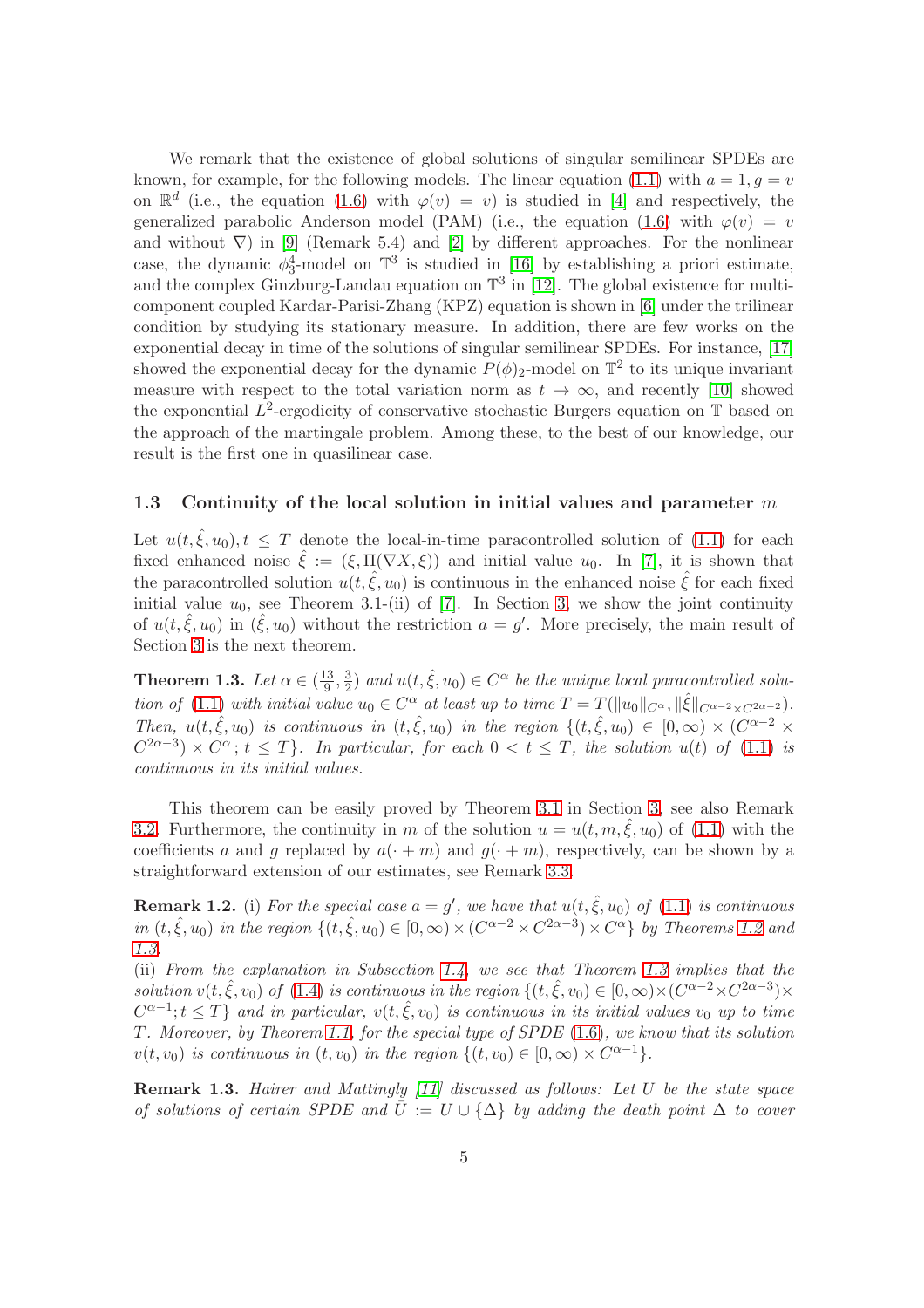blow-up of solutions. They consider the solution of SPDE as a random dynamical system  $\Phi_{s,t} : \bar{U} \times M \to \bar{U}$ , where M denotes the space of admissible models for a given regularity structure. In our case, we may fix the noise (or more precisely, the enhanced noise), and consider the solution of SPDE as a deterministic dynamical system  $(\Phi_t : \bar{U} \to \bar{U} \text{ would be})$ enough). Their Assumption 1 is for the continuity of the map  $\Phi_{s,t}$ . They first prove the strong Feller property under general setting, and then show the assumptions formulated in general setting for several singular SPDEs. In our case, once the noise is fixed, the solution is deterministic so that what we need is the continuity of the solution in the initial value.

### <span id="page-5-2"></span>1.4 Definition of the solution of [\(1.4\)](#page-1-0) and relation to [\(1.1\)](#page-0-0)

Recall that the solution  $u(t)$  of [\(1.1\)](#page-0-0) was defined in paracontrolled sense by solving the fixed point problem for the map  $\Phi$  defined by (2.16) in the class  $\mathcal{B}_T(\lambda)$ , see [\[7\]](#page-32-0).

Let us first remark the following lemma which generalizes Theorem 1.1 of [\[7\]](#page-32-0) and is shown by the cut-off argument.

<span id="page-5-0"></span>Lemma 1.4. Let  $\alpha \in (\frac{4}{3})$  $\frac{4}{3}, \frac{3}{2}$  $\frac{3}{2}$ ,  $a, g \in C^3(\mathbb{R})$  and the condition [\(1.2\)](#page-0-1) be satisfied. Then, the  $S PDE$  [\(1.1\)](#page-0-0) has a unique local-in-time solution  $u(t)$  defined in paracontrolled sense.

*Proof.* For a given  $a \in C^3(\mathbb{R})$ , we can take a sequence of functions  $a^n \in C_b^3(\mathbb{R})$  such that  $0 < c_-\leq a^n \leq c_+, a^n(v) = a(v), |v| \leq n$  and  $a^n$  converges uniformly to a on each compact set. Similarly, for a given  $g \in C^3(\mathbb{R})$ , let us take a sequence of functions  $g^n \in C_0^3(\mathbb{R})$  such that  $g^{n}(v) = g(v), |v| \leq n$  and  $g^{n}$  converges uniformly to g on each compact set. Let us consider the equation

<span id="page-5-3"></span>(1.13) 
$$
\partial_t u^n = a^n (\nabla u^n) \Delta u^n + g^n (\nabla u^n) \cdot \xi
$$

starting from  $u_0 \in C^{\alpha}$ . Then, the assumptions of Theorem 1.1 of [\[7\]](#page-32-0) are satisfied and we know that [\(1.13\)](#page-5-3) has a unique paracontrolled solution  $u^n = u^n(t)$  up to a time  $T_*^n$ 0 a.s., which is similarly defined by  $(2.23)$ . Without loss of generality, we may assume  $T_*^n < \infty$  a.s. Let us now define  $\tau^n$  by  $\tau^n = \inf\{t > 0 : ||u^n(t)||_{C^\alpha} \geq n\}$ . Then, it is clear that  $\tau^n > 0$  a.s., whenever  $||u_0||_{C^{\alpha}} < n$  and Lemma [2.5](#page-13-3) below gives that  $\tau^n \leq T_*^n$ . Moreover, we have  $u^m(t) = u^n(t)$ ,  $t \leq \tau^m \wedge \tau^n$ . Therefore, one knows that [\(1.1\)](#page-0-0) has a unique solution  $u(t)$  in the paracontrolled sense at least up to the time  $\lim_{n\to\infty} \tau^n > 0$  a.s.  $\Box$ 

As we mentioned, [\(1.4\)](#page-1-0) is obtained at least for a smooth noise from [\(1.1\)](#page-0-0) with proper modification in  $m$  by differentiation. Motivated by this, we give the meaning to the equation [\(1.4\)](#page-1-0) indirectly via the equation [\(1.1\)](#page-0-0). Let an initial value  $v_0 \in C^{\alpha-1}, \alpha \in (\frac{4}{3})$  $\frac{4}{3}, \frac{3}{2}$  $\frac{3}{2}$ of [\(1.4\)](#page-1-0) be given. Then, set  $m := \overline{\int_{\mathbb{T}} v_0(x) dx}$  and define  $u_0 \in C^{\alpha}$  by integrating  $v_0 - m$  as

<span id="page-5-4"></span>(1.14) 
$$
u_0(x) = \int_0^x (v_0(y) - m) dy + C, \quad x \in \mathbb{R},
$$

for any constant  $C \in \mathbb{R}$ . We solve [\(1.1\)](#page-0-0) with  $a(v) = \varphi'(v+m)$ ,  $g(v) = \chi(v+m)$  and this initial value  $u_0$  in paracontrolled sense. The solution is denoted by  $u(t) = u(t; v_0, C)$ . Recall  $u(t) \in \mathcal{L}_T^{\alpha}$  for some  $T > 0$ .

<span id="page-5-1"></span>**Definition 1.1.** We call  $v(t) := \nabla u(t; v_0, C) + m \in \mathcal{L}_T^{\alpha-1}$  the solution of the SPDE [\(1.4\)](#page-1-0) with initial value  $v_0$ .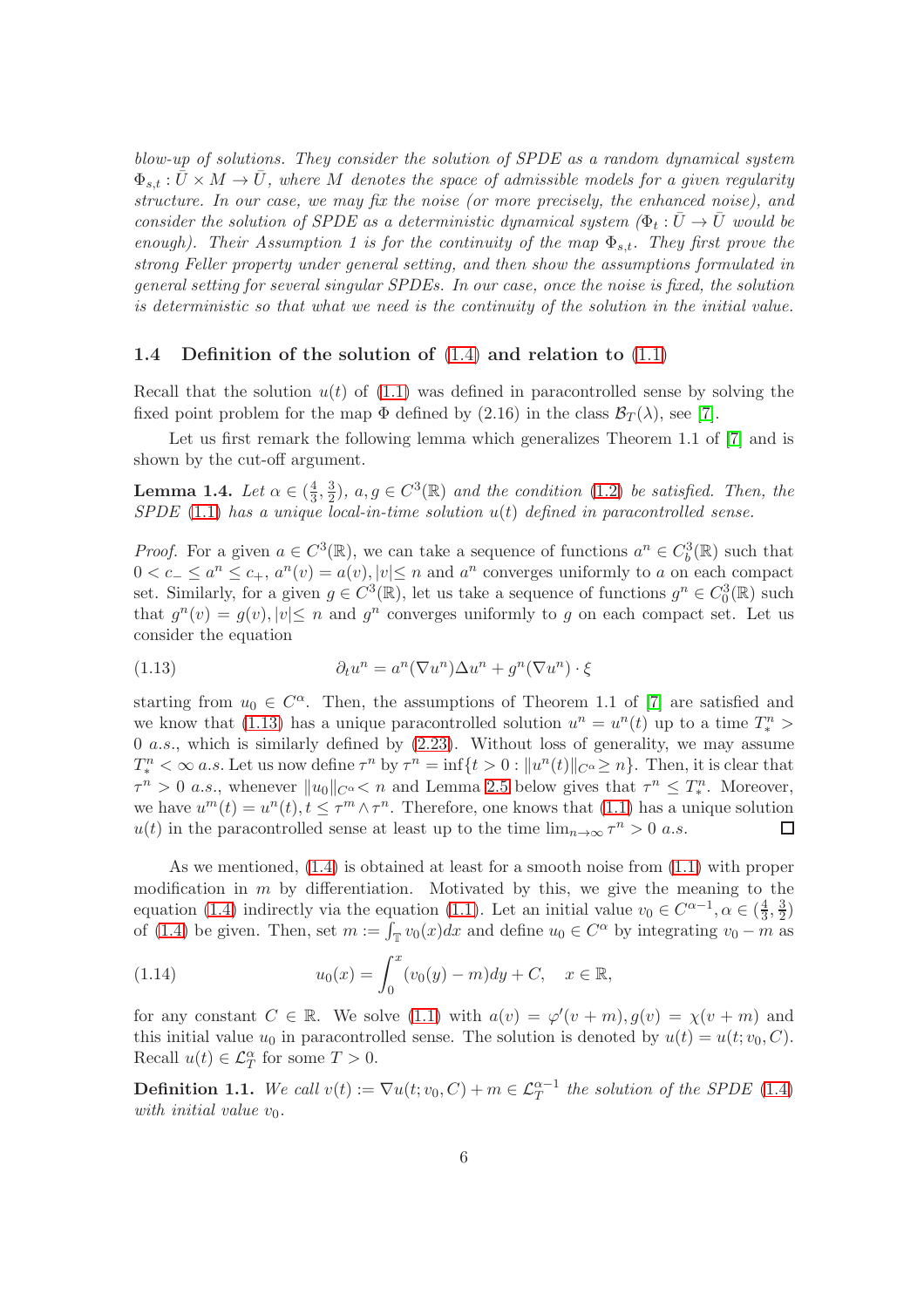Note that, if the noise  $\xi$  (and  $v_0$ ) is smooth,  $v(t)$  is a smooth classical solution of  $(1.4)$ . Indeed, in such case,  $u(t)$  is a smooth solution of  $(1.1)$  so that this follows by differentiation. Note also that  $v(t; v_0, C)$  does not depend on the choice of C. Indeed, again for smooth smeared noise  $\xi^{\varepsilon}$ , we easily see  $u^{\varepsilon}(t; v_0, C) = u^{\varepsilon}(t; v_0, 0) + C$  for the corresponding solutions  $u^{\varepsilon}$  of [\(1.1\)](#page-0-0). Thus, by applying Theorem 1.1 of [\[7\]](#page-32-0) and taking the limit  $\varepsilon \downarrow 0$ , we see that  $u(t; v_0, C) = u(t; v_0, 0) + C$  holds for general noise  $\xi$ . This implies  $\nabla u(t; v_0, C) = \nabla u(t; v_0, 0)$ . In particular,  $v(t)$  is well-defined.

Conversely,  $u(t)$  can be recovered from  $v(t) = \nabla u(t)$  (with  $m = 0$ ) as follows. Assume  $\xi \in C^{\infty}(\mathbb{T})$  and let the initial value  $u_0 \in C^{\alpha}, \alpha \in (\frac{4}{3})$  $\frac{4}{3}, \frac{3}{2}$  $\frac{3}{2}$ ) of  $(1.1)$  be given. Then, we determine  $v(t)$  by solving [\(1.4\)](#page-1-0) with initial value  $v_0 := \nabla u_0$ , and set

$$
u(t,x) := \int_0^x v(t,y) dy + \int_{\mathbb{T}} u_0(y) dy - \int_{\mathbb{T}} (1-y)v(t,y) dy + \int_0^t ds \int_{\mathbb{T}} \chi(v(s,y)) \cdot \xi(y) dy.
$$

(In the right hand side, especially in the first and third terms, we regard  $\mathbb{T} = [0, 1)$ .) Then, one can show that  $u(t)$  solves the equation [\(1.1\)](#page-0-0) with  $a = \varphi'$ ,  $g = \chi$ , see Lemma [2.10](#page-18-0) below. At least if  $\xi$  is smooth, the equivalence between [\(1.1\)](#page-0-0) and [\(1.4\)](#page-1-0) is established.

Moreover, concerning the renormalizations, the equation [\(1.1\)](#page-0-0) in integrated form does not require them, since the resonant term  $\Pi(\nabla X, \xi)$  involves the derivative of X as we discussed in [\[7\]](#page-32-0) (though [\(1.1\)](#page-0-0) is an analog of KPZ equation). In particular, the equation [\(1.4\)](#page-1-0) in differentiated form does not require them too.

The remainder of this article is organized as follows. Section [2](#page-6-0) is for the proofs of Theorems [1.1](#page-3-0) and [1.2.](#page-3-1) We first formulate the energy estimate for [\(1.6\)](#page-1-1) driven by a smooth noise in Subsection [2.1,](#page-7-0) see Proposition [2.2.](#page-9-0) Then, the proof of Theorem [1.1](#page-3-0) is given in Subsection [2.2.](#page-12-0) We note the continuity of the solution in the enhanced noise  $\xi$ , the initial values and the parameter  $m$  in the coefficients. We derive Poincaré inequality and show that the Poincaré constant can be taken uniformly in the approximating sequence of the noise. We also rely on the initial layer type property of the solution of the SPDE  $(1.6)$ , that is, the regularity of the solution is improved in an arbitrary short time. Subsection [2.3](#page-18-1) is devoted to the proof of Theorem [1.2](#page-3-1) based on the relation between [\(1.1\)](#page-0-0) and [\(1.4\)](#page-1-0). In Section [3,](#page-22-0) we show Theorem [1.3](#page-4-0) by establishing Theorem [3.1.](#page-23-1)

# <span id="page-6-0"></span>2 Global solvability and convergence to stationary solution

We show the global solvability of  $(1.6)$  based on the energy inequality and Poincaré inequality. This gives the exponentially fast convergence in  $C^{\alpha-1}$  of the solution  $v(t)$  to the stationary one, first for the initial value  $v(0) \in \mathcal{D}$ , at least if  $|\mu_{\xi}|$  is sufficiently small. Here D is the class of all functions  $v \in C^{\alpha-1}$  satisfying  $\varphi(v)\theta^{-1} \in H^1$ , where  $H^1 = H^1(\mathbb{T})$  is the Sobolev space on  $\mathbb{T}$ . Then, this result will be extended to general initial values  $v(0) \in C^{\alpha-1}$ by the initial layer type property of the solution. Note that  $v(0) \in C^{\beta}, \beta \in (\frac{1}{3})$  $\frac{1}{3}$ ,  $\alpha$  – 1), is equivalent to writing  $v(0) \in C^{\alpha-1}$ ,  $\alpha \in (\frac{4}{3})$  $\frac{4}{3}, \frac{3}{2}$  $\frac{3}{2}$ , by tuning in  $\alpha$ . In addition, we will use C to denote a positive generic constant that may change from line to line in this section.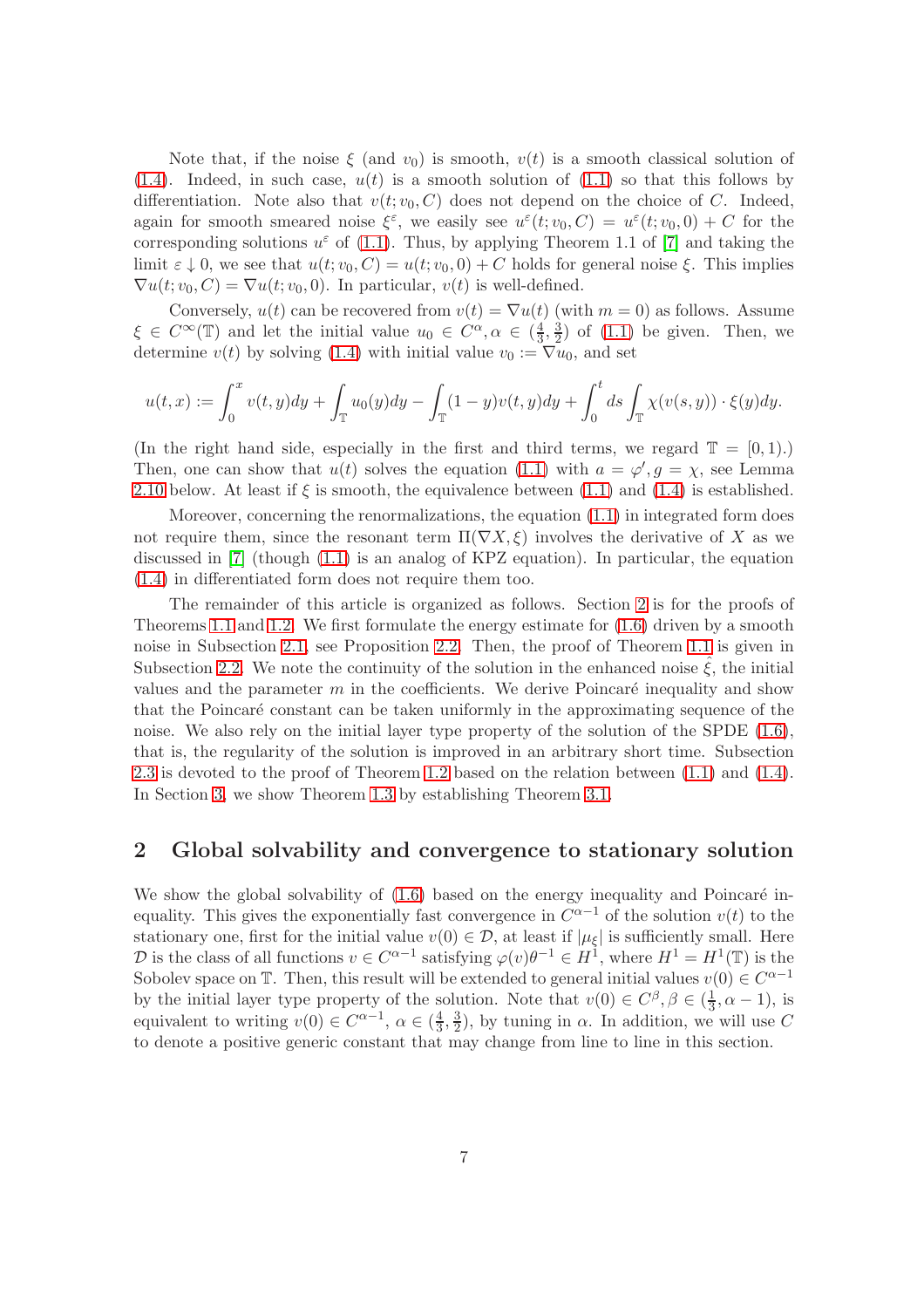#### <span id="page-7-0"></span>2.1 Method of energy inequality

In this subsection, we assume  $\xi \in C^{\infty}(\mathbb{T})$  (or at least  $\xi \in C^{2}(\mathbb{T})$ ) and consider a differentiable solution  $v(t, x)$  of [\(1.6\)](#page-1-1). More precisely, if  $\xi \in C^2(\mathbb{T})$ , the equation [\(1.4\)](#page-1-0) is a classical PDE of divergence form:

<span id="page-7-1"></span>(2.1) 
$$
\partial_t v = \nabla \{a_1(v, \nabla v)\} - a_2(x, v, \nabla v), \quad x \in \mathbb{T},
$$

or, we can further rewrite it as

<span id="page-7-2"></span>(2.2) 
$$
\partial_t v = a_3(v)\Delta v - A(x, v, \nabla v), \quad x \in \mathbb{T},
$$

where  $a_1(v, p) = \varphi'(v)p$ ,  $a_2(x, v, p) = -(\dot{\xi}(x)\chi(v) + \xi(x)\chi'(v)p)$ ,  $a_3(v) = \varphi'(v)$  and  $A(x, v, p) = -\varphi''(v)p^2 + a_2(x, v, p)$ . Note that [\(2.1\)](#page-7-1) and [\(2.2\)](#page-7-2) are written in the forms of  $(6.1)$  and  $(6.4)$  in [\[13\]](#page-32-9) (p.449, p.450), respectively. We actually consider  $(1.6)$  so that  $\chi = \varphi$ . Recall that  $\varphi \in C^4(\mathbb{R})$  satisfies [\(1.3\)](#page-1-3) and this, in particular, implies the linear growth property of  $\varphi: |\varphi(v)| \leq C(|v|+1)$ . Thus, we see that the conditions a -d) of Theorem6.1 ([\[13\]](#page-32-9),  $p.452$ ), especially,

$$
\partial_p a_1(v, p) (= \varphi'(v)) \ge 0, \quad A(x, v, 0)v \ge -b_1v^2 - b_2,
$$
  
 
$$
0 < c_- \le \partial_p a_1(v, p) \le c_+, \quad (|a_1| + |\partial_v a_1|)(1 + |p|) + |a_2| \le C_M(p^2 + 1)
$$

hold for  $x \in \mathbb{T}$ ,  $|v| \leq M$ ,  $p \in \mathbb{R}$ . Indeed, the second bound follows from

$$
|A(x,v,0)v| = |a_2(x,v,0)v| = |\dot{\xi}(x)| |\varphi(v)v| \le C_2(v^2+1).
$$

Note that  $M > 0$  given in (6.8) of [\[13\]](#page-32-9) can be taken in our situation by applying the maximum principle, see Remark [2.1-](#page-11-1)(i) below. The condition  $\xi \in C^2(\mathbb{T})$  is required for the condition c). The condition d) is shown by the boundedness of  $\partial_{v}a_{1}, \partial_{p}a_{2}, \partial_{v}a_{2}$  for  $|v| \leq M$  and  $|p| \leq M_1$  for each  $M, M_1 > 0$ . Therefore, by Theorem 6.1 of [\[13\]](#page-32-9), [\(1.4\)](#page-1-0) has a unique global-in-time classical solution  $v(t,x)$  ( $\in H^{1+\beta/2,2+\beta}([0,T] \times \mathbb{T})$ ) if  $\xi \in C^2(\mathbb{T})$ and the initial value  $v(0) \in C^{2+\beta}(\mathbb{T})$  for some  $\beta \in (0,1)$ . Furthermore, noting that  $|a_1(v, p)| + |\partial_v a_1(v, p)| \le C_M |p|, |v| \le M, p \in \mathbb{R}$  $|a_1(v, p)| + |\partial_v a_1(v, p)| \le C_M |p|, |v| \le M, p \in \mathbb{R}$  $|a_1(v, p)| + |\partial_v a_1(v, p)| \le C_M |p|, |v| \le M, p \in \mathbb{R}$ , by Theorem 6.4 ([\[13\]](#page-32-9), p.460), the existence of global-in-time classical solution is known if  $\xi \in C^2(\mathbb{T})$  and  $v(0) \in C^{\beta}(\mathbb{T})$ ,  $\beta \in (0,1)$ . Note that, from examples in p.99 of [\[1\]](#page-32-10) or p.62 -L. 8 of [\[9\]](#page-32-2), we know that  $C^{\alpha} = H^{\alpha}$  (Hölder space used in [\[13\]](#page-32-9)) for all  $\alpha \in \mathbb{R}^+ \setminus \mathbb{N}$ . One can easily check that the classical solution of [\(1.4\)](#page-1-0) is a solution in paracontrolled sense. This shows that the life time of the solution  $v(t) \in C^{\alpha-1}$  of [\(1.6\)](#page-1-1) equals to infinity, i.e.,

$$
T_* \equiv T_*(\hat{\xi}, v(0)) := \sup\{t \ge 0; \text{ solution of (1.6) with initial value } v(0) \text{ exists}\} = \infty,
$$

if  $\xi \in C^2(\mathbb{T})$  and  $v(0) \in C^{\alpha-1}$ ,  $\alpha > 1$ . We expect that  $T_*$  is lower semicontinuous in  $\hat{\xi}$  as in [\[6\]](#page-32-7), but this combined with  $T_* = \infty$  for  $\xi \in C^2(\mathbb{T})$  does not imply the same for general  $\xi \in C^{\alpha-2}.$ 

As we mentioned, in this subsection, we assume  $\xi \in C^{\infty}(\mathbb{T})$  and  $v(t, x)$  is a smooth global-in-time solution of  $(1.6)$ , i.e.,  $v \in C^{1,2}((0,\infty) \times \mathbb{T}) \cap C([0,\infty) \times \mathbb{T})$ . We define  $f(t,x)$ as

<span id="page-7-3"></span>(2.3) 
$$
f(t,x) := \frac{\varphi(v(t,x))}{\theta(x)},
$$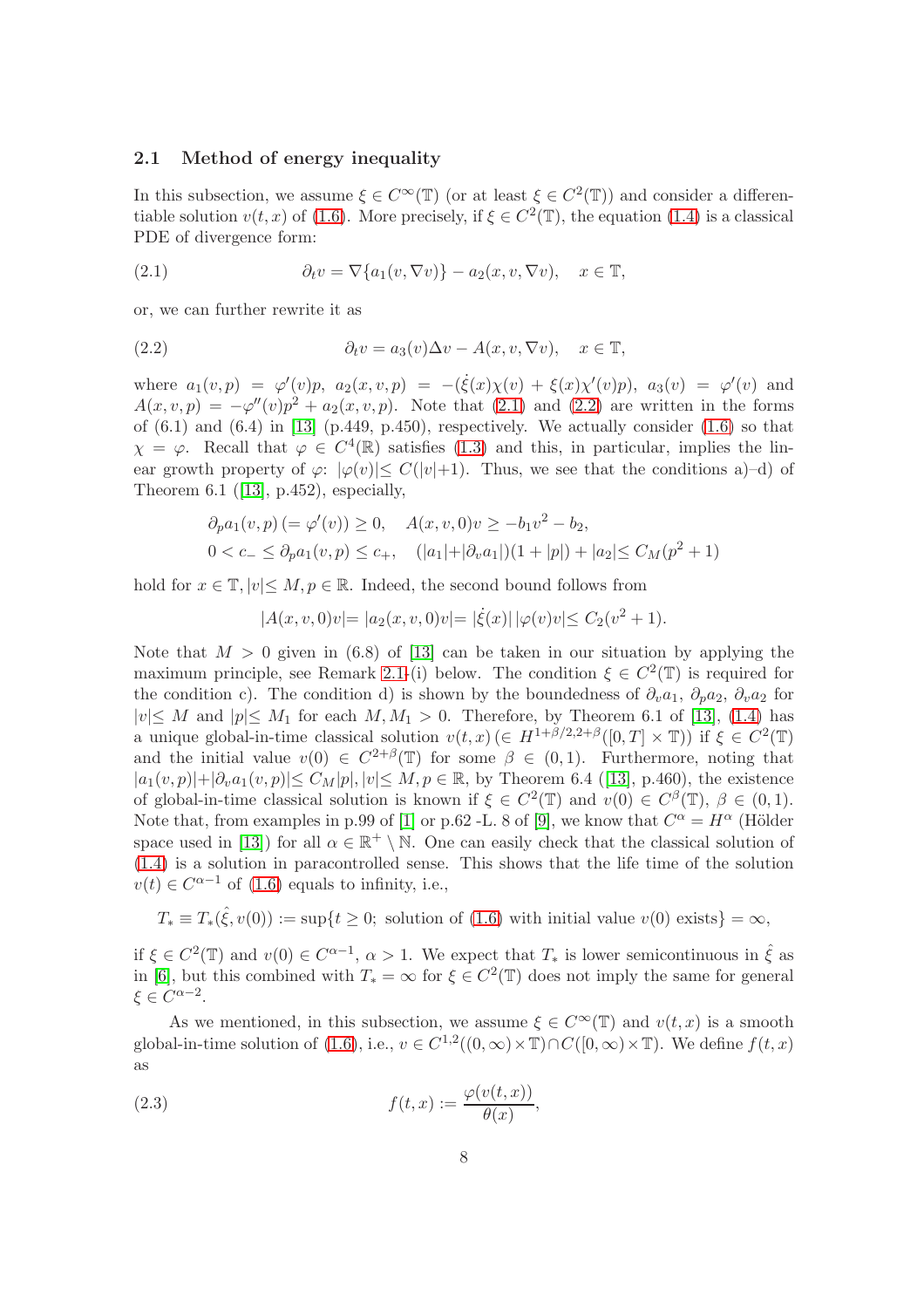where  $\theta = \theta_{\xi}(x)$  is defined in [\(1.7\)](#page-2-0). Note that  $f(t, x)$  is periodic in  $x \in \mathbb{T}$ . Then, we have

<span id="page-8-2"></span>
$$
\nabla \varphi(v) = \nabla (f\theta) = \nabla f \cdot \theta + f \nabla \theta
$$

$$
= \nabla f \cdot \theta + f(-\xi \theta + \mu)
$$

$$
= \nabla f \cdot \theta + \mu f - \xi \varphi(v).
$$

Therefore, the equation [\(1.6\)](#page-1-1) can be rewritten as

(2.4) 
$$
\partial_t v = \nabla (\theta \nabla f + \mu f).
$$

Let  $L^2_{\theta} := L^2(\mathbb{T}, \theta dx)$  and  $H^1_{\theta} := H^1(\mathbb{T}, \theta dx)$  be the spaces equipped with the norms  $||f||_{L^2_{\theta}} := (\int_{\mathbb{T}} f^2 \theta dx)^{1/2}$  and  $||f||_{H^1_{\theta}} := (\int_{\mathbb{T}} \{f^2 + (\nabla f)^2\} \theta dx)^{1/2}$ , respectively. We define the functional  $\Phi(f) \equiv \Phi_{\theta}(f)$  of  $f \in H^1_{\theta}$  as

$$
\Phi(f) \equiv \Phi_{\theta}(f) := \frac{1}{2} \int_{\mathbb{T}} (\nabla f)^2 \theta dx.
$$

**Lemma 2.1.** The functional  $\Phi$  is Fréchet differentiable in  $H^1_\theta$  and its Fréchet derivative  $D\Phi(f) \in (H_{\theta}^1)^*$  is given by

(2.5) 
$$
D\Phi(f)(\psi) \equiv \frac{H^1_{\theta}}{H^1_{\theta}} \langle D\Phi(f), \psi \rangle_{H^1_{\theta}} = \int_{\mathbb{T}} \nabla f \nabla \psi \, \theta dx,
$$

for  $\psi \in H^1_{\theta}$ . If  $f \in C^2(\mathbb{T})$ , this is further rewritten as

<span id="page-8-1"></span><span id="page-8-0"></span>
$$
\int_{\mathbb{T}} D\Phi(x,f)\psi(x)\,\theta dx,
$$

with

(2.6) 
$$
D\Phi(x,f) = -\theta^{-1}\nabla(\theta\nabla f),
$$

note that  $\theta^{-1}$  means  $\frac{1}{\theta}$ .

*Proof.* Take  $\psi \in H^1_\theta$  and define  $D\Phi(f)(\psi)$  as [\(2.5\)](#page-8-0). Then,

$$
\Phi(f + \psi) - \Phi(f) - D\Phi(f)(\psi) = \Phi(\psi) = o(||\psi||_{H^1_{\theta}})
$$

as  $\|\psi\|_{H^1_{\theta}} \to 0$ . This shows the Fréchet differentiability of  $\Phi$  and the formula [\(2.5\)](#page-8-0). The formula [\(2.6\)](#page-8-1) for  $D\Phi(x, f)$  is shown by a simple integration by parts:

<span id="page-8-3"></span>
$$
\int_{\mathbb{T}} \nabla f \nabla \psi \, \theta dx = -\int_{\mathbb{T}} \theta^{-1} \nabla (\theta \nabla f) \psi \, \theta dx.
$$

 $\Box$ 

Noting  $v = \varphi^{-1}(f\theta)$  from [\(2.3\)](#page-7-3) and using [\(2.6\)](#page-8-1), [\(2.4\)](#page-8-2) is rewritten as

(2.7) 
$$
\partial_t(\varphi^{-1}(f\theta)) = -\theta D\Phi(x,f) + \mu \nabla f.
$$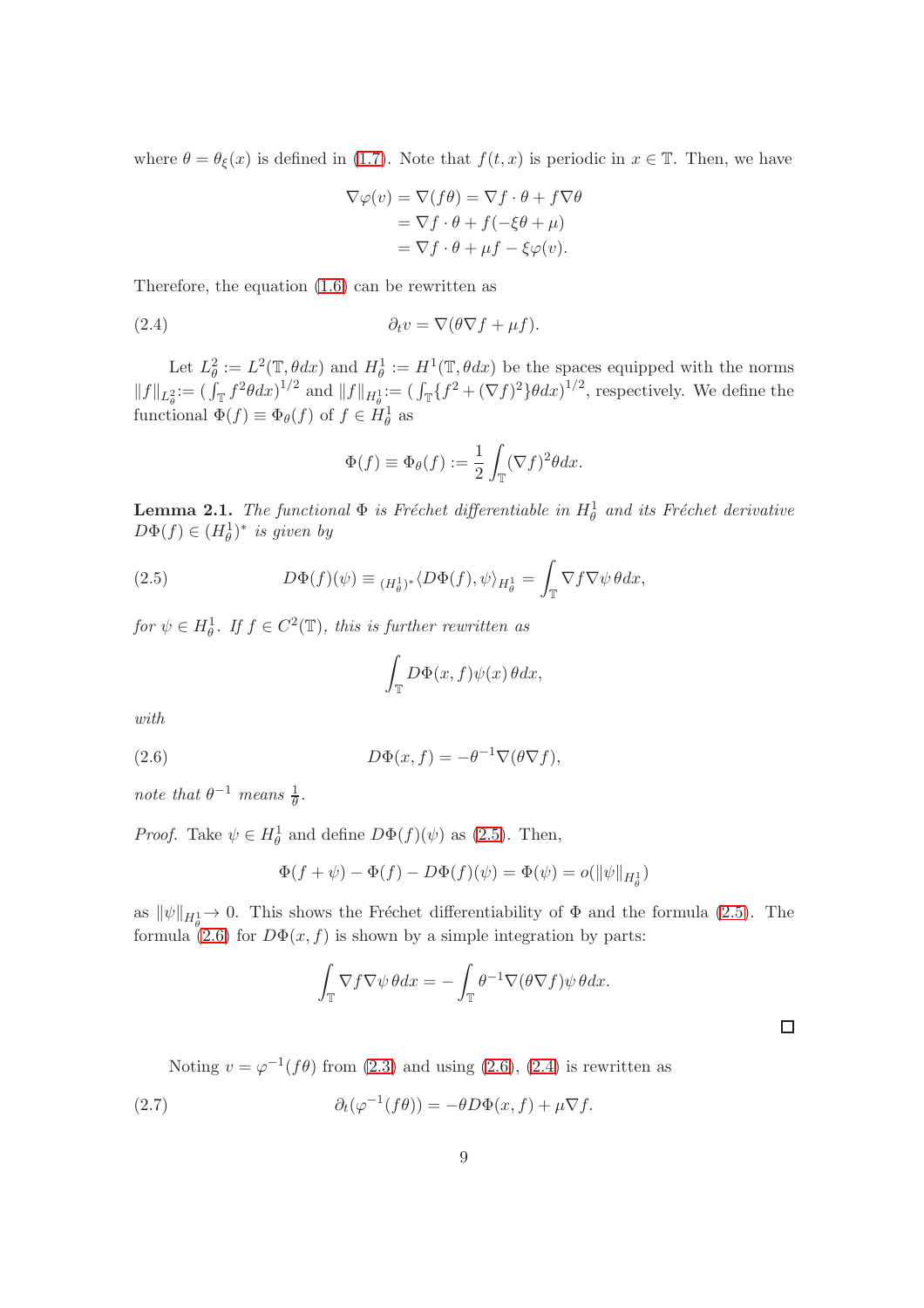Set  $G(x, f) = (\varphi^{-1})'(f\theta(x)) > 0$  and

<span id="page-9-1"></span>
$$
K(x, f) = \frac{1}{G(x, f)} = \varphi'(\varphi^{-1}(f\theta)) = \varphi'(v) \ge c_- > 0,
$$

recall the assumption [\(1.3\)](#page-1-3). Then, since  $\partial_t \varphi^{-1}(f\theta) = G(x, f)\partial_t f \cdot \theta$ , [\(2.7\)](#page-8-3) can be further rewritten as

(2.8) 
$$
\partial_t f = K(x, f)(-D\Phi(x, f) + \mu \theta^{-1} \nabla f),
$$

which is sometimes called Onsager equation at least when  $\mu = 0$ , see [\[15\]](#page-33-3), p.193. See also Remark [2.1](#page-11-1) below for this equation.

<span id="page-9-0"></span>**Proposition 2.2.** Assume  $\xi \in C^{\infty}(\mathbb{T})$  and  $v(t, x)$  is a smooth global-in-time solution of [\(1.6\)](#page-1-1). Then, for  $f(t)$  defined by [\(2.3\)](#page-7-3), if  $f(0) \in H^1_\theta$ , we have the bound

(2.9) 
$$
\Phi(f(t)) \leq \Phi(f(0))e^{C(\theta)t},
$$

where  $\theta = \theta_{\xi}$ ,

<span id="page-9-3"></span><span id="page-9-2"></span>
$$
C(\theta) = -\frac{c_-}{2c_2(\theta)} + \frac{1}{2c_-}\mu^2 c_1(\theta)^2,
$$

 $c_1(\theta) = c_1(\min \theta)$  defined by [\(2.12\)](#page-10-0) and  $c_2(\theta) > 0$  is the constant given in [\(2.15\)](#page-10-1) in Poincaré inequality. (Note that  $c_2(\theta)$  stays finite for every  $\eta \in C([0,1])$ .) In particular, if  $|\mu|=|\mu_{\xi}|$  is small enough,  $C(\theta) < 0$  and this shows the exponential decay of  $\Phi(f(t))$  as  $t\to\infty$ :

$$
(2.10) \t\t \Phi(f(t)) \le \Phi(f(0))e^{-c_*t},
$$

for some  $c_* > 0$ . When  $\mu_{\xi} = 0$ , in particular, when  $\sigma = \langle \xi, 1 \rangle = 0$ , one can take  $c_* = \frac{c_-}{c_2(\xi)}$  $c_2(\theta)$ (better than  $C(\theta)$  with  $\mu_{\xi} = 0$ ).

*Proof.* Recalling  $\theta(x) > 0$  and  $K(x, f) = \varphi'(v) \ge c_- > 0$ , we obtain from [\(2.8\)](#page-9-1)

<span id="page-9-4"></span>(2.11) 
$$
\partial_t \Phi(f) = \langle \partial_t f, D\Phi(\cdot, f) \rangle_{L^2_{\theta}} \n= - \int_{\mathbb{T}} K(x, f) D\Phi(x, f)^2 \theta dx + \mu \int_{\mathbb{T}} K(x, f) D\Phi(x, f) \nabla f dx \n\le -c_- \| D\Phi(\cdot, f) \|_{L^2_{\theta}}^2 + \mu \int_{\mathbb{T}} K(x, f) D\Phi(x, f) \nabla f dx.
$$

For the second term, since  $\varphi$  satisfies [\(1.3\)](#page-1-3), we have  $c_-\leq K(x, f) \leq c_+$  and this shows

$$
\leq |\mu| \, c_+ \| D\Phi(\cdot, f) \|_{L^2_\theta} \| \nabla f \|_{L^2_{\theta^{-1}}}.
$$

However, since  $\theta$  is uniformly positive,  $\theta^{-1}(x) \leq c(\theta)\theta(x)$  for  $c(\theta) := (\min_{x \in \mathbb{T}} \theta^2(x))^{-1} >$ 0 and therefore  $\|\nabla f\|_{L^2_{\theta^{-1}}} \leq \sqrt{c(\theta)} \|\nabla f\|_{L^2_{\theta}} = \sqrt{2c(\theta)} \Phi(f)^{\frac{1}{2}}$ . Thus, the second term is bounded by

$$
\leq |\mu| c_1(\theta) \| D\Phi(\cdot, f) \|_{L^2_{\theta}} \Phi(f)^{\frac{1}{2}}
$$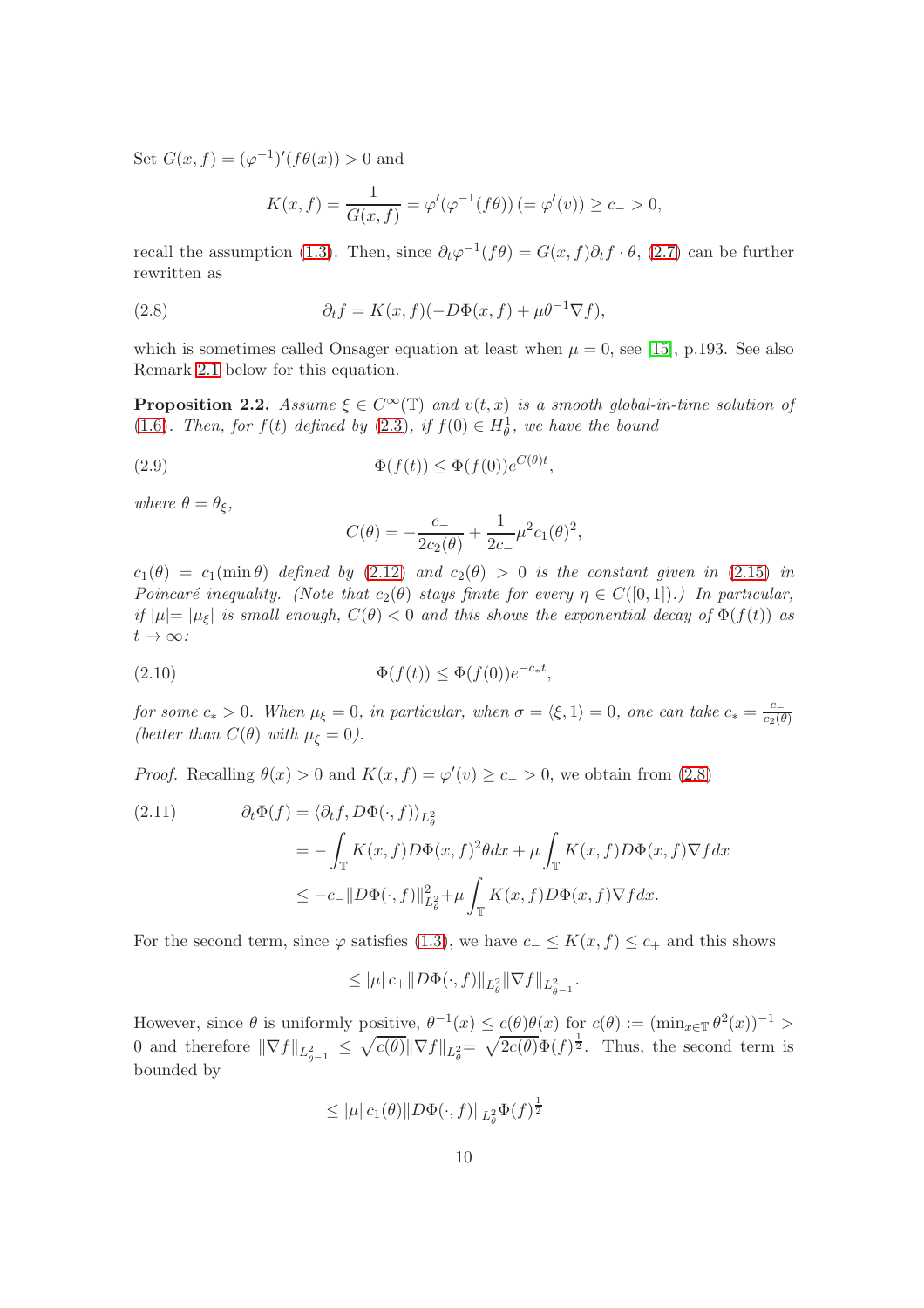$$
\leq \frac{c_-}{2} \| D\Phi(\cdot, f) \|_{L^2_{\theta}}^2 + \frac{1}{2c_-} \mu^2 c_1(\theta)^2 \Phi(f),
$$

where

<span id="page-10-0"></span>(2.12) 
$$
c_1(\theta) \equiv c_1(\min \theta) := c_+ \sqrt{2c(\theta)} > 0.
$$

Therefore, we obtain

<span id="page-10-3"></span>(2.13) 
$$
\partial_t \Phi(f) \leq -\frac{c_-}{2} \| D \Phi(\cdot, f) \|_{L^2_{\theta}}^2 + \frac{1}{2c_-} \mu^2 c_1(\theta)^2 \Phi(f).
$$

We now apply Poincaré inequality  $\Phi(f) \le c_2(\theta) \|D\Phi(\cdot, f)\|_{L^2_{\theta}}^2$  given in Lemma [2.3](#page-10-2) below, and then [\(2.13\)](#page-10-3) shows that

$$
\partial_t \Phi(f) \le -\frac{c_-}{2c_2(\theta)} \Phi(f) + \frac{1}{2c_-} \mu^2 c_1(\theta)^2 \Phi(f) = C(\theta) \Phi(f).
$$

This implies  $\partial_t(e^{-C(\theta)t}\Phi(f)) \leq 0$  and leads to the bound [\(2.9\)](#page-9-2). [\(2.10\)](#page-9-3) is immediate from [\(2.9\)](#page-9-2). When  $\mu_{\xi} = 0$ ,  $\partial_t \Phi(f) \leq -c_- ||D\Phi(\cdot, f)||^2_{L^2_{\theta}}$  holds by [\(2.11\)](#page-9-4), which is simpler than [\(2.13\)](#page-10-3). Therefore, one can take  $c_* = \frac{c_-}{c_2 (6)}$  $\frac{c}{c_2(\theta)}$  in this case by Lemma [2.3.](#page-10-2)

The following is the Poincaré inequality used in the proof of Proposition [2.2.](#page-9-0)

<span id="page-10-2"></span>**Lemma 2.3.** For every  $f \in C^2(\mathbb{T})$ , we have

(2.14) 
$$
\Phi(f) \le c_2(\theta) \|D\Phi(\cdot, f)\|_{L^2_{\theta}}^2,
$$

where

(2.15) 
$$
c_2(\theta) := \frac{1}{2} \int_{\mathbb{T}} \theta^{-1}(x) dx \int_{\mathbb{T}} \theta(y) dy.
$$

*Proof.* Set  $g := \theta \nabla f$  and note that

<span id="page-10-1"></span>
$$
\int_{\mathbb{T}} g \theta^{-1} dx = \int_{\mathbb{T}} \nabla f dx = 0
$$

holds by the periodicity of  $f$ . Then, noting that

$$
\Phi(f) = \frac{1}{2} \int_{\mathbb{T}} (g\theta^{-1})^2 \theta dx = \frac{1}{2} \int_{\mathbb{T}} g^2 \theta^{-1} dx,
$$
  

$$
||D\Phi(\cdot, f)||_{L^2_{\theta}}^2 = \int_{\mathbb{T}} (\nabla g)^2 \theta^{-1} dx,
$$

and setting

$$
Z:=\int_{\mathbb{T}}\theta^{-1}dx,
$$

we have

$$
\Phi(f) = \frac{1}{2} \int_{\mathbb{T}} \left( g(x) - \frac{1}{Z} \int_{\mathbb{T}} g(y) \theta^{-1}(y) dy \right)^2 \theta^{-1}(x) dx
$$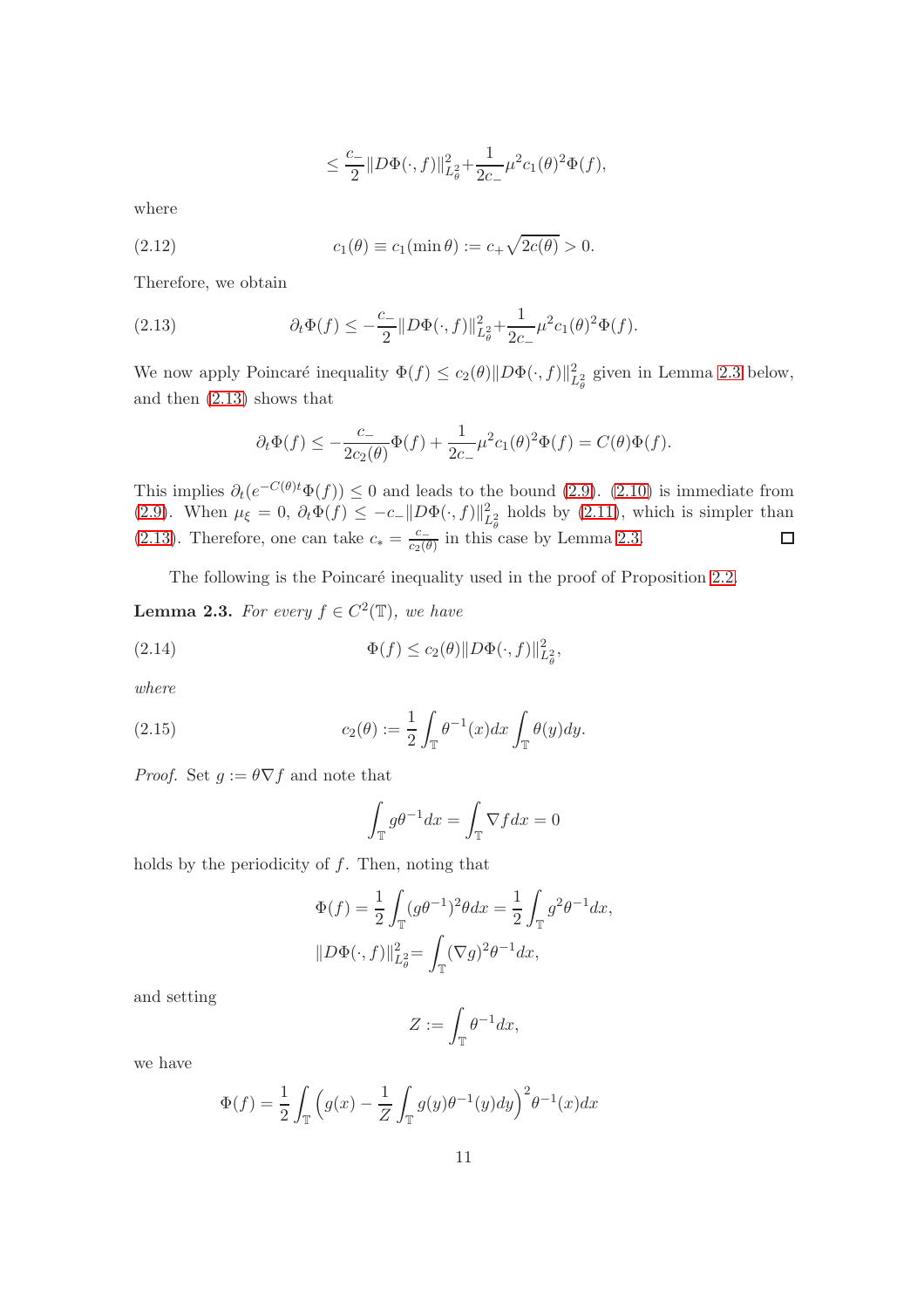$$
\begin{split}\n&= \frac{1}{2}\int_{\mathbb{T}}\Big(\int_{\mathbb{T}}\big(g(x)-g(y)\big)\frac{1}{Z}\theta^{-1}(y)dy\Big)^2\theta^{-1}(x)dx \\
&\leq \frac{1}{2}\int_{\mathbb{T}}\theta^{-1}(x)dx\int_{\mathbb{T}}\big(g(x)-g(y)\big)^2\frac{1}{Z}\theta^{-1}(y)dy \\
&= \frac{1}{2Z}\int_{\mathbb{T}}\theta^{-1}(x)dx\int_{\mathbb{T}}\theta^{-1}(y)dy\Big(\int_x^y\nabla g(z)dz\Big)^2 \\
&\leq \frac{1}{2Z}\int_{\mathbb{T}}\theta^{-1}(x)dx\int_{\mathbb{T}}\theta^{-1}(y)dy\int_{\mathbb{T}}(\nabla g(z))^2\theta^{-1}(z)dz\int_{\mathbb{T}}\theta(z)dz \\
&= c_2(\theta)\|D\Phi(\cdot,f)\|_{L^2_{\theta}}^2,\n\end{split}
$$

where we have used Schwarz's inequality twice. This shows the conclusion.

 $\Box$ 

<span id="page-11-1"></span>**Remark 2.1.** (i) The equation  $(2.8)$  is rewritten as

(2.16) 
$$
\partial_t f = K(x, f) \theta^{-1} \nabla (\theta \nabla f) + \mu K(x, f) \theta^{-1} \nabla f.
$$

As we saw above, under the assumption  $\xi \in C^{\infty}(\mathbb{T})$ , f exists globally in time and [\(2.16\)](#page-11-2) can be considered as a linear PDE for f regarding the coefficient  $K(x, f)$  is given. Then, since the right hand side of  $(2.16)$  has no zeroth-order term in f, it satisfies the maximum principle and we have

<span id="page-11-2"></span>
$$
\min_{x \in \mathbb{T}} f(0, x) \le f(t, x) \le \max_{x \in \mathbb{T}} f(0, x),
$$

see, for example, [\[5\]](#page-32-11) p.368. Based on this observation and taking the limit in  $\xi$ , one can cover the case  $\theta \in C(\mathbb{T})$  and show the global-in-time solvability of [\(1.6\)](#page-1-1). This provides another proof of the first part of Theorem [1.1,](#page-3-0) though the present article relies on the method of energy inequality.

(ii) (Linear case) When  $\varphi(v) = v$ , we have  $G(x, f) = K(x, f) = 1$ . In addition, if  $\mu_{\xi} = 0$ , or equivalently, if  $\sigma_{\xi} = 0$  holds, [\(2.8\)](#page-9-1) defines a simple gradient flow:

$$
(2.17) \t\t \t\t \partial_t f = -D\Phi(x, f),
$$

and this implies  $\partial_t \Phi(f) = -\|D\Phi(\cdot, f)\|_{L^2_{\theta}}^2$ .

<span id="page-11-0"></span>**Remark 2.2.** For the SPDE [\(1.4\)](#page-1-0) with general  $\chi$  and smooth  $\xi$ , the stationary solution is a periodic solution  $v = v(x)$  of the ordinary differential equation

<span id="page-11-3"></span>
$$
\Delta\{\varphi(v)\} + \nabla\{\chi(v)\xi\} = 0.
$$

As before, setting  $\theta = \varphi(v)$ , this equation is rewritten as

(2.18) 
$$
\nabla \theta + \psi(\theta)\xi = \mu,
$$

where  $\psi(\theta) := \chi(\varphi^{-1}(\theta))$  and  $\mu$  is any constant. If  $\mu = 0$ , the equation [\(2.18\)](#page-11-3) is of separable type and solved as

$$
\Psi(\theta) \equiv \int_0^{\theta} \frac{d\theta'}{\psi(\theta')} = -\eta(x) + C, \quad x \in \mathbb{T}.
$$

For simplicity, if  $\chi > 0$ , then  $\Psi$  is increasing and [\(2.18\)](#page-11-3) is solved as

$$
\theta_C(x) = \Psi^{-1}(-\eta(x) + C).
$$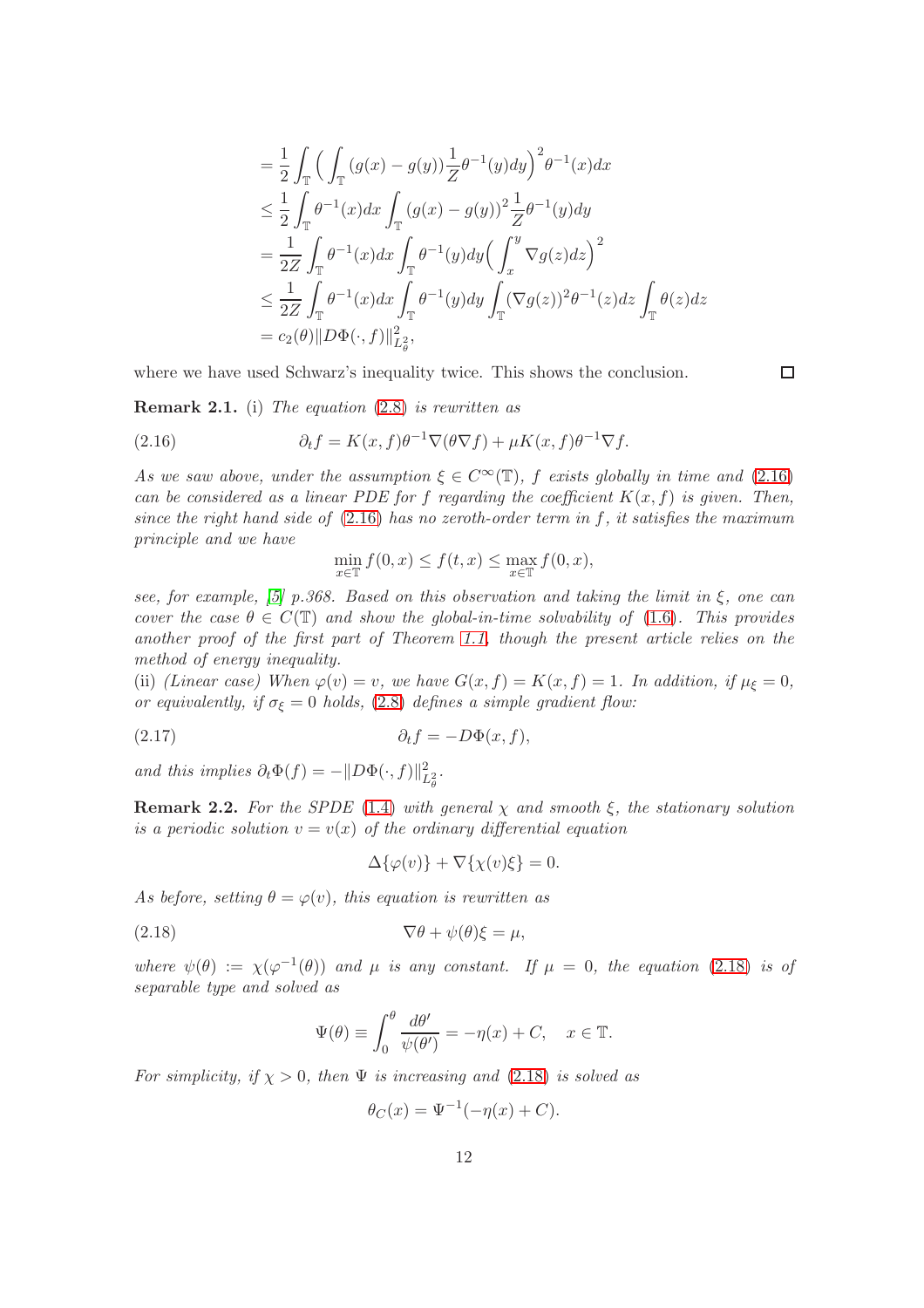For  $\theta_C$  to be periodic,  $\eta$  should satisfy  $\eta(0) = \eta(1)$ , that is,  $\sigma = 0$ . In other words, the condition  $\mu = 0$  implies  $\sigma = 0$ . On the other hand, the constant  $C = C_m$  is determined from the conservation law [\(1.5\)](#page-1-2).

Once stationary solutions are found, to link them to the SPDE  $(1.4)$ , we need to find a proper transformation like  $(2.3)$  from v to f, which extracts the factor z, that is C in the present setting for general  $\chi$ , and also a proper functional  $\Phi(f)$  of f. However, this looks nontrivial.

Note that, in case  $\chi = \varphi$ ,  $\psi(\theta) = \theta$ ,  $\Psi(\theta) = \log |\theta|$  and  $\theta_C(x) = \pm e^{-\eta(x)+C} = ze^{-\eta(x)}$ , assuming  $\mu = 0$ .

#### <span id="page-12-0"></span>2.2 Proof of Theorem [1.1](#page-3-0)

Now we consider general  $\xi \in C^{\alpha-2}$ ,  $\alpha \in (\frac{4}{3})$  $\frac{4}{3}, \frac{3}{2}$  $\frac{3}{2}$ ). We are discussing  $v(t)$ , but here start with  $u(t)$ , i.e., the unique local-in-time paracontrolled solution of  $(1.1)$  with the initial value  $u_0 \in C^{\alpha}$ .

Let us recall Theorem 3.1 (i) in [\[7\]](#page-32-0). In that theorem, it is declared that the map  $\Phi$ defined by  $(2.16)$  in [\[7\]](#page-32-0) (or see  $(3.1)$  below, which is defined in a little different setting from the original one) is contractive from  $\mathcal{B}_T(\lambda)$  (a variant of [\(3.4\)](#page-23-2) below) into itself for some large enough  $\lambda$  and small enough  $T > 0$ . But, the explicit choices of  $\lambda$  and T were not given. To show Lemma [2.5](#page-13-3) below, let us explicitly choose  $\lambda$  and T. They can be constructed easily by the estimates (3.48) and (3.50) obtained in the proof of Theorem 3.1 (i) in [\[7\]](#page-32-0). In fact, by these estimates, we know that there exists a large enough constant  $M > 0$  such that for all  $\mathbf{u} := (u, u') \in \mathcal{B}_T(\lambda)$ ,

<span id="page-12-1"></span>
$$
(2.19) \qquad \|\Phi(\mathbf{u})\|_{\alpha,\beta,\gamma} \leq M \Big( T^{\frac{\alpha+\beta-\gamma}{2}} K(\|\mathbf{u}\|_{\alpha,\beta,\gamma}) \tilde{K}_1(X,\xi) + K_0(\|u_0\|_{C^\alpha})(1+\|\xi\|_{C^{\alpha-2}}) \Big),
$$

and

<span id="page-12-4"></span>
$$
(2.20) \|\Phi(\mathbf{u}_1)-\Phi(\mathbf{u}_2)\|_{\alpha,\beta,\gamma} \leq MT^{\frac{\alpha+\beta-\gamma}{2}}K(\|\mathbf{u}_1\|_{\alpha,\beta,\gamma},\|\mathbf{u}_2\|_{\alpha,\beta,\gamma})\|\mathbf{u}_1-\mathbf{u}_2\|_{\alpha,\beta,\gamma}\tilde{K}_2(X,\xi),
$$

where  $\beta \in (\frac{1}{3})$  $(\frac{1}{3}, \alpha - 1), \gamma \in (2\beta + 1, \alpha + \beta), K(\lambda), K(\lambda, \lambda)$  denote the increasing and positive functions in  $\lambda > 0$  introduced at the end of Section 2 in [\[7\]](#page-32-0),  $\tilde{K}_1(X,\xi)$  and  $\tilde{K}_2(X,\xi)$  are the positive polynomial functions used in (3.48) and (3.50) in [\[7\]](#page-32-0). Let us determine  $\lambda$  and  $T > 0$  as follows.

<span id="page-12-2"></span>(2.21) 
$$
\lambda = 2M(\tilde{K}_1(X,\xi) + K_0(\|u_0\|_{C^{\alpha}})(1 + \|\xi\|_{C^{\alpha-2}})),
$$

<span id="page-12-3"></span>(2.22) 
$$
T = \min \left\{ \left( K(\lambda) + MK(\lambda, \lambda) \tilde{K}_2(X, \xi) \right)^{-\frac{2}{\alpha + \beta - \gamma}}, 1 \right\},\,
$$

where M is same as in  $(2.19)$ . Then, Theorem 3.1 (i) of [\[7\]](#page-32-0) can be restated as follows.

<span id="page-12-5"></span>**Theorem 2.4** (Theorem 3.1 (i) of [\[7\]](#page-32-0)). Let  $\lambda$  and T be defined by [\(2.21\)](#page-12-2) and [\(2.22\)](#page-12-3), respectively. Then, for any  $u_0 \in C^{\alpha}$  (or equivalently  $u'_0 \in C^{\beta}$  and  $u_0^{\sharp} \in C^{\alpha}$ ),  $\Phi$  is contractive from  $\mathcal{B}_T(\lambda)$  into itself. In particular,  $\Phi$  has a unique fixed point on  $[0, T]$ , which is the unique solution of the system  $(2.17)$  and  $(2.18)$  in [\[7\]](#page-32-0) and it solves the SPDE  $(1.1)$  on  $[0, T]$  in the paracontrolled sense.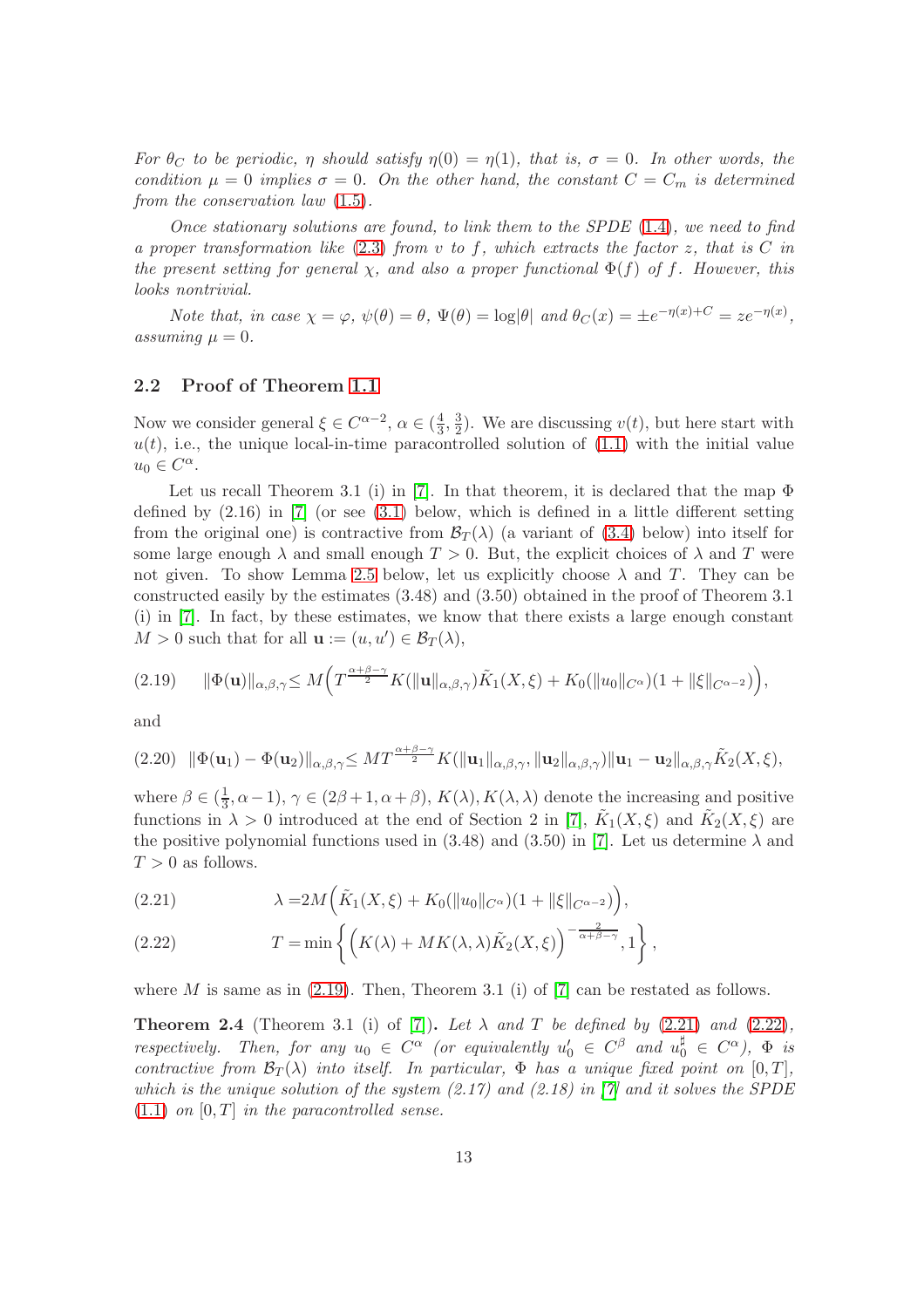*Proof.* It is enough to show  $\Phi$  is contractive from  $\mathcal{B}_T(\lambda)$  into itself. By [\(2.19\)](#page-12-1) and [\(2.21\)](#page-12-2), we easily have

$$
\|\Phi(\mathbf{u})\|_{\alpha,\beta,\gamma} \leq \frac{\lambda}{2}\Big(T^{\frac{\alpha+\beta-\gamma}{2}}K(\|\mathbf{u}\|_{\alpha,\beta,\gamma})+1\Big).
$$

Then, noting that T is given as [\(2.22\)](#page-12-3), we have  $T^{\frac{\alpha+\beta-\gamma}{2}}K(\|\mathbf{u}\|_{\alpha,\beta,\gamma}) < 1$  whenever  $\|\mathbf{u}\|_{\alpha,\beta,\gamma} \leq$ λ and therefore,  $\Phi$  maps  $\mathcal{B}_T(\lambda)$  into itself. The contractivity of the map  $\Phi$  on  $\mathcal{B}_T(\lambda)$  is obvious by [\(2.20\)](#page-12-4) and  $T^{\frac{\alpha+\beta-\gamma}{2}}MK(\lambda,\lambda)\tilde{K}_2(X,\xi) < 1$ .  $\Box$ 

<span id="page-13-4"></span>**Remark 2.3.** From Theorem [2.4,](#page-12-5) we see that the time  $T$  chosen as in  $(2.22)$  depends continuously on the norm  $||u_0||_{C^{\alpha}}$  (or equivalently on  $||u'_0||_{C^{\beta}}$  and  $||u_0^{\sharp}||_{C^{\beta}}$  $\int_0^{\mu}$  $\|C^{\alpha}\right)$ , which is vital for the proof of the next Lemma [2.5.](#page-13-3)

<span id="page-13-0"></span>Let us define the explosion time  $T_*$  by

(2.23)  $T_* \equiv T_*(\hat{\xi}, u_0) := \sup\{t \geq 0\}$ ; solution  $u(t) \in C^{\alpha}$  of [\(1.1\)](#page-0-0) starting from  $u_0$  exists}.

We know that  $T_* > 0$ . Furthermore, we have the following result.

<span id="page-13-3"></span>Lemma 2.5. If  $T_* < \infty$ , we have

$$
\lim_{t\uparrow T_*}\|u(t)\|_{C^\alpha}=\infty.
$$

*Proof.* By the definition of  $T_*$ , the solution exists and satisfies  $u(\cdot) \in C([0,T_*), C^{\alpha})$ . If the conclusion does not hold, one can find  $M > 0$  and a sequence  $t_n \uparrow T_*$  such that  $||u(t_n)||_{C^{\alpha}} \leq M$ . However, by Theorem [2.4](#page-12-5) and Remark [2.3,](#page-13-4) there exists  $\varepsilon = \varepsilon_M > 0$ , which is uniform in n, such that one can solve  $(1.1)$  starting from  $u(t_n)$  on the time interval  $[t_n, t_n + \varepsilon]$ . Since  $t_n \uparrow T_*$ , this shows that one can solve [\(1.1\)](#page-0-0) beyond  $T_*$  and contradicts the definition of  $T_*$ .  $\Box$ 

<span id="page-13-1"></span>**Remark 2.4.** In particular, let  $C^{\alpha} \cup {\{\Delta\}}$  be the one point compactification of  $C^{\alpha}$  and define  $u(t) := \Delta$  for  $t \geq T_*$ . Then,  $u(t)$  is defined for all  $t \geq 0$  and  $u(\cdot) \in C([0,\infty), C^{\alpha} \cup$  ${\{\Delta\}}$  by Lemma [2.5.](#page-13-3) Denoting  $u(t)$  with initial value  $u_0 \in C^{\alpha} \cup {\{\Delta\}}$  by  $u(t, u_0)$ , it has the flow property:  $u(t, u(s, u_0)) = u(t + s, u_0)$  for all  $t, s \geq 0$ .

We extend the result of Proposition [2.2](#page-9-0) to general noise  $\xi \in C^{\alpha-2}$ ,  $\alpha \in (\frac{13}{9})$  $\frac{13}{9}, \frac{3}{2}$  $\frac{3}{2}$ ). Recall that D is the class of all functions  $v \in C^{\alpha-1}$  satisfying  $\varphi(v)\theta^{-1} \in H^1$ .

<span id="page-13-2"></span>**Proposition 2.6.** Assume that the initial value of the SPDE [\(1.6\)](#page-1-1) satisfies  $v(0) \in \mathcal{D}$ . Then, the solution  $v(t)$  exists globally in time for all  $t \geq 0$  and  $f(t)$  defined from  $v(t)$  by [\(2.3\)](#page-7-3) satisfies

<span id="page-13-5"></span>(2.24) 
$$
\Phi(f(t)) \leq e^{Ct} \Phi(f(0)),
$$

for some  $C \in \mathbb{R}$ . In particular, if  $|\mu_{\xi}|$  is small enough, one can take  $C < 0$ .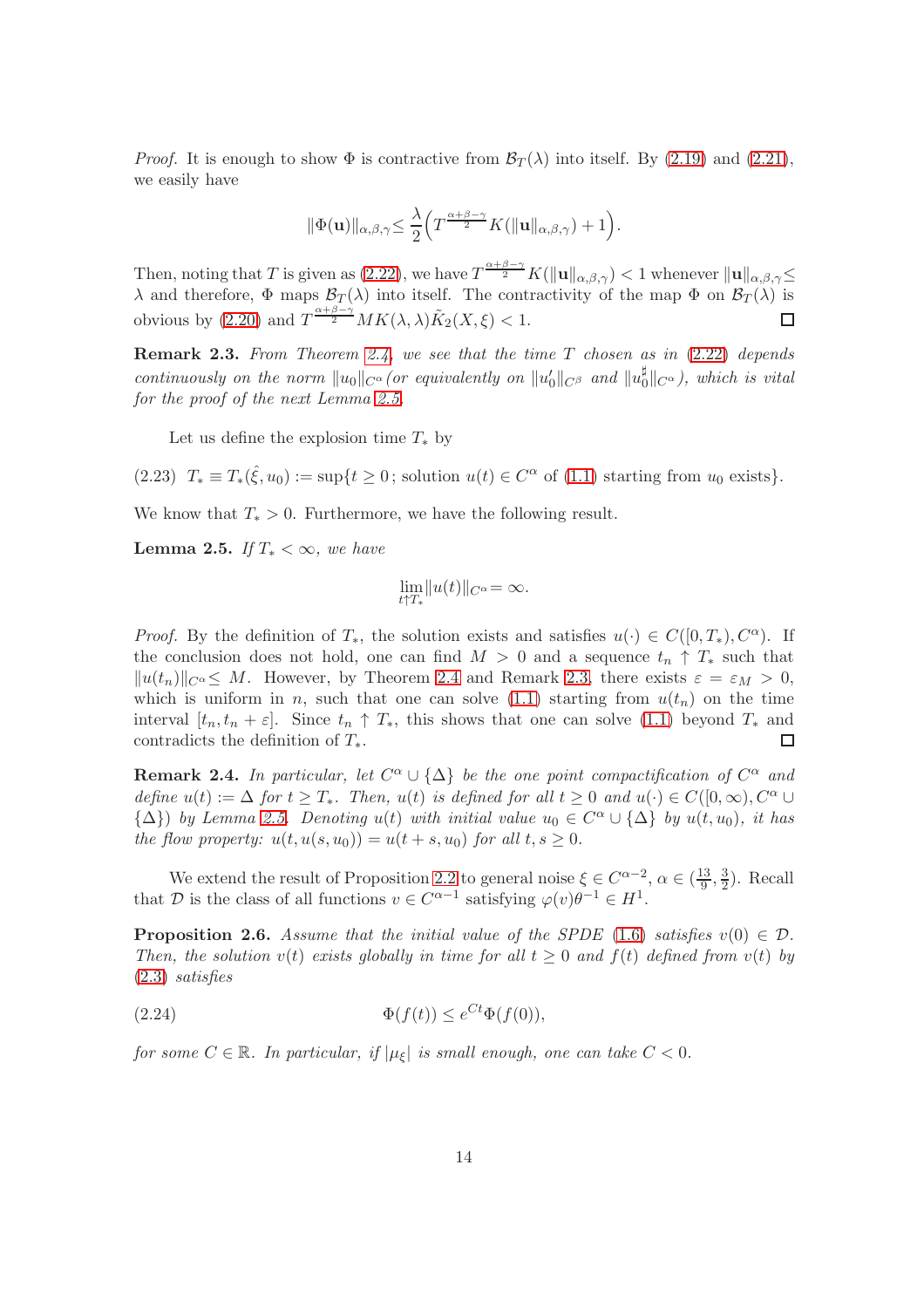*Proof.* First assume that  $\xi \in C^{\infty}(\mathbb{T})$  and let  $f(t, x)$  be as in [\(2.3\)](#page-7-3) and Proposition [2.2](#page-9-0) defined from  $v(t, x) := \nabla u(t, x) + m$ , where  $m = \int_{\mathbb{T}} v(0, x) dx$  and  $u(t, x)$  is a (classical) global-in-time solution of [\(1.1\)](#page-0-0) with initial value  $u_0$  defined by [\(1.14\)](#page-5-4),  $a = \varphi'(\cdot + m)$  and  $g = \varphi(\cdot + m)$ . Then, we have the estimate [\(2.9\)](#page-9-2) for  $\Phi(f(t))$ , if  $f(0) \in H^1_{\theta}$ .

Now, let  $\xi \in C^{\alpha-2}, \alpha \in (\frac{13}{9})$  $\frac{13}{9}, \frac{3}{2}$  $\frac{3}{2}$ ) be given and take a sequence of  $\xi_n \in C^{\infty}(\mathbb{T})$  such that  $\hat{\xi}_n = (\xi_n, \Pi(\nabla X_n, \xi_n))$  converges to  $\hat{\xi} = (\xi, \Pi(\nabla X, \xi))$  in  $C^{\alpha-2} \times C^{2\alpha-3}$  as  $n \to \infty$ , see Lemma 5.2 in [\[7\]](#page-32-0) for details. Let  $v_n(0) := \varphi^{-1}(f(0)\theta_n)$ ,  $m_n = \int_{\mathbb{T}} v_n(0,x)dx$ ,  $a_n =$  $\varphi'(\cdot+m_n)$  and  $g_n=\varphi(\cdot+m_n)$ , where  $\theta_n=\theta_{\xi_n}$  is defined as in [\(1.7\)](#page-2-0) from the integral  $\eta_n$ of  $\xi_n$ . Note that  $v_n(0)$  is chosen in such a way that  $f_n(0)(:=\varphi(v_n(0))/\theta_n)=f(0)$  holds foe every n.

We consider the SPDE [\(1.6\)](#page-1-1) with the initial value  $v_n(0)$  and the SPDE [\(1.1\)](#page-0-0) with the initial value  $u_n(0)$  by replacing  $a, g$  by  $a_n, g_n$ , associated with  $\xi_n$  respectively, where  $u_n(0)$  is determined similarly to  $u(0)$  above, see [\(1.14\)](#page-5-4). Then, we have smooth classical global-in-time solutions  $v_n, u_n$  for such equations. Let u and v denote the solutions of [\(1.1\)](#page-0-0) and [\(1.6\)](#page-1-1) in paracontrolled sense associated with  $\hat{\xi}$  for  $t < T_*$ . Noting that  $\theta_n \to \theta$  in  $C^{\alpha-1}$  and using assumptions on  $\varphi'$ , we have, as  $n \to \infty$ ,  $v_n(0)$  converges to  $v(0)$  in  $C^{\alpha-1}$ ,  $m_n \to m$  and in particular,  $a_n, g_n$  converge to a, g on each compact set of R. For the proof of  $\theta_n \to \theta$  in  $C^{\alpha-1}$ , we refer to the proof of Corollary [2.7,](#page-15-0) where a more complex case is dealt with. Then, noting that  $u_n(0) \to u(0)$  in  $C^{\alpha}$  and using Remark [3.3](#page-31-0) at the end of this article, we know that  $u_n$  converges to u in  $\mathcal{L}_T^{\alpha}$  and therefore  $v_n$  to v in  $\mathcal{L}_T^{\alpha-1}$  $\frac{\alpha - 1}{T}, \ \alpha - 1 < \frac{1}{2}$ for  $T < T_*$ . Since the initial values  $v_n(0)$  move, we use the continuity of solutions in initial values. Note that the coefficients  $a_n$  and  $g_n$  also move. So, we require the condition  $\alpha \in (\frac{13}{9})$  $\frac{13}{9}, \frac{3}{2}$  $\frac{3}{2}$ , see Theorem [1.3](#page-4-0) or Remark [1.2](#page-4-1) for explanation, and use Remark [3.3](#page-31-0) in the proof.

In particular, recalling  $\eta(x) = \langle \xi, 1_{[0,x]} \rangle \in C^{\alpha-1}([0,1])$  so that  $\theta_{\xi} \in C^{\alpha-1}(\mathbb{T}), \theta_{\xi} > 0$ and also  $\varphi \in C^4(\mathbb{R})$  satisfying  $(1.3)$ ,  $f_n(t) := \varphi(v_n(t))\theta_n^{-1}$  converges to  $f(t) := \varphi(v(t))\theta^{-1}$ in  $\mathcal{L}_T^{\alpha-1}$  $T^{a-1}$  and  $f_n(0) = f(0)$  for all n. We note the lower semi-continuity of  $\Phi(f)$  in  $C^{\alpha-1}$ , which follows from the variational formula for the Dirichlet form:

$$
\Phi(f) \equiv \Phi_{\theta}(f) = \frac{1}{2} \int_{\mathbb{T}} (\nabla f)^2 \theta dx = \frac{1}{2} \sup \Big\{ - \int_{\mathbb{T}} \frac{\nabla(\theta \nabla w)}{w} f^2 dx; w \in C^2(\mathbb{T}) \Big\},\,
$$

when  $\theta \in C^1(\mathbb{T})$ , where  $w(x) = 0$  can happen only at x such that  $f(x) = 0$ . Indeed, we may use the integration by parts and note  $(\nabla f)^2 - \nabla w \nabla (\frac{f^2}{w})$  $\left(\frac{f^2}{w}\right) = \left(\nabla f - f\frac{\nabla w}{w}\right)$  $(\frac{7w}{w})^2 \geq 0$ . Then,  $f_n \to f$  in  $C^{\alpha-1}$  implies  $\Phi_{\theta}(f) \leq \underline{\lim}_{n \to \infty} \Phi_{\theta}(f_n)$  if  $\theta \in C^1(\mathbb{T})$ , but in the definition of  $\Phi_{\theta}(f)$ , we only have  $\theta$  without its derivative so that this property holds also for non-smooth θ by taking the limit  $θ_m → θ$  (in  $L^\infty$ ) or  $η_m → η$  (in  $L^\infty$ ) introduced as above. More precisely, noting that the constant  $C(\theta)$  in [\(2.9\)](#page-9-2) can be taken uniformly in n:  $C(\theta_n) \leq C$ , since the constant  $C(\theta) = C(\theta_{\xi})$  can be estimated only by min  $\theta$  and max  $\theta$ , for  $t < T_*$ , we see

$$
\Phi_{\theta}(f(t)) = \lim_{m \to \infty} \Phi_{\theta_m}(f(t)) \le \lim_{m \to \infty} \lim_{n \to \infty} \Phi_{\theta_m}(f_n(t)) \le e^{Ct} \Phi_{\theta}(f(0)),
$$

at least if  $f(0) \in H^1_\theta$ ; recall that  $f_n(0) = f(0)$  for all n and  $\theta_n \to \theta$  in  $C^{\alpha-1}$ . For the last inequality, we use  $\Phi_{\theta_n}(f_n(t)) \leq e^{Ct} \Phi_{\theta_n}(f_n(0))$  by noting that, for arbitrary small  $\varepsilon > 0$ ,  $\theta_m/\theta_n$ ,  $\theta_n/\theta \leq 1+\varepsilon$  for large enough n, m. In particular, if  $|\mu_{\xi}|$  is small enough, one can take  $C < 0$ .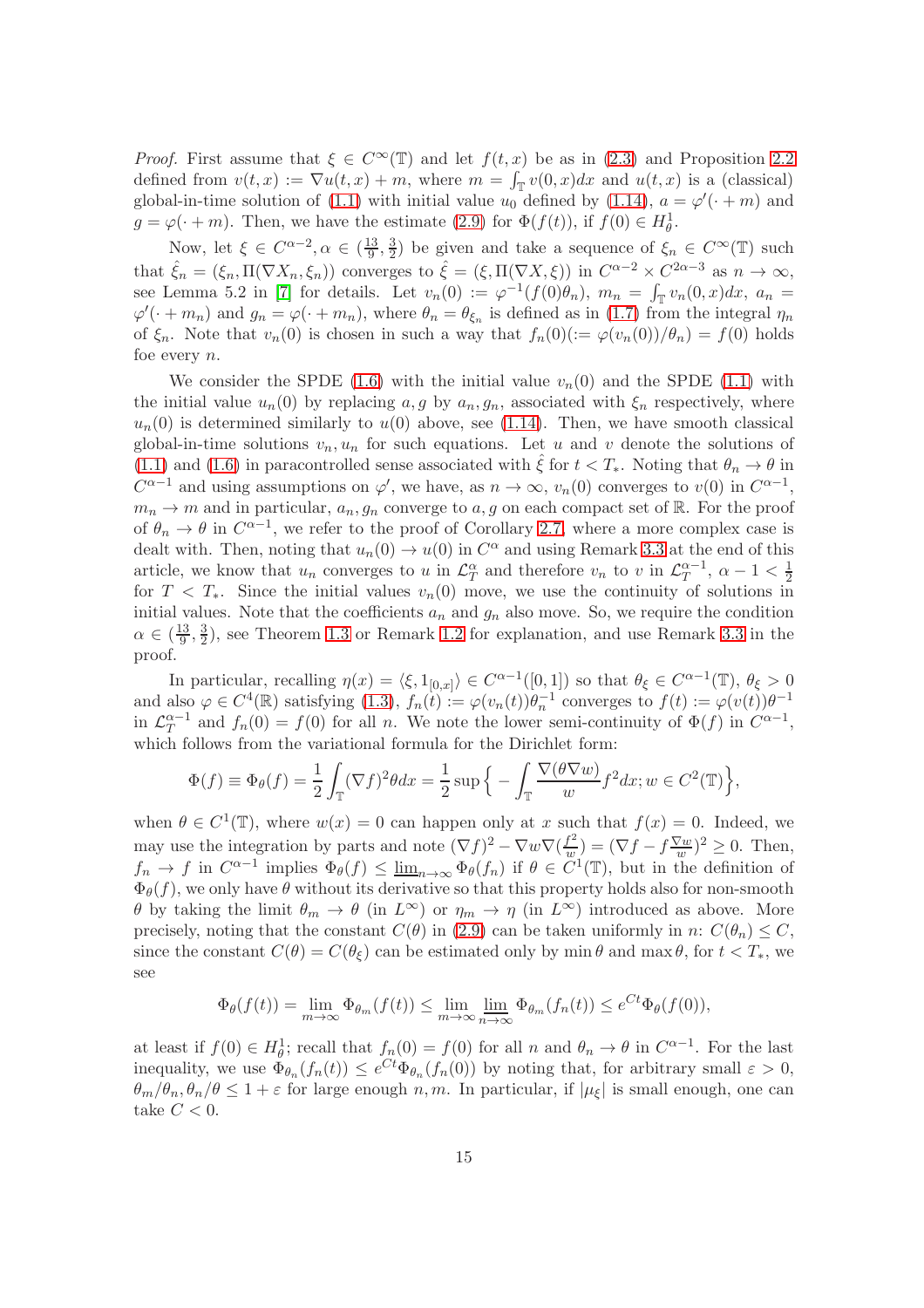Finally, we prove  $T_* = \infty$ , which shows the existence of  $v(t)$  for all  $t \geq 0$ . The above estimate on  $\Phi(f(t))$  implies  $|| f(t)||_{H^1_{\theta}} \leq M_1(e^{Ct/2} + 1)$  for  $t < T_*$ , if  $f(0) \in H^1_{\theta}$ , for some  $M_1 > 0$ . Indeed, this follows from  $\Phi(f) = \frac{1}{2} \|\nabla f\|_{L^2_{\theta}}^2$  and Lemma [2.8](#page-16-0) below (equivalence of norms). However, by Sobolev's imbedding theorem and noting that  $H^1 \equiv H^1(\mathbb{T}) \simeq H^1_{\theta}$ from  $\theta \in C(\mathbb{T})$ , we have  $H^1_\theta \subset C^{\alpha-1}, \alpha - 1 < \frac{1}{2}$  $\frac{1}{2}$  and this shows  $||v(t)||_{C^{\alpha-1}} \leq M_2(e^{Ct/2} +$ 1),  $t < T_*$ . Therefore, noting that  $||u(t)||_{C^{\alpha}} \leq 2||v(t)||_{C^{\alpha-1}}$ , we see  $||u(t)||_{C^{\alpha}} \leq 2M_2(e^{Ct/2} +$ 1),  $t < T_*$ . This proves  $T_* = \infty$  by Lemma [2.5](#page-13-3) at least if  $f(0) = \varphi(v(0))\theta^{-1} \in H^1_\theta \simeq H^1$ , that is, if  $v(0) \in \mathcal{D}$ . П

If  $|\mu_{\xi}|$  is small enough, based on the estimate [\(2.24\)](#page-13-5) obtained in Proposition [2.6](#page-13-2) with  $c_* := -C > 0$ , we can show the exponential decay of  $v(t)$  to the unique stationary solution  $\bar{v}_m$  for each conserved quantity m.

<span id="page-15-0"></span>Corollary 2.7. Assume  $v(0) \in \mathcal{D}$  as in Proposition [2.6.](#page-13-2) Then, if  $|\mu_{\xi}|$  is small enough,  $f(t) := \varphi(v(t))\theta^{-1}$  converges to the constant  $z_m$  in  $H^1(\mathbb{T})$  exponentially fast as  $t \to \infty$ :

<span id="page-15-2"></span>(2.25) 
$$
||f(t) - z_m||_{H^1} \leq Ce^{-c_*t/2}||f(0) - z_m||_{H^1},
$$

where  $m = \int_{\mathbb{T}} v(0, x) dx$ . We also have

<span id="page-15-1"></span>(2.26) 
$$
||v(t) - \bar{v}_m||_{C^{\alpha-1}} \leq Ce^{-c_*t/2}||f(0) - z_m||_{H^1}.
$$

Proof. By Lemma [2.8](#page-16-0) below, under the conservation law, we obtain

$$
||f(t) - z_m||_{H^1_\theta}^2 \le C||\nabla f(t)||_{L^2_\theta}^2 = 2C\Phi(f(t))
$$
  

$$
\le 2Ce^{-c_*t}\Phi(f(0)) \le Ce^{-c_*t}||f(0) - z_m||_{H^1_\theta}^2.
$$

This shows the desired estimate on  $|| f(t) - z_m ||_{H^1}$ , since the norm of  $H^1_\theta$  is equivalent to that of  $H^1$  due to the boundedness of  $\eta(x)$ .

In order to give the estimate [\(2.26\)](#page-15-1) on  $v(t)$ , we first show the uniform boundedness of  $||v(t)||_{C^{\alpha-1}}$  in  $t \geq 0$ , i.e.,

<span id="page-15-3"></span>
$$
\sup_{t\geq 0} \|v(t)\|_{C^{\alpha-1}} < \infty.
$$

By the assumption [\(1.3\)](#page-1-3) on  $\varphi$ , we have that  $\|\varphi^{-1}(v)\|_{C^{\alpha-1}} \leq C(1 + \|v\|_{C^{\alpha-1}})$ ,  $v \in C^{\alpha-1}$ . Therefore, recalling that  $v(t) = \varphi^{-1}(f(t)\theta)$  and using Sobolev's imbedding theorem, we have that

$$
||v(t)||_{C^{\alpha-1}} \leq C(1+||f(t)\theta||_{C^{\alpha-1}})\leq C(1+||f(t)||_{C^{\alpha-1}}||\theta||_{C^{\alpha-1}}) \leq C(1+||\theta||_{C^{\alpha-1}}||f(t)||_{H^{1}}).
$$

Recall that the constant C changes from line to line. So, by  $(2.25)$ , we obtain  $(2.27)$ . Thus, by noting [\(2.27\)](#page-15-3), we take a function  $\varphi^{-1} \in C^2(\mathbb{R})$  with compact support such that  $\varphi^{-1}(f(t)\theta) = v(t)$  for all  $t > 0$  and  $\varphi^{-1}(z_m\theta) = \bar{v}_m (= \varphi^{-1}(z_m\theta))$ . Then, Lemma 9 of [\[3\]](#page-32-12) gives that

$$
||v(t) - \bar{v}_m||_{C^{\alpha-1}} = ||\widetilde{\varphi^{-1}}(f(t)\theta) - \widetilde{\varphi^{-1}}(z_m\theta)||_{C^{\alpha-1}}
$$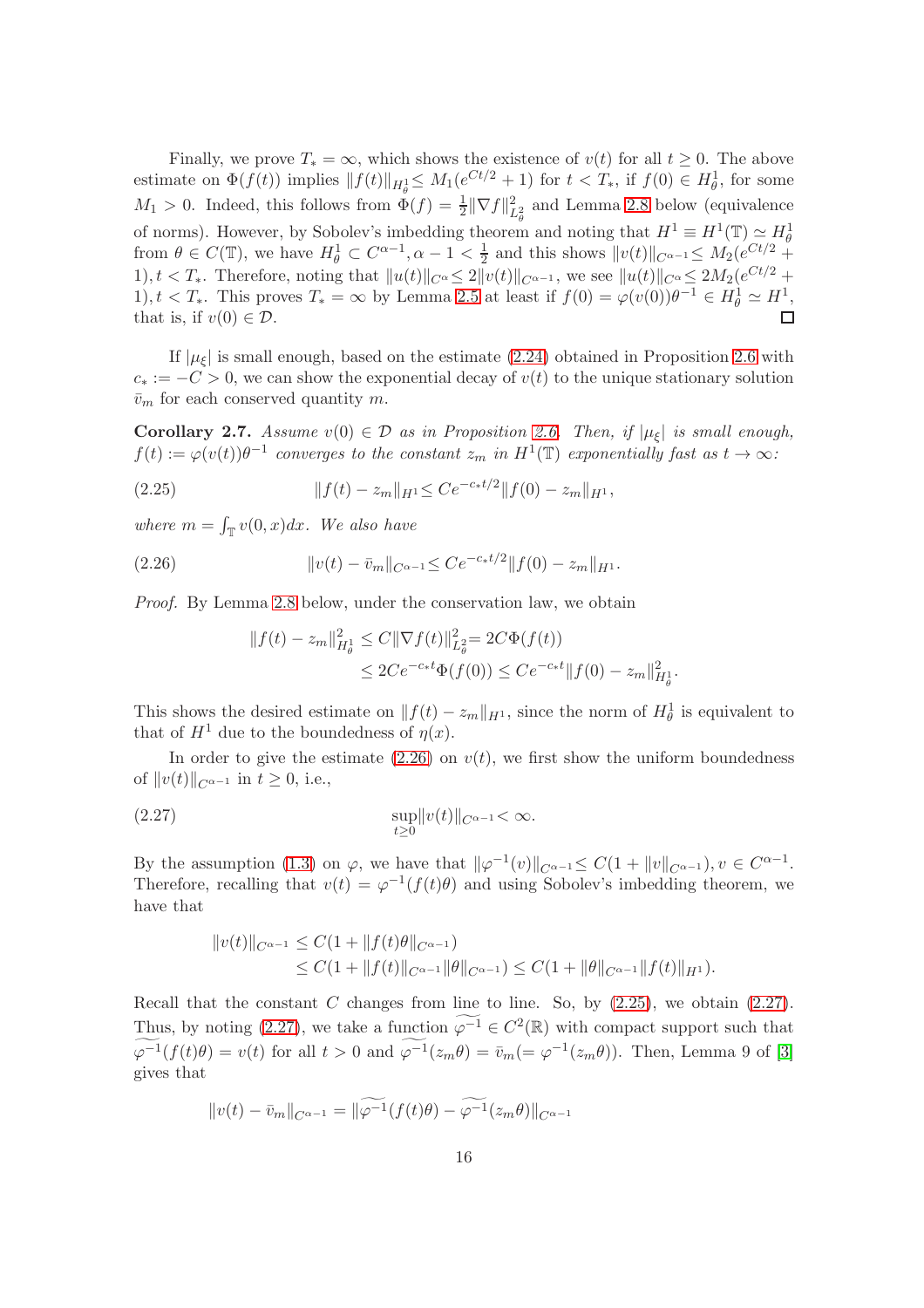$$
\leq \|\widetilde{\varphi^{-1}}\|_{C^2}(1+\|z_m\theta\|_{C^{\alpha-1}})\|(f(t)-z_m)\theta\|_{C^{\alpha-1}}\leq \|\widetilde{\varphi^{-1}}\|_{C^2}(1+\|z_m\theta\|_{C^{\alpha-1}})\|\theta\|_{C^{\alpha-1}}\|(f(t)-z_m)\|_{H^1}.
$$

Consequently, noting that  $\|\widetilde{\varphi^{-1}}\|_{C^2}$  is independent of  $t \geq 0$ , we obtain the desired result [\(2.26\)](#page-15-1) by [\(2.25\)](#page-15-2).  $\Box$ 

<span id="page-16-1"></span>The following lemma was used in the proof of Proposition [2.6](#page-13-2) and Corollary [2.7.](#page-15-0)

<span id="page-16-0"></span>**Lemma 2.8.** Assume the following condition for  $f = f(x) \in H^1_\theta$ , which comes from the conservation law:

(2.28) 
$$
\int_{\mathbb{T}} (\varphi^{-1}(f\theta) - \varphi^{-1}(z_m\theta))dx = 0.
$$

Then, we have

<span id="page-16-2"></span>(2.29) 
$$
||f - z_m||_{L^2_{\theta}} \leq C ||\nabla f||_{L^2_{\theta}},
$$

for some  $C > 0$ . In particular, under the condition [\(2.28\)](#page-16-1), the Sobolev norm  $\|f - z_m\|_{H^1_\theta}$ is equivalent to  $\|\nabla f\|_{L^2_{\theta}}$ .

*Proof.* First, note that, by mean value theorem applied for [\(2.28\)](#page-16-1), we see  $z_m = f(y_*)$  for some  $y_* \in \mathbb{T}$ . Indeed, by noting the monotone increasing property of  $\varphi^{-1}$ , we see

$$
\int_{\mathbb{T}} \varphi^{-1}(\min f \cdot \theta) dx \le \int_{\mathbb{T}} \varphi^{-1}(f\theta) dx \left( = \int_{\mathbb{T}} \varphi^{-1}(z_m \theta) dx \right) \le \int_{\mathbb{T}} \varphi^{-1}(\max f \cdot \theta) dx
$$

and this implies  $\min f \leq z_m \leq \max f$ . Therefore, we have

$$
||f - z_m||_{L^2} = \left(\int_{\mathbb{T}} (f(x) - f(y_*))^2 dx\right)^{1/2}
$$
  
=  $\left(\int_{\mathbb{T}} dx \left\{\int_{y_*}^x \nabla f(y') dy'\right\}^2\right)^{1/2}$   
 $\le ||\nabla f||_{L^2}.$ 

Since  $0 < \theta \in C(\mathbb{T})$ , this implies [\(2.29\)](#page-16-2).

The equivalence of  $\|\nabla f\|_{L^2_{\theta}}$  to the Sobolev norm is now clear as

$$
\|\nabla f\|_{L^2_{\theta}} \le \|f - z_m\|_{H^1_{\theta}} = \left(\|\nabla (f - z_m)\|_{L^2_{\theta}}^2 + \|f - z_m\|_{L^2_{\theta}}^2\right)^{1/2} \le C\|\nabla f\|_{L^2_{\theta}}.
$$

 $\Box$ 

The next lemma gives an initial layer type result. This is used to remove the condition  $v(0) \in \mathcal{D}$  in Proposition [2.6](#page-13-2) and Corollary [2.7.](#page-15-0) Recall that we only assume  $\xi \in C^{\alpha-2}(\mathbb{T}), \alpha \in (\frac{13}{9})$  $\frac{13}{9}, \frac{3}{2}$  $(\frac{3}{2})$ .

<span id="page-16-3"></span>**Lemma 2.9.** For every initial value  $v(0) \in C^{\alpha-1}$  and all  $t \in (0, T_*)$ , the solution  $v(t) \in$  $C^{\alpha-1}$  of the SPDE [\(1.6\)](#page-1-1) in paracontrolled sense satisfies  $f(t) := \varphi(v(t))\theta^{-1} \in H^1$ , that is,  $v(t) \in \mathcal{D}$ . In other words, even if  $f(0) \notin H^1$ , immediately after, we have  $f(t) \in H^1, t > 0$ and this proves  $T_* = \infty$  by Proposition [2.6.](#page-13-2)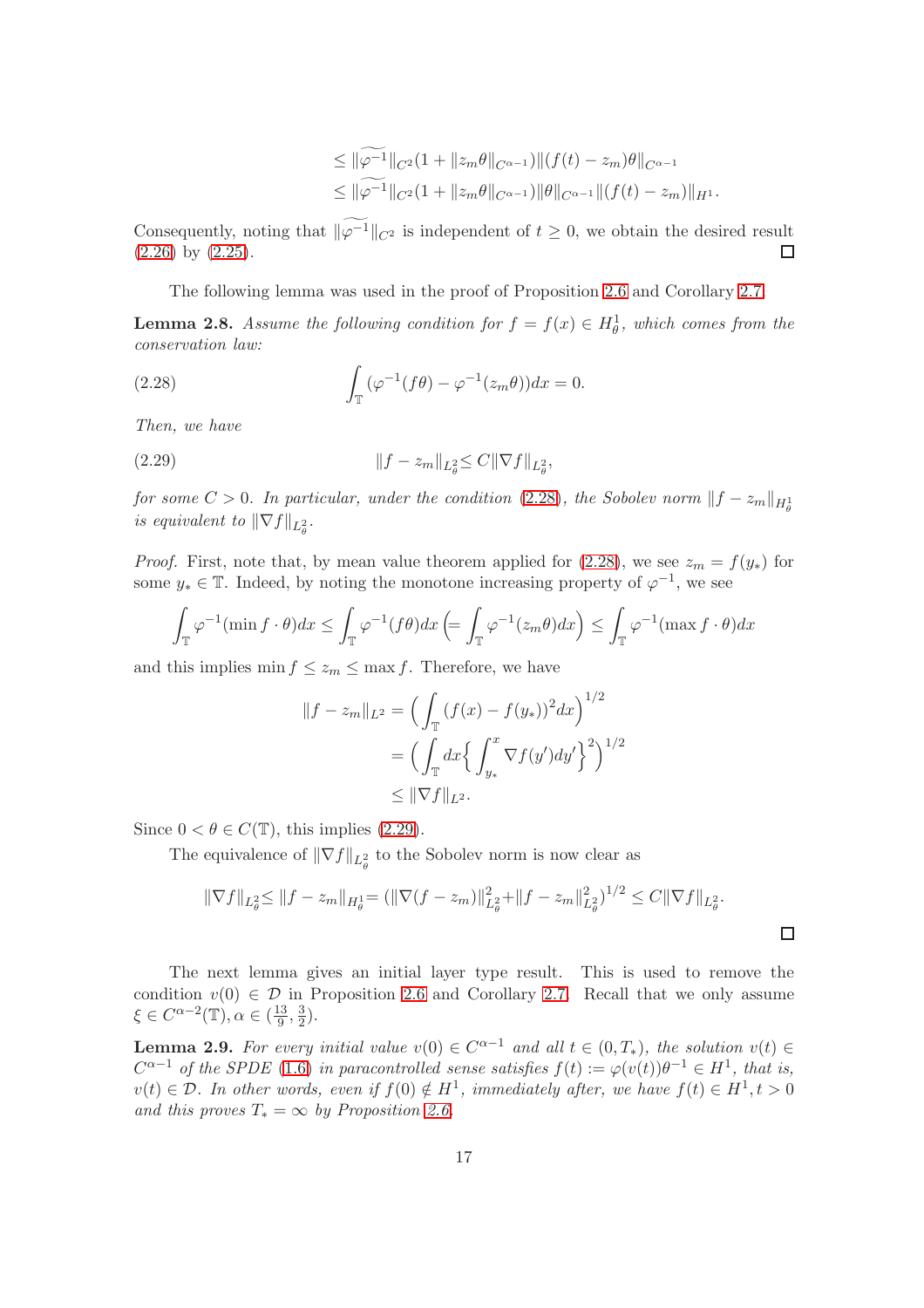*Proof.* If  $\xi$  is smooth, taking any  $u_0$  such that  $\nabla u_0 + m = v_0$  for given  $v_0$ , we have from [\(1.1\)](#page-0-0) with  $a = \varphi'(\cdot + m)$  and  $g = \varphi(\cdot + m)$ 

$$
\partial_t u = \varphi'(v)\nabla v + \varphi(v)\xi = \theta \nabla f + \mu f.
$$

This is an integrated form of [\(2.4\)](#page-8-2). Therefore, we have

$$
u(t) - u(0) = \theta \int_0^t \nabla f(s)ds + \mu \int_0^t f(s)ds
$$

or we can rewrite this as

<span id="page-17-0"></span>(2.30) 
$$
\int_0^t \nabla f(s,x)ds = \theta(x)^{-1} \Big\{ u(t,x) - u(0,x) - \mu \int_0^t f(s,x)ds \Big\}.
$$

The right hand side belongs to  $C^{\alpha-1}$ , since  $\theta^{-1} \in C^{\alpha-1}$ ,  $u(t) \in C^{\alpha}$  and  $f(s) \in C([0, T], C^{\alpha-1})$ . On the other hand, in the left hand side,  $\nabla f(s) \in C([0,T], C^{\alpha-2})$ ,  $T < T_*$ , since  $\varphi(v(s)) \in \mathcal{L}_T^{\alpha-1}, \theta^{-1} \in C^{\alpha-1}$ . Therefore, taking the limit in  $\hat{\xi}$ , we have  $(2.30)$  for  $t < T_*,$ if we interpret the left hand side as a Bochner integral in  $C^{\alpha-2}$ .

First note that

$$
\int_0^t \nabla f(s, x) ds = \nabla \int_0^t f(s, x) ds,
$$

where the integrals are Bochner integrals in  $C^{\alpha-2}$  for the left hand side and  $C^{\alpha-1}$  for the right hand side. (This can be shown by regarding both sides as generalized functions and by multiplying test function  $\psi$ .) Thus, [\(2.30\)](#page-17-0) implies  $\nabla \int_0^t f(s, x) ds \in C([0, T], C^{\alpha - 1}),$ since the right hand side of [\(2.30\)](#page-17-0) is in this class. This shows, by also noting an obvious relation  $\int_0^t \check{f}(s, x)ds \in C([0, T], C^{\alpha-1}),$  that

$$
\int_0^t f(s, x)ds \in C([0, T], C^{\alpha}).
$$

Recall that the left hand side is defined as a Bochner integral in  $C^{\alpha-1}$  and  $\hat{\xi}$  is already general.

Since  $f \in C([0,T], \mathbb{C}^{\alpha-1})$ , for every  $t \in (0,T_*)$ , by mean value theorem applied in the space  $C^{\alpha-1}$ , we see that there exists  $\tau = \tau_t \in (0, t)$  such that

(2.31) 
$$
\frac{1}{t} \int_0^t f(s, x) ds = f(\tau_t)
$$

holds. However, since the left hand side belongs to  $C^{\alpha}$  and  $\alpha \in (\frac{4}{3}, \frac{3}{2})$ , we see  $f(\tau_t) \in C^{\alpha}$ and, in particular,  $f(\tau_t) \in H^1$ . Once we have  $f(\tau_t) \in H^1$ , taking the initial value of v as  $v(\tau_t)$ , by Proposition [2.6,](#page-13-2) we see  $f(s) \in H^1$  for every  $s \geq \tau_t$  and the solution exists globally in time. Since we can take  $t \in (0, T_*)$  arbitrary small, this shows the conclusion, recalling the flow property, see Remark [2.4.](#page-13-1)  $\Box$ 

**Remark 2.5.** We can decompose v through  $\varphi$  as  $\varphi(v) = f \cdot \theta_{\xi}$  and the bad regularity  $v \in C^{\alpha-1}$  comes only from  $\eta$  in  $\theta_{\xi}$  and, by Lemma [2.9,](#page-16-3) f is a good part. Recall that Tsatsoulis and Weber [\[17\]](#page-33-2) decomposed the solution of  $P(\phi)$ -dynamics on  $\mathbb{T}^2$  into the sum of OU-part and good part. Since we deal with quasilinear equation, our decomposition is nonlinear, but in a sense, similar to this.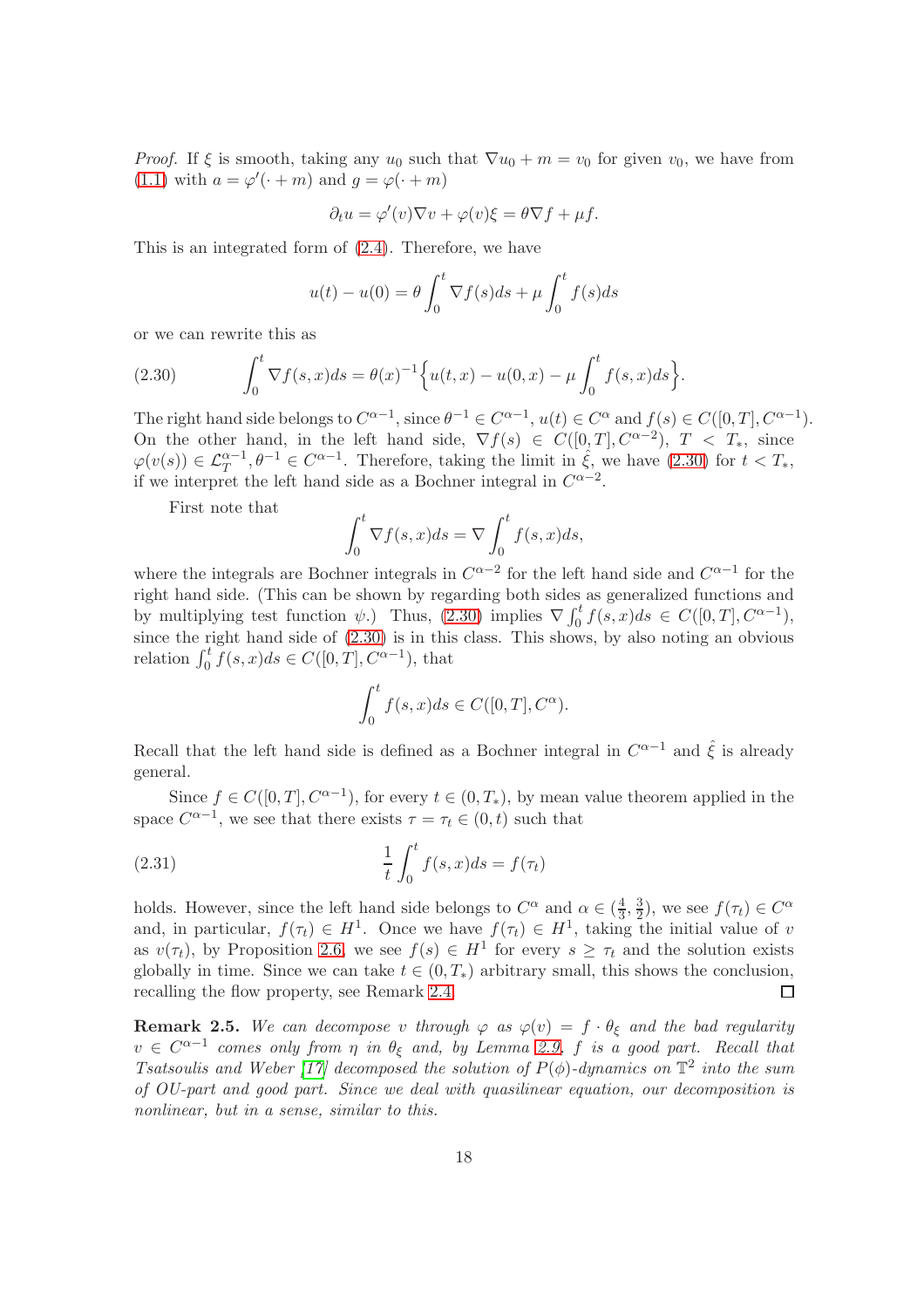Now we can easily complete the proof of Theorem [1.1.](#page-3-0)

Proof of Theorem [1.1.](#page-3-0) The conclusion follows immediately by combining Proposition [2.6,](#page-13-2) Corollary [2.7](#page-15-0) and Lemma [2.9.](#page-16-3) Here we only give a short explanation for [\(1.11\)](#page-3-2). We first note that, since  $v \in C([0,\infty), C^{\alpha-1})$ , we have

<span id="page-18-2"></span>(2.32) 
$$
\sup_{t \in [0,1]} ||v(t) - \bar{v}_m||_{C^{\alpha-1}} < \infty.
$$

On the other hand, by Lemma [2.9,](#page-16-3) we have  $f(1) = \varphi(v(1))\theta^{-1} \in H^1$ . In particular,  $v(1) \equiv v(1, v_0) \in \mathcal{D}$  so that the condition of Corollary [2.7](#page-15-0) is satisfied. Therefore, by the flow property and  $(2.26)$ , for  $t > 1$ , we obtain

$$
||v(t) - \bar{v}_m||_{C^{\alpha-1}} = ||v(t - 1, v(1, v_0)) - \bar{v}_m||_{C^{\alpha-1}}
$$
  
\n
$$
\leq Ce^{-c_*(t-1)/2}||f(1) - \bar{v}_m||_{H^1}, \ t > 1,
$$

<span id="page-18-1"></span>which implies  $(1.11)$  by noting  $(2.32)$ .

#### 2.3 Global existence and asymptotic behavior of  $u(t)$  as  $t \to \infty$

We can apply the result for  $v(t)$  to study the global-in-time existence and the asymptotic behavior of  $u(t)$ . First we note that  $u(t)$  can be recovered from  $v(t) := \nabla u(t)$  at least when  $\xi \in C^{\infty}(\mathbb{T})$ , cf. Subsection [1.4.](#page-5-2) Note that  $m = 0$  under this choice.

<span id="page-18-0"></span>**Lemma 2.10.** Assume  $\xi \in C^{\infty}(\mathbb{T})$  and let the initial value  $u_0 \in C^{\alpha}, \alpha \in (\frac{4}{3})$  $\frac{4}{3}, \frac{3}{2}$  $(\frac{3}{2})$  of  $(1.1)$ be given. We determine v(t) by solving [\(1.4\)](#page-1-0) with initial value  $v_0 := \nabla u_0$ , and set

<span id="page-18-3"></span>
$$
(2.33) \ \ u(t,x) := \int_0^x v(t,y)dy + \int_{\mathbb{T}} u_0(y)dy - \int_{\mathbb{T}} (1-y)v(t,y)dy + \int_0^t ds \int_{\mathbb{T}} \chi(v(s,y))\xi(y)dy,
$$

where we regard  $\mathbb{T} = [0, 1)$  especially in the first and third terms of the right hand side. Then,  $u(t)$  solves the SPDE [\(1.1\)](#page-0-0) with  $a = \varphi'$  and  $g = \chi$ .

*Proof.* First, note that  $u(t, x)$  defined by [\(2.33\)](#page-18-3) satisfies the initial condition:

$$
u(0,x) = \int_0^x \nabla u_0(y) dy + \int_{\mathbb{T}} u_0(y) dy - \int_{\mathbb{T}} (1-y) \nabla u_0(y) dy = u_0(x).
$$

To see that it satisfies the SPDE [\(1.1\)](#page-0-0), writing the sum of the second to fourth terms in the right hand of  $(2.33)$  as  $A(t)$ , we have

$$
\partial_t u(t, x) = \int_0^x \partial_t v(t, y) dy + \partial_t A(t)
$$
  
= 
$$
\int_0^x [\Delta{\{\varphi(v)\}} + \nabla{\{\chi(v)\xi\}}] dy + \partial_t A(t)
$$
  
= 
$$
\nabla{\{\varphi(v)\}}(t, x) - \nabla{\{\varphi(v)\}}(t, 0) + \chi(v(t, x))\xi(x) - \chi(v(t, 0))\xi(0) + \partial_t A(t).
$$

Since  $\nabla u = v$  holds for u defined by [\(2.33\)](#page-18-3), we have  $\nabla {\varphi(v)} = a(\nabla u) \Delta u$  and  $\chi(v) \xi =$  $g(\nabla u)\xi$ . Therefore, to complete the proof of the lemma, it is enough to show

<span id="page-18-4"></span>(2.34) 
$$
\partial_t A(t) = \nabla \{\varphi(v)\}(t,0) + \chi(v(t,0))\xi(0).
$$

 $\Box$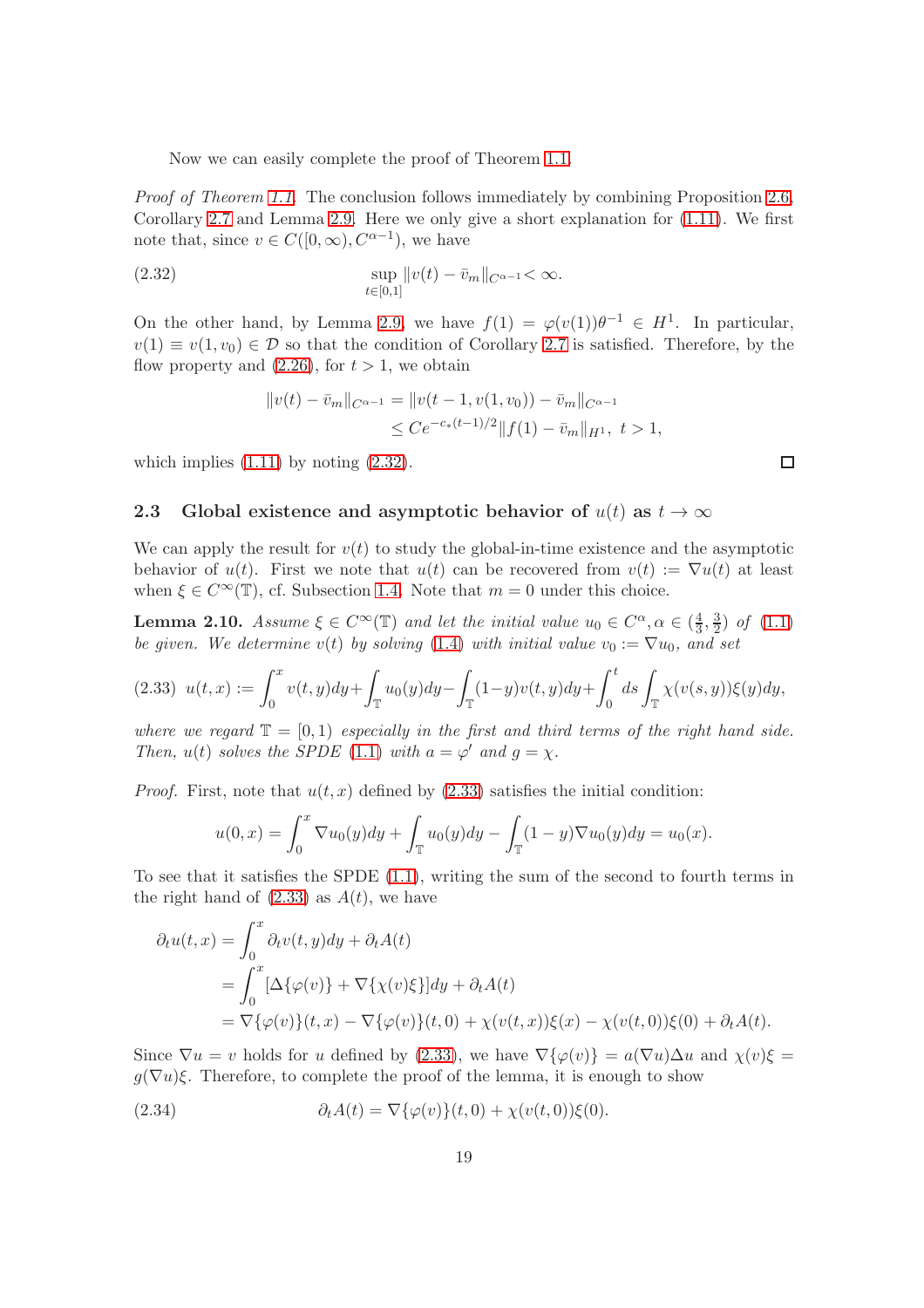However,

$$
\partial_t A(t) = -\int_{\mathbb{T}} (1 - y) \partial_t v(t, y) dy + \int_{\mathbb{T}} \chi(v(t, y)) \xi(y) dy
$$
  
\n
$$
= -\int_{\mathbb{T}} (1 - y) [\Delta \{\varphi(v)\} + \nabla \{\chi(v)\xi\}] dy + \int_{\mathbb{T}} \chi(v(t, y)) \xi(y) dy
$$
  
\n
$$
= -\int_{\mathbb{T}} [\nabla \{\varphi(v)\} + \chi(v)\xi] dy - (1 - y) [\nabla \{\varphi(v)\} + \chi(v)\xi] \Big|_0^1 + \int_{\mathbb{T}} \chi(v(t, y)) \xi(y) dy
$$
  
\n
$$
= [\nabla \{\varphi(v)\} + \chi(v)\xi](t, 0),
$$

 $\Box$ 

which shows  $(2.34)$ .

<span id="page-19-0"></span>**Remark 2.6.** When  $\xi \in C^{\alpha-2}$ , the last term in the right hand side of [\(2.33\)](#page-18-3) is welldefined even for general  $\chi$  in the sense that the other four terms are all well-defined. But, to look at it by itself especially without time integral, the product  $\chi(v(s))\xi$  is ill-posed in a classical sense, since  $\chi(v(s)) \in C^{\alpha-1}$  and  $\xi \in C^{\alpha-2}$  with  $\alpha \in (\frac{4}{3}, \frac{3}{2})$ . However, when  $\chi = \varphi$ , this product turns out to be well-defined. Indeed, in this case,  $\varphi(v(t)) = f(t)\theta$  with  $f(t) \in H<sup>1</sup>$  for every  $t > 0$  by Lemma [2.9.](#page-16-3) Accordingly, the last term of [\(2.33\)](#page-18-3) without time integral can be interpreted as  $H^1(f(t), \theta \xi)_{H^{-1}}$ ,  $t > 0$  if  $\theta \xi$  can be regarded as an element of  $H^{-1}$ . Noting that  $\theta \in C^{\alpha-1}$ ,  $\xi \in C^{\alpha-2}$  and  $(\alpha - 1) + (\alpha - 2) < 0$ , in general, the product  $\theta \xi$  is ill-posed. However, in our special case, we will see that  $\theta \xi$  is well-defined as an element of  $C^{\alpha-2}$  and then, in particular,  $\theta \xi \in H^{-1}$  because of  $C^{\alpha-2} \subset H^{-1}$ . This gives the motivation for the following proof of Theorem [1.2.](#page-3-1)

We now give the proof of Theorem [1.2.](#page-3-1)

*Proof of Theorem [1.2.](#page-3-1)* The global-in-time existence of  $u(t)$  is clear from  $T_* = \infty$  noted in Lemma [2.9.](#page-16-3) In the rest, we assume  $|\mu_{\xi}|$  is sufficiently small as in Theorem [1.1.](#page-3-0)

As we mentioned in Remark [2.6,](#page-19-0) we have to show that the term  $_{H^1} \langle f(t), \theta \xi \rangle_{H^{-1}}$  (or equivalently the term  $\theta \xi$ ) is well-defined. For this, we apply Lemma [2.10](#page-18-0) by introducing an approximation of  $u(t)$  as in the proof of Proposition [2.6.](#page-13-2) Since Lemma [2.10](#page-18-0) holds for  $v_0 \in C^{\alpha-1}$ , in the following, we consider the initial values  $u_n(0) = u_0 \in C^{\alpha}$  for all n. Note that, we just have  $v(0) = \nabla u_0 \in C^{\alpha-1}$ , which does not imply  $v(0) \in \mathcal{D}$ .

Take a sequence of enhanced noises  $\hat{\xi}_n$  such that  $\xi_n \in C^{\infty}(\mathbb{T})$  and  $\hat{\xi}_n$  converges to  $\hat{\xi}$ in  $C^{\alpha-2} \times C^{2\alpha-3}$  as  $n \to \infty$ . Then, the associated solution  $u_n$  converges to u in  $\mathcal{L}_T^{\alpha}$ . Since  $T_* = \infty$ , one can take  $T > 0$  arbitrarily large and, in particular, we have for every  $t \geq 0$ ,

<span id="page-19-1"></span>(2.35) kun(t) − u(t)kC<sup>α</sup>→ 0 (n → ∞).

Since  $\xi_n \in C^{\infty}(\mathbb{T})$ , by Lemma [2.10,](#page-18-0) we have the formula [\(2.33\)](#page-18-3) for  $u_n(t,x)$  by replacing  $v, \xi$  by  $v_n := \nabla u_n, \xi_n$ , respectively, in the right hand side, which we denote as  $A_1^n(t,x) + A_2 - A_3^n(t) + A_4^n(t)$ . Recall that we take  $a = \varphi'$  and  $g = \chi = \varphi$  here. We also denote  $f_n(t,x) := \varphi(v_n(t,x))\theta_n^{-1}(x)$  and  $\theta_n := \theta_{\xi_n}$ . Then, we see  $f_n(t,x) \to f(t,x) :=$  $\varphi(v(t,x))\theta^{-1}(x)$  in  $\mathcal{L}_T^{\alpha-1}$  $T$ <sup> $\alpha$ -1</sup> as before, where  $\theta = \theta_{\xi}$ .

Noting that  $\xi_n \in C^{\infty}(\mathbb{T})$  and [\(1.8\)](#page-2-2), we have  $\theta_n \xi_n = \mu_n - \nabla \theta_n$ , which are well-defined as the elements of  $C^{\alpha-2}$  and then

$$
\|\theta_n \xi_n - \theta_m \xi_m\|_{C^{\alpha-2}} = \|\mu_n - \nabla \theta_n - (\mu_m - \nabla \theta_m)\|_{C^{\alpha-2}}
$$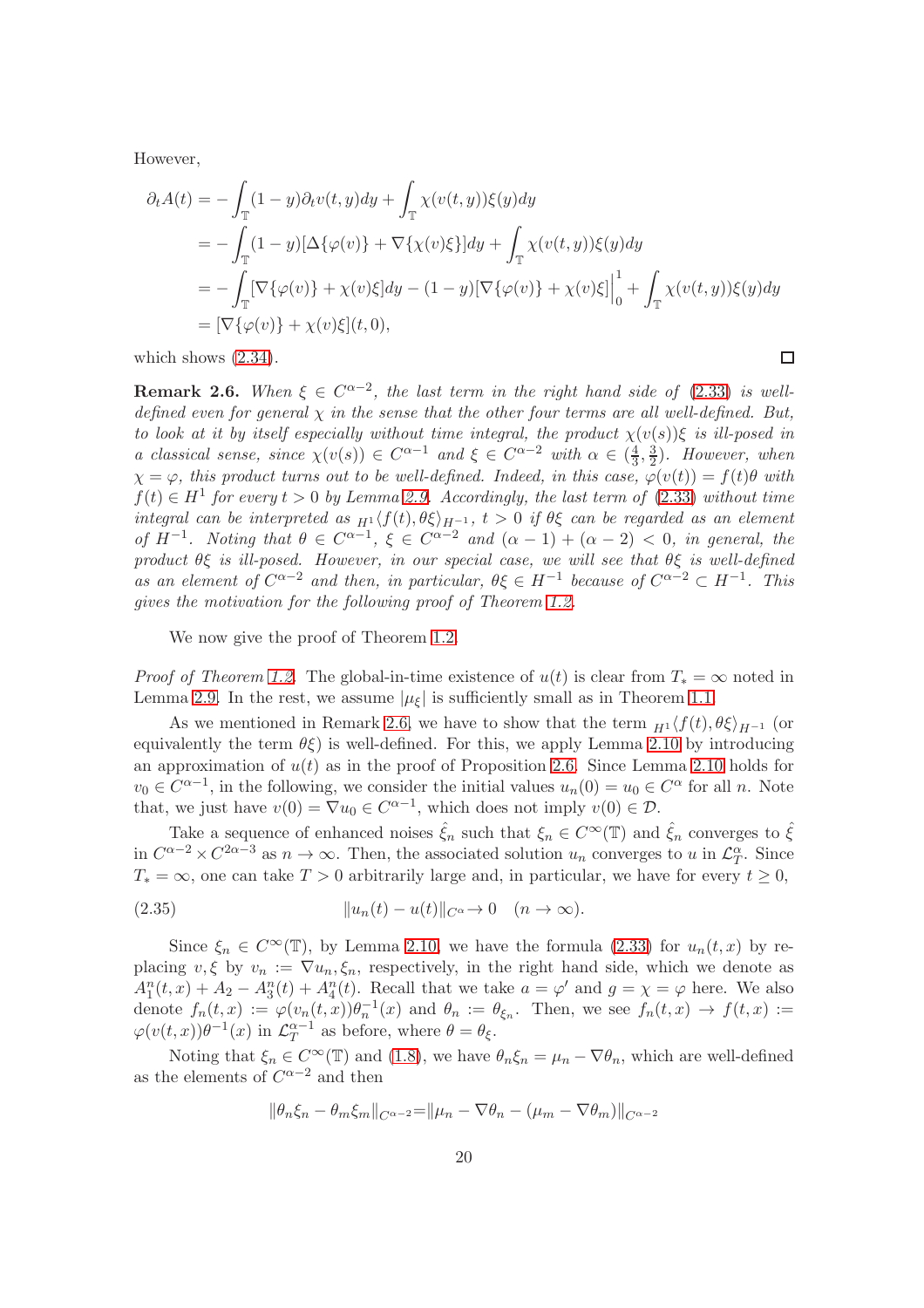$$
\leq |\mu_n - \mu_m| + ||\nabla \theta_n - \nabla \theta_m||_{C^{\alpha-2}}\leq |\mu_n - \mu_m| + C ||\theta_n - \theta_m||_{C^{\alpha-1}},
$$

where  $\mu_n := \mu_{\xi_n}$ . Therefore, we see that  $\theta_n \xi_n$  is a Cauchy sequence of  $C^{\alpha-2}$  by noting that  $\theta_n \to \theta$  in  $C^{\alpha-1}$  and  $\mu_n \to \mu = \mu_{\xi}$  as  $n \to \infty$ . In the sequel, we denote by  $\theta \xi$  the limit of the sequence  $\theta_n \xi_n$  in  $C^{\alpha-2}$ . So, we have  $\theta \xi \in C^{\alpha-2}$  and in particular,  $\theta \xi \in H^{-1}$ .

Using the above notation, we claim that

<span id="page-20-1"></span>(2.36)  
\n
$$
\lim_{n \to \infty} \{A_1^n(t, x) - A_3^n(t) + A_4^n(t)\}
$$
\n
$$
= \int_0^x v(t, y) dy - \int_\mathbb{T} (1 - y)v(t, y) dy + \int_0^t H_1 \langle f(s), \theta \xi \rangle_{H^{-1}} ds
$$
\n
$$
=: A_1(t, x) - A_3(t) + A_4(t).
$$

By Lemma [2.9,](#page-16-3) we know  $f(t) \in H^1$  and  $\int_0^t f(s, x) ds \in H^1$  for  $t > 0$ . So,  $_{H^1}\langle f(t), \theta \xi \rangle_{H^{-1}}$ ,  $t >$ 0 is well-defined. In particular, we see  $A_4(t)$  is well-defined under the assumption  $a = g'$ . Let us first show

<span id="page-20-0"></span>(2.37) 
$$
\lim_{n \to \infty} A_4^n(t) = A_4(t).
$$

In order to do it, we show  $\int_0^t f_n(s, x)ds$  converges to  $\int_0^t f(s, x)ds$  in  $H^1$  for  $t > 0$ . By [\(2.30\)](#page-17-0) and  $\theta_n \to \theta$  in  $C^{\alpha-1}$  (in particular in  $L^{\infty}$ ),  $\inf_{x,n} \theta_n(x) > 0$ ,  $\inf_x \theta(x) > 0$ , we have

$$
\left\| \nabla \int_{0}^{t} f_{n}(s) ds - \nabla \int_{0}^{t} f(s) ds \right\|_{L^{2}}
$$
  
\n
$$
\leq \left\| \theta_{n}^{-1}(u_{n}(t) - u(t)) \right\|_{L^{2}} + \left\| (\theta_{n}^{-1} - \theta^{-1}) \Big( u(t) - u_{0} + \mu \int_{0}^{t} f(s) ds \Big) \right\|_{L^{2}}
$$
  
\n
$$
+ \left\| \theta_{n}^{-1} \mu_{n} \int_{0}^{t} f_{n}(s) ds - \theta_{n}^{-1} \mu \int_{0}^{t} f(s) ds \right\|_{L^{2}}
$$
  
\n
$$
\leq C \left\{ \left\| u_{n}(t) - u(t) \right\|_{L^{2}} + \left\| (\theta_{n} - \theta) \Big( u(t) - u_{0} + \mu \int_{0}^{t} f(s) ds \Big) \right\|_{L^{2}}
$$
  
\n
$$
+ \left\| \mu_{n} \int_{0}^{t} f_{n}(s) ds - \mu \int_{0}^{t} f(s) ds \right\|_{L^{2}} \right\}.
$$

Since  $f_n(t) \to f(t) \in \mathcal{L}_T^{\alpha-1}, T > 0$ , we have  $\lim_{n\to\infty} ||\int_0^t f_n(s)ds - \int_0^t f(s)ds||_{L^2} = 0$ . Taking  $n \to \infty$  in both sides of the above inequality, we have  $\lim_{n\to\infty} ||\nabla \int_0^t f_n(s) ds \nabla \int_0^t f(s)ds \|^2_{L^2} = 0.$  Therefore, we obtain the desired result, from which [\(2.37\)](#page-20-0) follows by noting that  $A_4^n(t) = \int_0^t ds \int_{\mathbb{T}} f_n(s, y) \theta_n(y) \xi_n(y) dy = \int_0^t H^1 \langle f_n(s), \theta_n \xi_n \rangle_{H^{-1}} ds.$ 

For  $A_1^n(t, x)$ , we have  $A_1^n(t, x) \to A_1(t, x)$  in  $C([0, T], C^{\alpha})$ ,  $T > 0$  as  $n \to \infty$ . Indeed, noting that  $C^{\alpha}$  coincides with the usual  $\alpha$ -Hölder space for  $\alpha \in (\frac{13}{9})$  $\frac{13}{9}, \frac{3}{2}$  $(\frac{3}{2})$ , we have

$$
||A_1^n(t) - A_1(t)||_{C^{\alpha}} = ||A_1^n(t) - A_1(t)||_{L^{\infty}} + ||\nabla A_1^n(t) - \nabla A_1(t)||_{L^{\infty}} + \sup_{x \neq y \in \mathbb{T}} \frac{|\nabla (A_1^n - A_1)(t, x) - \nabla (A_1^n - A_1)(t, y)|}{|x - y|^{\alpha - 1}} = ||A_1^n(t) - A_1(t)||_{L^{\infty}} + ||v_n(t) - v(t)||_{C^{\alpha - 1}}
$$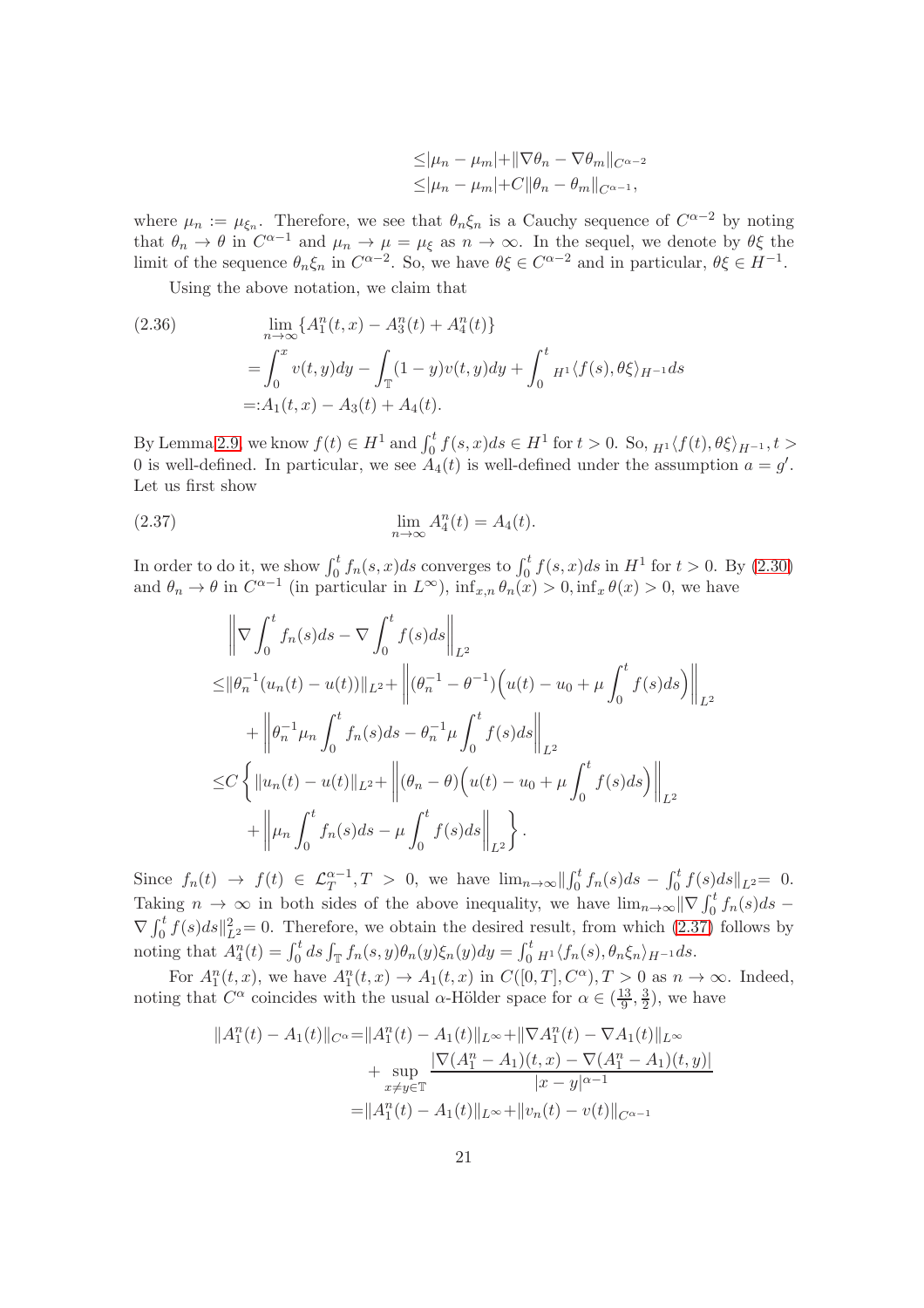$$
\leq ||v_n(t) - v(t)||_{L^{\infty}} + ||v_n(t) - v(t)||_{C^{\alpha-1}}
$$
  

$$
\leq 2||v_n(t) - v(t)||_{C^{\alpha-1}},
$$

where  $\nabla A_1^n(t) = v_n(t)$  and  $\nabla A_1(t) = v(t)$  have been used for the second equation. Therefore, noting that  $v_n(t) \to v(t)$  in  $\mathcal{L}_T^{\alpha-1}$ , we obtain the desired result. Finally for  $A_3^n(t)$ , by similar arguments, it is easy to see  $|\overline{A_3^n}(t) - A_3(t)| \leq \frac{1}{2} ||v_n(t) - v(t)||_{L^{\infty}} \leq \frac{1}{2}$  $\frac{1}{2}||v_n(t)-v(t)||_{C^{\alpha-1}},$ which implies that  $A_3^n(t)$  converges uniformly to  $A_3(t)$  on any compact interval [0, T]. As a consequence, the proof of [\(2.36\)](#page-20-1) is completed.

Combining  $(2.35)$  with  $(2.36)$ , we have

$$
u(t,x) = A_1(t,x) + A_2 - A_3(t) + A_4(t).
$$

We now show the uniform boundedness of  $||A_1(t)||_{C^{\alpha}}+|A_3(t)|$  in  $t \geq 0$ , that is,

<span id="page-21-0"></span>(2.38) 
$$
\sup_{t\geq 0} \{ \|A_1(t)\|_{C^{\alpha}} + |A_3(t)| \} < \infty.
$$

Indeed, this can be easily shown by Theorem [1.1.](#page-3-0) By similar arguments for convergences above, we easily have

$$
||A_1(t)||_{C^{\alpha}} + |A_3(t)| \le C||v(t)||_{C^{\alpha-1}}, \ t \ge 0.
$$

Noting that  $\int_{\mathbb{T}} v_0(y) dy = \int_{\mathbb{T}} \nabla u_0(y) dy = 0$  (= m) and  $|\mu| = |\mu_{\xi}|$  is sufficiently small, Theorem [1.1](#page-3-0) gives that

 $||v(t)||_{C^{\alpha-1}} \leq ||\bar{v}_0||_{C^{\alpha-1}} + Ce^{-ct},$ 

where  $\bar{v}_0$  is defined by [\(1.10\)](#page-2-3) with  $m = 0$ . Therefore, we have  $\sup_{t>0}||v(t)||_{C^{\alpha}} < \infty$  and  $(2.38)$  is shown.

Noting that  $A_2$  is a constant, in order to show  $(1.12)$ , it is sufficient to show

<span id="page-21-3"></span>
$$
\sup_{t\geq 0} |A_4(t) - z_0\mu t| < \infty.
$$

Let us rewrite  $A_4(t)$  as follows.

<span id="page-21-2"></span>(2.40) 
$$
A_4(t) = z_0 t_{H^1} \langle 1, \theta \xi \rangle_{H^{-1}} + \int_0^t r(s) ds,
$$

where  $z_0$  is determined by [\(1.9\)](#page-2-1) with  $m = 0$  and  $r(s) := H^1(f(s)-z_0, \theta\xi)_{H^{-1}}$ . By analogous arguments for [\(1.11\)](#page-3-2), see the proof of Theorem [1.1,](#page-3-0) we have

<span id="page-21-1"></span>
$$
(2.41) \t\t|r(s)| \le Ce^{-c_*s/2} \|\theta\xi\|_{H^{-1}} \|f(1) - z_0\|_{H^1}, \ s \ge 1.
$$

holds for some  $c_* > 0$ , where Corollary [2.7](#page-15-0) and  $f(1) \in H^1$  have been used; recall that  $|\mu_{\xi}|$ is sufficiently small. Noting that

$$
\left| \int_0^1 r(s)ds \right| \le \left\| \int_0^1 (f(s) - z_0)ds \right\|_{H^1} \|\theta \xi\|_{H^{-1}}
$$

and using  $(2.41)$ , we see

$$
\sup_{t\geq 0} \left| \int_0^t r(s)ds \right| < \infty.
$$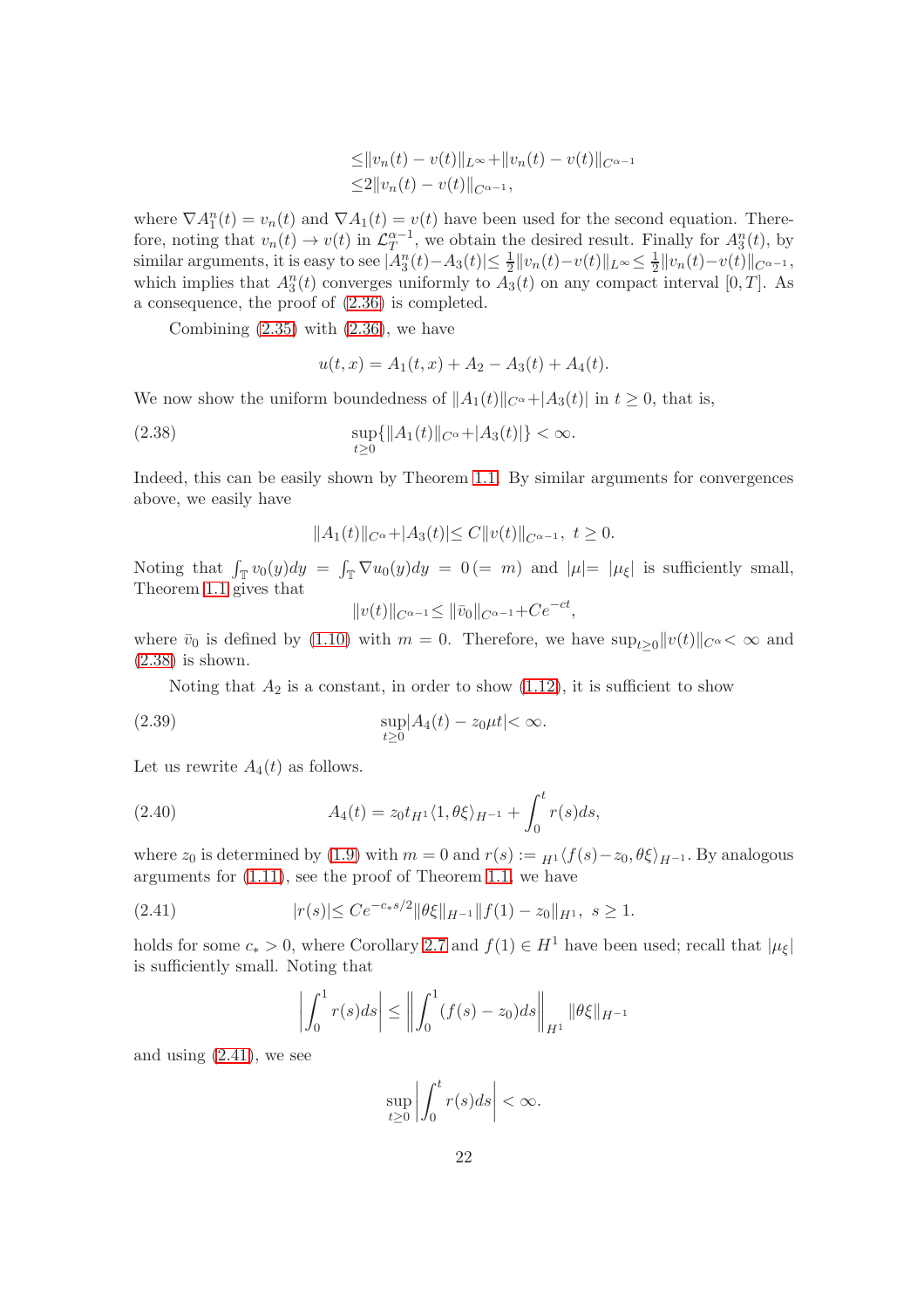Finally for the first term in the right hand side of  $(2.40)$ , recalling that  $\theta \xi$  denotes the limit of  $\theta_n \xi_n$  in  $C^{\alpha-2}$  and  $\theta_n \xi_n = \mu_n - \nabla \theta_n$ , we see

$$
{}_{H^1}\langle 1,\theta\xi\rangle_{H^{-1}}=\lim_{n\to\infty}\int_{\mathbb{T}}\theta_n\xi_n dy=\lim_{n\to\infty}\int_{\mathbb{T}}(\mu_n-\nabla\theta_n)dy=\lim_{n\to\infty}\mu_n=\mu,
$$

where the periodicity of  $\theta_n$  has been used for the third equation. Consequently, summarizing the above estimates, we have [\(2.39\)](#page-21-3) and complete the proof of Theorem [1.2.](#page-3-1)  $\Box$ 

# <span id="page-22-0"></span>3 Continuity of the solution  $u(t)$  of  $(1.1)$  in initial values

In this section, we give the proof of Theorem [1.3.](#page-4-0) As in [\[7\]](#page-32-0) and stated in Remark [3.2,](#page-23-0) Theorem [1.3](#page-4-0) follows from Theorem [3.1](#page-23-1) below, which is the main result of this section. Since this part is a continuation of [\[7\]](#page-32-0), the same notations as in [\[7\]](#page-32-0) will be mostly used. We assume  $\beta \in (\frac{1}{3})$  $\frac{1}{3}, \alpha - 1$ ,  $\gamma \in (2\beta + 1, \alpha + \beta)$ , and use notations  $K_0$ ,  $K(\|\mathbf{u}\|_{\alpha,\beta,\gamma})$  and  $K(\|\mathbf{u}_1\|_{\alpha,\beta,\gamma},\|\mathbf{u}_2\|_{\alpha,\beta,\gamma})$  introduced at the end of Section 2 of [\[7\]](#page-32-0), which may change from line to line. We still write  $a \leq b$  for two non-negative functions a and b if there exists a constant  $C > 0$  independent of the variables under consideration such that  $a \leq Cb$ . In addition, to emphasize the initial value, we sometimes write  $K_0(\|u_0\|_{C^\alpha})$ ,  $K_0(\|u_0\|_{C^\alpha}, \|u_0^2\|_{C^\alpha})$ for  $K_0$ .

Noting that Theorem [1.3](#page-4-0) is about the continuity of the local-in-time solutions on initial values and recalling Lemma [1.4,](#page-5-0) for simplicity but without loss of generality, we may assume the coefficients  $a, g \in C_b^3(\mathbb{R})$  with  $(1.2)$  in the sequel, which are same as in [\[7\]](#page-32-0).

Let  $\mathbf{C}_{\alpha,\beta,\gamma}(X)$  be the family of functions controlled by X, that is,

$$
\widetilde{\mathbf{C}}_{\alpha,\beta,\gamma}(X) := \{ (u',u^\sharp); u = \overline{\Pi}_{u'}X + u^\sharp, \ \| (u',u^\sharp) \|_{\alpha,\beta,\gamma} < \infty \},
$$

where  $\bar{\Pi}_{u'}X$  denotes the modified paraproduct of u' and  $X = (-\Delta)^{-1}Q\xi$ , see Section 2 of [\[7\]](#page-32-0) and

$$
\|(u',u^\sharp)\|_{\alpha,\beta,\gamma}:=\|u'\|_{\mathcal{L}^\beta_T}+\|u^\sharp\|_{\mathcal{L}^\alpha_T}+\sup_{0
$$

Noting that u is a function of u' and  $u^{\sharp}$ , we used the space  $\mathbf{C}_{\alpha,\beta,\gamma}(X)$  and the norm  $||(u, u')||_{\alpha, \beta, \gamma}$  in [\[7\]](#page-32-0), which are equivalent to the above. For the given initial value  $u_0$ , we impose additional conditions  $u(0) = u_0$ ,  $u'(0) = \frac{g(\nabla u_0)}{a(\nabla u_0)}$  and define the (skew product) space  $\mathcal X$  by

$$
\mathcal{X} := \Big\{ (u_0, u', u^{\sharp}) \in C^{\alpha} \times \widetilde{\mathbf{C}}_{\alpha, \beta, \gamma}; (u', u^{\sharp}) \text{ satisfies } u(0) = u_0, u'(0) = \frac{g(\nabla u_0)}{a(\nabla u_0)} \Big\},
$$

which is viewed as a metric space embedded in the Banach space  $C^{\alpha} \times \tilde{\mathbf{C}}_{\alpha,\beta,\gamma}$  equipped with the norm

$$
||(u_0, \mathbf{u})||_{C^{\alpha}\times \widetilde{\mathbf{C}}_{\alpha,\beta,\gamma}} := ||u_0||_{C^{\alpha}} + ||\mathbf{u}||_{\widetilde{\mathbf{C}}_{\alpha,\beta,\gamma}}, \quad \mathbf{u} = (u',u^{\sharp}).
$$

Let  $\mathcal{L}^0 := \partial_t - a(\nabla u_0^T) \Delta, u_0^T := e^{T\Delta} u_0$ , where  $e^{t\Delta}$  denotes the semigroup generated by  $\Delta$ on T. Let us now define the map  $\Phi$  from  $\mathcal X$  into itself by

<span id="page-22-1"></span>(3.1) 
$$
\Phi: (u_0, u', u^{\sharp}) \in \mathcal{X} \mapsto (u_0, v', v^{\sharp}) \in \mathcal{X},
$$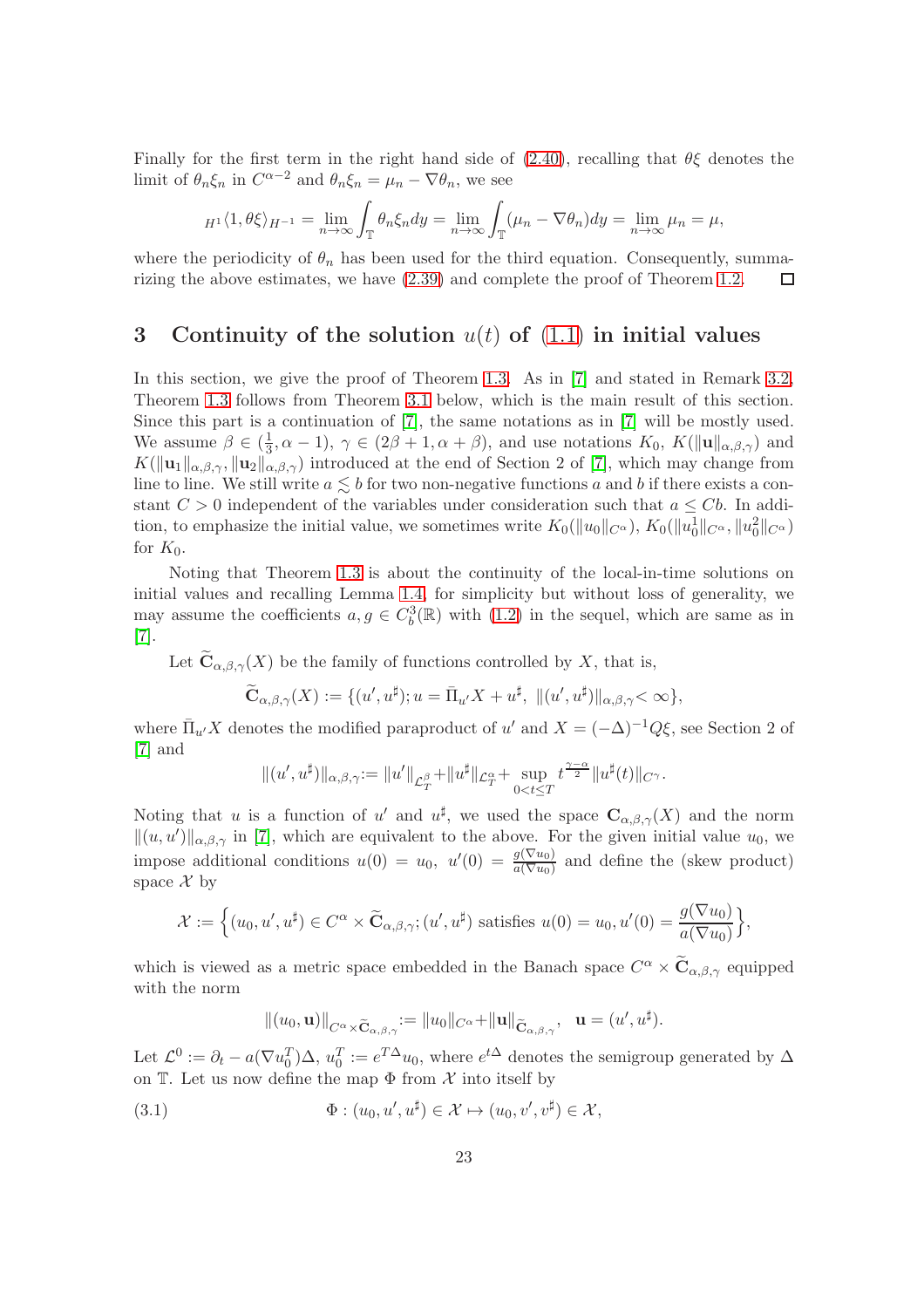where

<span id="page-23-4"></span>(3.2) 
$$
v' = \frac{g(\nabla u) - (a(\nabla u) - a(\nabla u_0^T))u'}{a(\nabla u_0^T)},
$$

<span id="page-23-3"></span>(3.3) 
$$
\mathcal{L}^0 v^{\sharp} = \Pi_{a(\nabla u_0^T)v'} \xi - \mathcal{L}^0(\bar{\Pi}_{z'} X) + g'(\nabla u) \Pi(\nabla u^{\sharp}, \xi) - a'(\nabla u) \Pi(\nabla u^{\sharp}, \bar{\Pi}_{u'} \xi) + (a(\nabla u) - a(\nabla u_0^T)) \Delta u^{\sharp} + \zeta =: \Pi_{a(\nabla u_0^T)v'} \xi - \mathcal{L}_0(\bar{\Pi}_z X) + \varepsilon_1(u, u') + \varepsilon_2(u, u') + \zeta(u, u'),
$$

where  $\varepsilon_1$  denotes the difference of the third and the fourth terms,  $\varepsilon_2$  denotes the fifth term in the right hand of [\(3.3\)](#page-23-3), and  $\zeta$  denotes the remainder, see Lemma 3.3 and (2.32) of [\[7\]](#page-32-0) for details.

**Remark 3.1.** The map  $\Phi$  defined by [\(3.1\)](#page-22-1) is a little different from the original one in-troduced in [\[7\]](#page-32-0), where the map  $\Phi : (u, u') \to (v, v')$  defined on  $\mathbf{C}_{\alpha, \beta, \gamma}(X) := \{(u, u') : u =$  $\bar{\Pi}_{u'}X+u^{\sharp},\|(u,u')\|_{\alpha,\beta,\gamma}\lt\infty\}$  (more precisely on the space  $\mathcal{B}_T(\lambda)$ , see Subsection 3.1 of  $[7]$  or equivalently [\(3.4\)](#page-23-2) below) is introduced, see (2.16)-(2.18) in [\[7\]](#page-32-0). As we pointed out at the end of Section 3 of [\[7\]](#page-32-0), the space  $\mathbf{C}_{\alpha,\beta,\gamma}(X)$  is actually identical to that of pairs  $(u',u^{\sharp})$  with the norm  $||(u,u')||_{\alpha,\beta,\gamma}$  defined in terms of  $(u',u^{\sharp})$ . In this way,  $\mathbf{C}_{\alpha,\beta,\gamma}(X)$  is identified with  $\mathbf{C}_{\alpha,\beta,\gamma}$ . Therefore, Theorem 3.1 of [\[7\]](#page-32-0) holds for  $\Phi$  defined by [\(3.1\)](#page-22-1) whenever the initial value is fixed and we will not repeat this fact in the sequel.

For  $\lambda > 0$  and  $T > 0$ , set

<span id="page-23-2"></span>(3.4) 
$$
\mathcal{B}_T(\lambda) := \left\{ (u_0, \mathbf{u}) \in \mathcal{X}; \ u_0 \in C^{\alpha}, \ \|\mathbf{u}\|_{\alpha, \beta, \gamma} \leq \lambda \right\}.
$$

We recall that for each fixed initial value  $u_0$ , in [\[7\]](#page-32-0), it is proved that the map  $\Phi$  is contractive on  $\mathcal{B}_T(\lambda)$  for a large enough  $\lambda$  and a small time  $T > 0$ , and the unique fixed point on  $\mathcal{B}_{T}(\lambda)$  solves the paracontrolled SPDE [\(1.1\)](#page-0-0) up to time  $T > 0$ , see Theorem 3.1 of [\[7\]](#page-32-0) or Theorem [2.4](#page-12-5) for details. In particular, one explicit choice of  $\lambda$  and T is given in Theorem [2.4.](#page-12-5) Let us now give the main result of this section.

<span id="page-23-1"></span>Theorem 3.1. Let  $\alpha \in (\frac{13}{9})$  $\frac{13}{9}, \frac{3}{2}$  $\frac{3}{2}$ ). Then, we have that the map  $\Phi$  defined by [\(3.1\)](#page-22-1) depends continuously on the initial value  $u_0$  and its contractivity on  $\mathcal{B}_T(\lambda)$ ,  $T > 0$  is locally uniform in initial values. More precisely, there exists a unique continuous map  $u_0 \in C^{\alpha} \mapsto (u'(u_0), u^{\sharp}(u_0)) \in \widetilde{\mathbf{C}}_{\alpha,\beta,\gamma}$  up to time T such that

$$
\Phi(u_0, u'(u_0), u^{\sharp}(u_0)) = (u_0, u'(u_0), u^{\sharp}(u_0))
$$

and  $(u'(u_0), u^{\sharp}(u_0))$  (or equivalently  $(u(u_0), u'(u_0)))$  solves the SPDE [\(1.1\)](#page-0-0) starting from  $u_0$ up to time  $T$  in the paracontrolled sense. Moreover,  $T$  can be taken depending continuously on  $||u_0||_{C^{\alpha}}$  and  $||\hat{\xi}||_{C^{\alpha-2}\times C^{2\alpha-3}}$ .

<span id="page-23-0"></span>Remark 3.2. (i) Combining Theorem 3.1-(ii) of [\[7\]](#page-32-0) with Theorem [3.1](#page-23-1) above, we see that the map  $\Phi$  depends continuously on both the initial value  $u_0 \in C^{\alpha}$  and the enhanced noise  $\hat{\xi}$ . In particular, the unique fixed point of  $\Phi$  in  $\mathcal{B}_T(\lambda)$  inherits the continuity in  $(\hat{\xi}, u_0)$ .

(ii) Theorem [1.3](#page-4-0) immediately follows from Theorem [3.1](#page-23-1) and the relation between Φ and the solution  $u(t)$ , see the proof of Theorem 1.1 in [\[7\]](#page-32-0) for detailed explanation.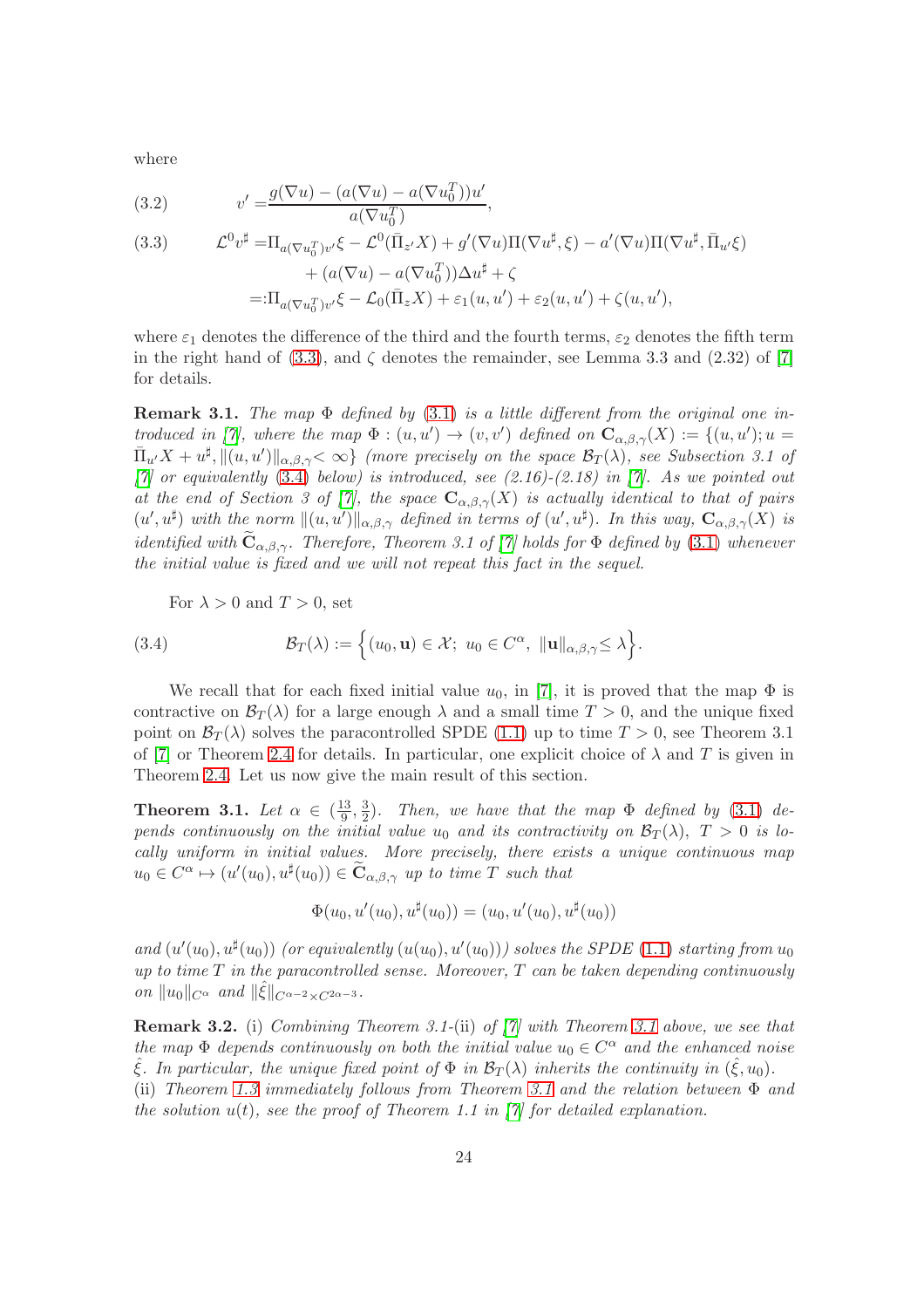(iii) To obtain the estimate [\(3.13\)](#page-27-0) in the proof of Lemma [3.8](#page-27-1) below, which is important for the proof of Theorem [3.1,](#page-23-1) the original assumption  $\alpha \in (\frac{4}{3})$  $\frac{4}{3}, \frac{3}{2}$  $\frac{3}{2}$ ) in [\[7\]](#page-32-0) is changed to  $\alpha \in (\frac{13}{9})$  $\frac{13}{9}, \frac{3}{2}$  $\frac{3}{2})$ due to our techniques. Although the assumption on  $\alpha$  becomes slightly restrictive, the most important case of the spatial white noise on T is covered.

We can obtain immediately the next result by Theorem [3.1.](#page-23-1)

Corollary 3.2. The SPDE [\(1.1\)](#page-0-0) is solvable up to time  $T > 0$  and one can take  $T =$  $T(\|u_0\|_{C^\alpha},\|\hat{\xi}\|_{C^{\alpha-2}\times C^{2\alpha-3}})$ , which depends continuously on  $\|u_0\|_{C^\alpha}$  and  $\|\hat{\xi}\|_{C^{\alpha-2}\times C^{2\alpha-3}}$ .

To prove Theorem [3.1,](#page-23-1) thanks to Theorem 3.1 in [\[7\]](#page-32-0) and the implicit function theorem, the main task is to show the continuity of the map  $\Phi$ . We will first give some lemmas as preparation and postpone the proof of Theorem [3.1](#page-23-1) to the end of this section.

Since the main purpose of this section is to prove the continuity of  $u(t)$  in its initial values, we have to consider different initial values. So, we first generalize (2.15) in Lemma 2.9 of [\[7\]](#page-32-0) to the next lemma.

<span id="page-24-0"></span>**Lemma 3.3.** Let  $F \in C_b^2(\mathbb{R})$ ,  $\alpha \in (1,2)$  and  $\beta \in (0, \alpha - 1]$ . Then, for any  $u, v \in \mathcal{L}_T^{\alpha}$ (without the restriction  $u(0) = v(0)$ ), we have

$$
||F(\nabla u) - F(\nabla v)||_{\mathcal{L}_T^{\beta}} \lesssim T^{\frac{\alpha-\beta-1}{2}} ||F||_{C^2} (1 + ||u||_{\mathcal{L}_T^{\alpha}}) ||u - v||_{\mathcal{L}_T^{\alpha}} + ||F||_{C^2} (1 + ||u(0)||_{C^{\alpha}}) ||u(0) - v(0)||_{C^{\alpha}}.
$$

Proof. This lemma can be easily shown by modifying the proof of Lemma 9 of [\[3\]](#page-32-12). Although we do not assume  $u(0) = v(0)$ , refining the proof of Lemma 9 of [\[3\]](#page-32-12), we deduce that

$$
||F(\nabla u) - F(\nabla v)||_{\mathcal{L}_T^{\beta}} \lesssim T^{\frac{\alpha-\beta-1}{2}} ||F||_{C^2} (1 + ||\nabla u||_{\mathcal{L}_T^{\alpha-1}}) ||\nabla u - \nabla v||_{\mathcal{L}_T^{\alpha-1}} + ||F(\nabla u(0)) - F(\nabla v(0))||_{C^{\beta}},
$$

 $\Box$ 

which gives the desired result by Lemmas 2.3 and 2.9 of [\[7\]](#page-32-0).

As an application of Lemma [3.3,](#page-24-0) we have the following lemma, which will be used frequently.

<span id="page-24-3"></span>Lemma 3.4. For any  $(u_0^i,u_i',u_i^\sharp)$  $\mathcal{B}_T^{\mu}(\lambda), i = 1, 2, we have$ 

<span id="page-24-1"></span>
$$
(3.5) \qquad \left\| a(\nabla u_1) - a(\nabla u_0^{1,T}) - \left( a(\nabla u_2) - a(\nabla u_0^{2,T}) \right) \right\|_{\mathcal{L}_T^{\beta}} \n\lesssim T^{\frac{\alpha-\beta-1}{2}} K(\|\mathbf{u}_1\|_{\alpha,\beta,\gamma})(1 + \|\xi\|_{C^{\alpha-2}})^2 \|\mathbf{u}_1 - \mathbf{u}_2\|_{\alpha,\beta,\gamma} + K_0(\|u_0^1\|_{C^{\alpha}}) \|u_0^1 - u_0^2\|_{C^{\alpha}}.
$$

*Proof.* By Lemma 2.9-(i) and Lemma 3.2-(i) of [\[7\]](#page-32-0), we have that for any  $\beta \in (0, \alpha - 1]$ ,

<span id="page-24-2"></span>(3.6) 
$$
||a(\nabla u_0^{1,T}) - a(\nabla u_0^{2,T})||_{C_\beta} \lesssim (1 + ||u_0^{1,T}||_{C^{\beta+1}}) ||u_0^{1,T} - u_0^{2,T}||_{C^{\beta+1}} \lesssim (1 + ||u_0^1||_{C^\alpha}) ||u_0^1 - u_0^2||_{C^\alpha}.
$$

On the other hand, Lemma [3.3](#page-24-0) gives that

$$
||a(\nabla u_1) - a(\nabla u_2)||_{\mathcal{L}_T^{\beta}} \lesssim T^{\frac{\alpha-\beta-1}{2}} (1 + ||u_1||_{\mathcal{L}_T^{\alpha}}) ||u_1 - u_2||_{\mathcal{L}_T^{\alpha}} + (1 + ||u_0||_{C^{\alpha}}) ||u_0^1 - u_0^2||_{C^{\alpha}}.
$$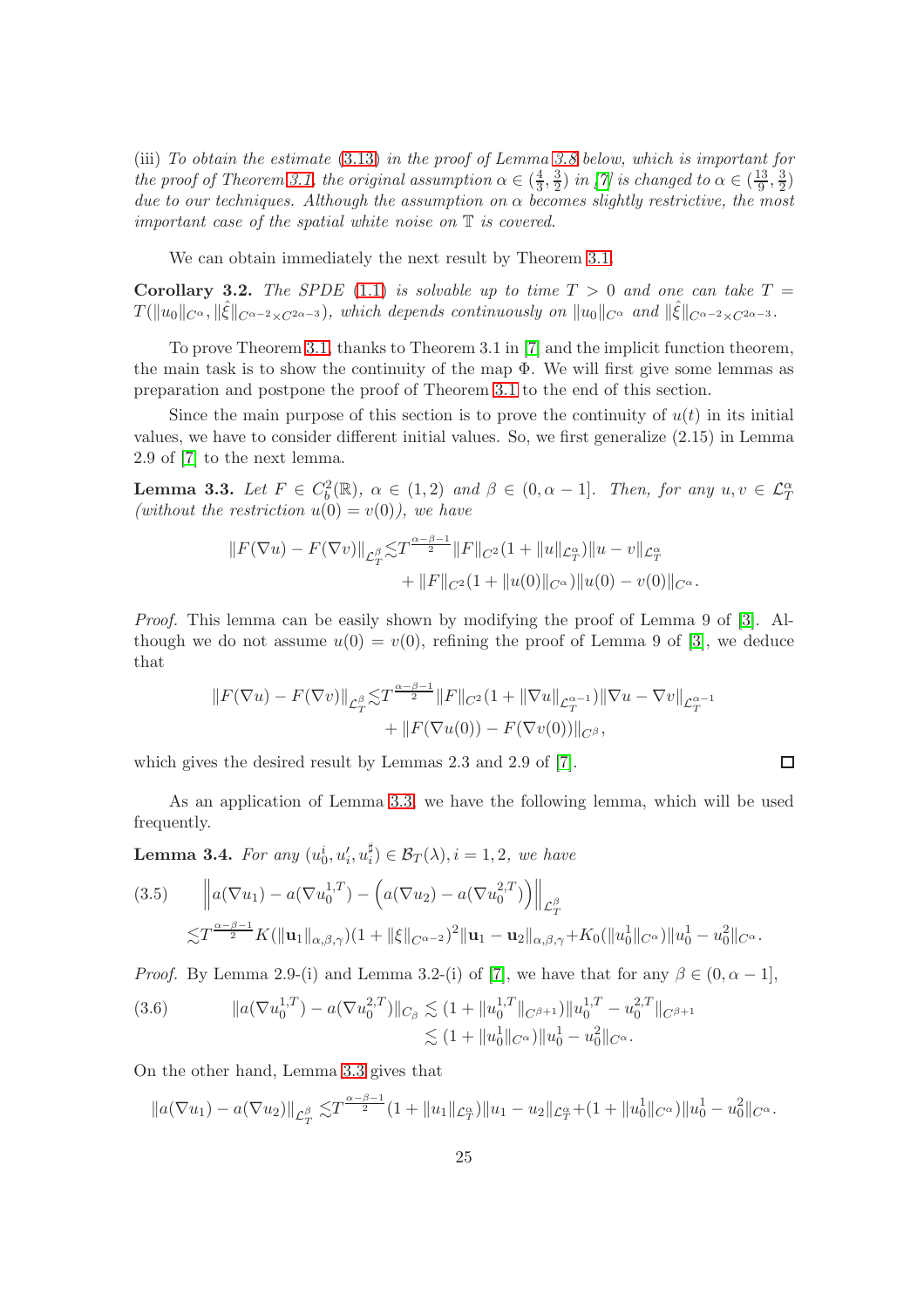Therefore, by the estimate  $||u||_{\mathcal{L}_T^{\alpha}} \lesssim (1 + ||X||_{C^{\alpha}}) ||u||_{\alpha,\beta,\gamma}$ , see (3.9) in [\[7\]](#page-32-0), together with  $\|X\|_{C^\alpha} \lesssim \|\xi\|_{C^{\alpha-2}}$ , we immediately obtain [\(3.5\)](#page-24-1) with  $K(\|\mathbf{u}_1\|_{\alpha,\beta,\gamma}) = (1 + \|\mathbf{u}_1\|_{\alpha,\beta,\gamma})$  and  $K_0(||u_0||_{C^{\alpha}}) = (1 + ||u_0||_{C^{\alpha}}).$  $\Box$ 

According to Theorem 3.1 of [\[7\]](#page-32-0) and its proof, we have the following result.

<span id="page-25-0"></span>**Lemma 3.5.** Let  $\Phi$  be the map on  $\mathcal{B}_T(\lambda)$  defined by [\(3.1\)](#page-22-1), that is,  $\Phi(u_0, u', u^{\sharp}) = (u_0, v', v^{\sharp})$ for  $(u_0, u', u^{\sharp}) \in \mathcal{B}_T(\lambda)$ . Then, we have

$$
\|(v',v^{\sharp})\|_{\alpha,\beta,\gamma} \lesssim T^{\frac{\alpha+\beta-\gamma}{2}} K(\|\mathbf{u}\|_{\alpha,\beta,\gamma})\tilde{K}_1(X,\xi) + K_0(\|u_0\|_{C^{\alpha}})(1+\|\xi\|_{C^{\alpha-2}}),
$$

where v' are  $v^{\sharp}$  are determined by [\(3.2\)](#page-23-4) and [\(3.3\)](#page-23-3) respectively, and  $\tilde{K}_1(X,\xi)$  denotes the same constant as that introduced in Proposition 3.7 of [\[7\]](#page-32-0).

By Lemma [3.5,](#page-25-0) in particular, we know that  $v'$  is well-defined as an element of  $\mathcal{L}_{\mathcal{T}}^{\beta}$  $T$  for each  $(u_0, u', u^{\sharp}) \in \mathcal{B}_T(\lambda)$ . In the following, we will show the local Lipschitz continuity of  $v'$  in  $(u_0, u', u^{\sharp})$ . For  $(u_0^i, u_i', u_i^{\sharp})$  $\sharp_i^{\sharp}) \in \mathcal{B}_T(\lambda), i = 1, 2$ , we set  $\Phi(u_0^i, u_i', u_i^{\sharp})$  $\binom{\sharp}{i} = (u_0^i, v_i', v_i^{\sharp})$  $\binom{4}{i}$  in the following.

<span id="page-25-1"></span>**Lemma 3.6.** We have that v' is locally Lipschitz in  $(u_0, u', u^{\sharp}) \in \mathcal{B}_T(\lambda)$ . More precisely, we have

$$
\begin{aligned}\n||v_1' - v_2'||_{\mathcal{L}_T^{\beta}} \lesssim & T^{\frac{\alpha-\beta-1}{2}} K(||\mathbf{u}_1||_{\alpha,\beta,\gamma}, ||\mathbf{u}_2||_{\alpha,\beta,\gamma}) (1 + ||\xi||_{C^{\alpha-2}})^2 ||\mathbf{u}_1 - \mathbf{u}_2||_{\alpha,\beta,\gamma} \\
&+ K(||\mathbf{u}_1||_{\alpha,\beta,\gamma}) K_0(||u_0^1||_{C^{\alpha}}, ||u_0^2||_{C^{\alpha}}) ||u_0^1 - u_0^2||_{C^{\alpha}},\n\end{aligned}
$$

where  $\mathbf{u}_i = (u'_i, u_i^{\sharp})$  $\binom{n}{i}$  for  $i=1,2$ .

Proof. For simplicity of notation, we set

<span id="page-25-2"></span>(3.7) 
$$
b(u_i) = a(\nabla u_i) - a(\nabla u_0^{i,T}), \ i = 1, 2.
$$

Then, it is easy to know that  $||v_1' - v_2'||_{\mathcal{L}_T^{\beta}}$  is bounded from above by the sum of the following three terms:

$$
I_1 = \left\| (g(\nabla u_1) - b(u_1)u'_1) \left( \frac{1}{a(\nabla u_0^{1,T})} - \frac{1}{a(\nabla u_0^{2,T})} \right) \right\|_{\mathcal{L}_T^{\beta}},
$$
  
\n
$$
I_2 = \left\| \frac{1}{a(\nabla u_0^{2,T})} \left( g(\nabla u_1) - g(\nabla u_2) - (b(u_1) - b(u_2))u'_1 \right) \right\|_{\mathcal{L}_T^{\beta}},
$$
  
\n
$$
I_3 = \left\| \frac{b(u_2)(u'_1 - u'_2)}{a(\nabla u_0^{2,T})} \right\|_{\mathcal{L}_T^{\beta}}.
$$

Let us first deal with the first term  $I_1$ . From the proof of Lemma 3.4 of [\[7\]](#page-32-0), it easily follows that

$$
||g(\nabla u_1) - b(u_1)u'_1||_{\mathcal{L}_T^{\beta}} \lesssim T^{\frac{\alpha-\beta-1}{2}}K(||\mathbf{u}_1||_{\alpha,\beta,\gamma})(1+||X||_{C^{\alpha}}) + K_0(||u_0||_{C^{\alpha}}).
$$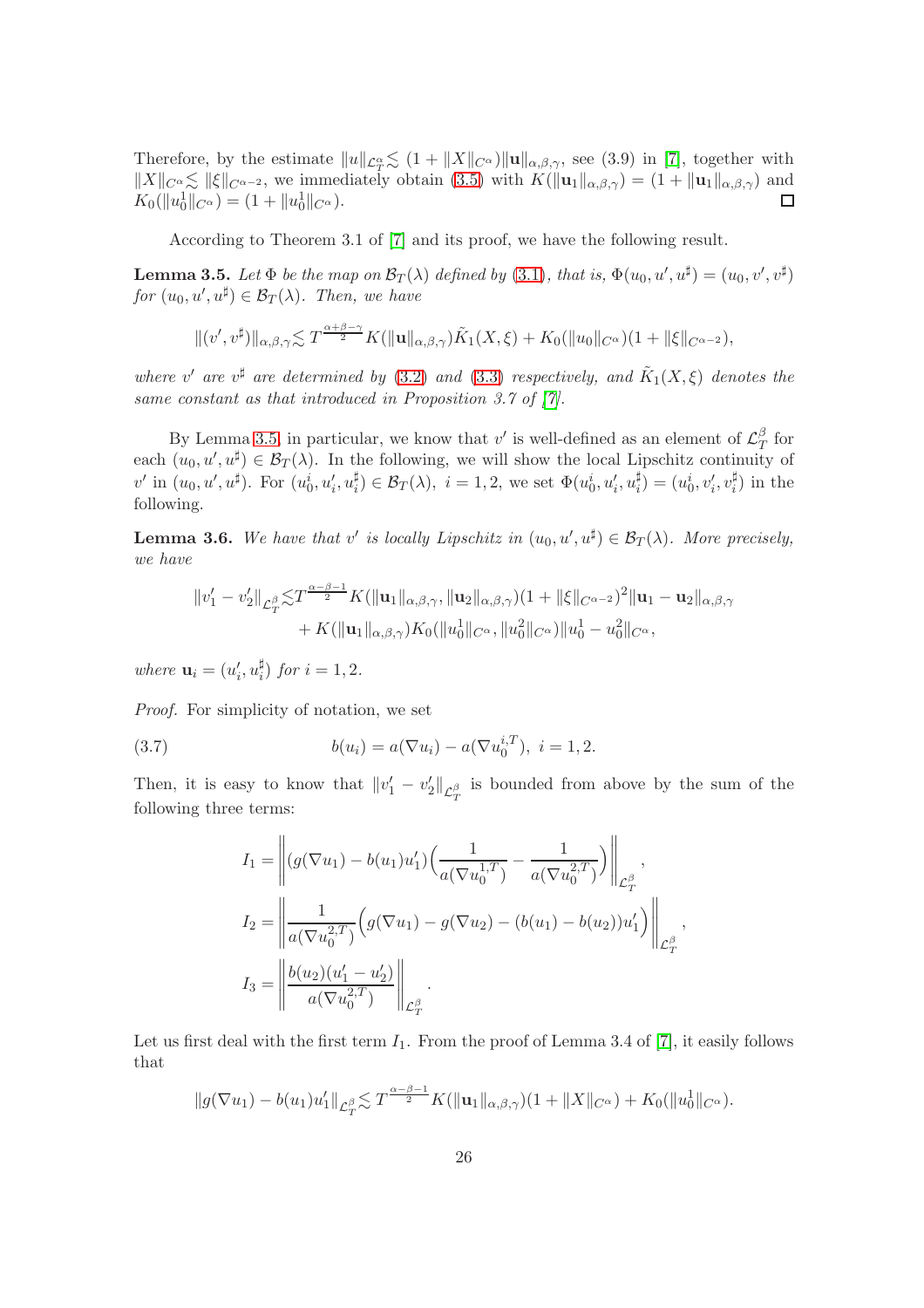Recalling that  $a \in C_b^3(\mathbb{R})$  satisfies [\(1.2\)](#page-0-1) and using [\(3.6\)](#page-24-2) together with Lemma 2.9 of [\[7\]](#page-32-0), we have that

$$
\left\| \frac{1}{a(\nabla u_0^{1,T})} - \frac{1}{a(\nabla u_0^{2,T})} \right\|_{C^\beta} \lesssim \left\| \frac{1}{a(\nabla u_0^{1,T})a(\nabla u_0^{2,T})} \right\|_{C^\beta} \|a(\nabla u_0^{1,T}) - a(\nabla u_0^{2,T})\|_{C_\beta}
$$
  

$$
\lesssim (1 + \|u_0^1\|_{C^\alpha})^2 (1 + \|u_0^2\|_{C^\alpha}) \|a(\nabla u_0^{1,T}) - a(\nabla u_0^{2,T})\|_{C_\beta}
$$
  

$$
\lesssim K_0 (\|u_0^1\|_{C^\alpha}, \|u_0^2\|_{C^\alpha}) \|u_0^1 - u_0^2\|_{C^\alpha},
$$

where we have been used the estimate

<span id="page-26-0"></span>(3.8) 
$$
\left\| \frac{1}{a(\nabla u_0^{i,T})} \right\|_{C^{\beta}} \lesssim (1 + \|u_0^i\|_{C^{\alpha}}), \ i = 1, 2,
$$

see (3.23) of [\[7\]](#page-32-0), for the second inequality.

Therefore, by Lemma 2.1 of [\[7\]](#page-32-0) and the above estimates, we obtain

$$
I_1 \lesssim ||g(\nabla u_1) - b(u_1)u'_1||_{\mathcal{L}_T^{\beta}} \left\| \frac{1}{a(\nabla u_0^{1,T})} - \frac{1}{a(\nabla u_0^{2,T})} \right\|_{C^{\beta}} \lesssim \left( T^{\frac{\alpha-\beta-1}{2}} K(||\mathbf{u}_1||_{\alpha,\beta,\gamma})(1+||\xi||_{C^{\alpha-2}}) + 1 \right) K_0(||u_0^1||_{C^{\alpha}}, ||u_0^2||_{C^{\alpha}}) ||u_0^1 - u_0^2||_{C^{\alpha}}.
$$

Next, let us evaluate the second term  $I_2$ . By Lemma [3.4,](#page-24-3) we have

$$
||(b(u_1) - b(u_2))u'_1||_{\mathcal{L}_T^{\beta}}\n\lesssim T^{\frac{\alpha-\beta-1}{2}}K(||\mathbf{u}_1||_{\alpha,\beta,\gamma})(1+||\xi||_{C^{\alpha-2}})^2||\mathbf{u}_1 - \mathbf{u}_2||_{\alpha,\beta,\gamma}+K_0(||u_0||_{C^{\alpha}})||\mathbf{u}_1||_{\alpha,\beta,\gamma}||u_0^1 - u_0^2||_{C^{\alpha}}.
$$

In addition, we have the following estimate more easily.

$$
||g(\nabla u_1) - g(\nabla u_2)||_{\mathcal{L}_T^{\beta}} \lesssim T^{\frac{\alpha-\beta-1}{2}} K(||\mathbf{u}_1||_{\alpha,\beta,\gamma})(1+||\xi||_{C^{\alpha-2}})^2 ||\mathbf{u}_1 - \mathbf{u}_2||_{\alpha,\beta,\gamma} + K_0(||u_0||_{C^{\alpha}})||u_0^1 - u_0^2 ||_{C^{\alpha}}.
$$

Therefore, noting [\(3.8\)](#page-26-0), we have

$$
I_2 \lesssim T^{\frac{\alpha-\beta-1}{2}} K(||\mathbf{u}_1||_{\alpha,\beta,\gamma}, ||u_0^2||_{C^{\alpha}})(1+||\xi||_{C^{\alpha-2}})^2 ||\mathbf{u}_1 - \mathbf{u}_2||_{\alpha,\beta,\gamma} + K_0(||u_0^1||_{C^{\alpha}}, ||u_0^2||_{C^{\alpha}})(1+||\mathbf{u}_1||_{\alpha,\beta,\gamma}) ||u_0^1 - u_0^2||_{C^{\alpha}}.
$$

Finally, using (3.17) of [\[7\]](#page-32-0) together with [\(3.8\)](#page-26-0), we easily have

$$
I_3 \lesssim T^{\frac{\alpha-\beta-1}{2}} K(\|\mathbf{u}_2\|_{\alpha,\beta,\gamma})(1+\|\xi\|_{C^{\alpha-2}})\|\mathbf{u}_1-\mathbf{u}_2\|_{\alpha,\beta,\gamma}.
$$

 $\square$ 

Consequently, the proof of this lemma is completed by the above estimates.

In the next two lemmas, we give the bounds for the terms involving both  $u_0^T$  or (and)  $v^{\sharp}$ , which should be evaluated in the weighted space in time.

Lemma 3.7. We have

$$
\sup_{0
$$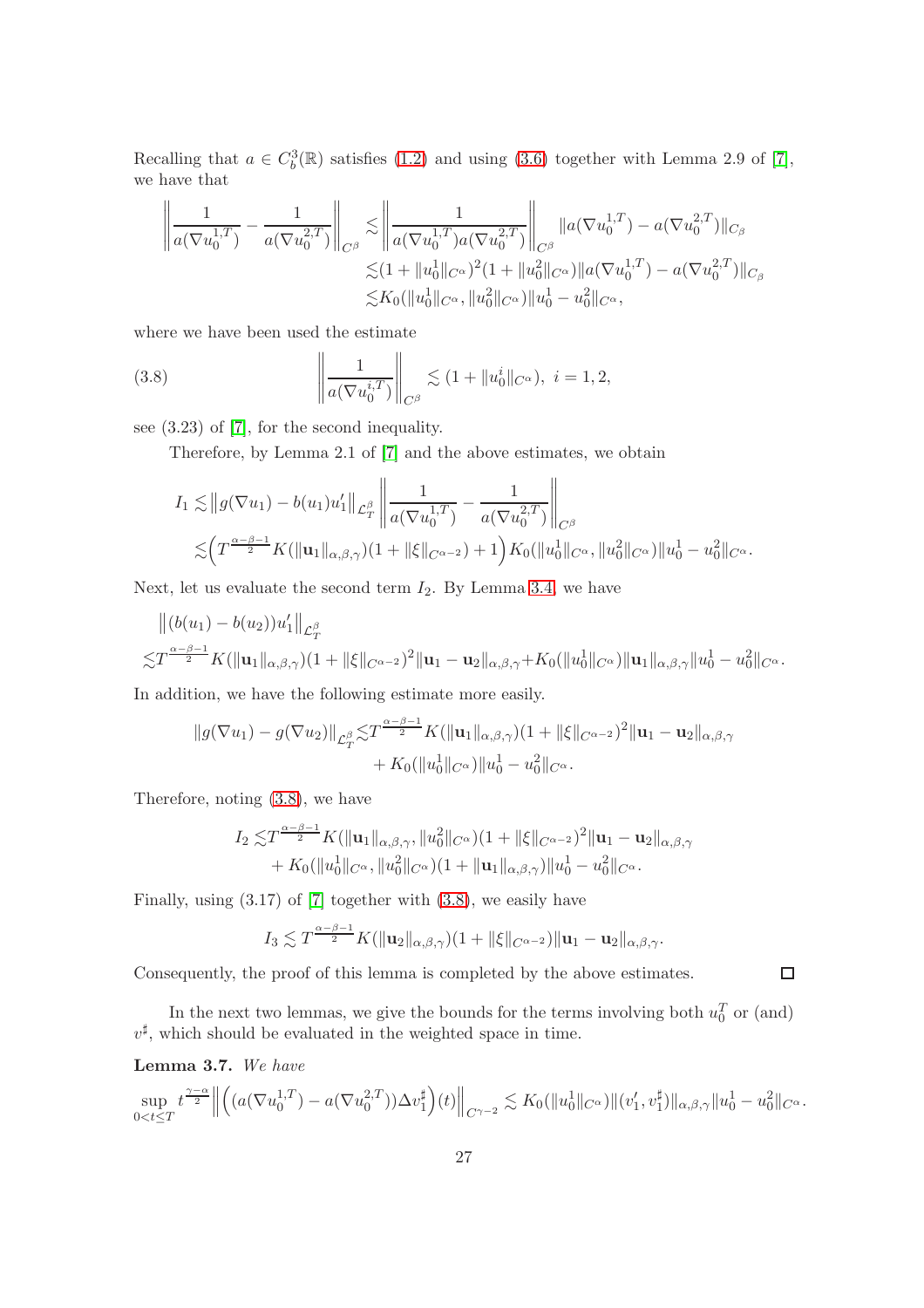*Proof.* By Lemma [3.5,](#page-25-0) we know  $(v'_1, v_1^{\sharp})$  $\binom{\mu}{1} \in \mathbf{C}_{\alpha,\beta,\gamma}$ . In particular, we have that for  $t > 0$ ,  $v_1^{\sharp} \in C^{\gamma}$ . Then, noting that  $0 < \beta + \gamma - 2 < \beta$  and using Lemma 2.4 of [\[7\]](#page-32-0), we have

$$
\left\| \left( \left( a(\nabla u_0^{1,T}) - a(\nabla u_0^{2,T}) \right) \Delta v_1^{\sharp} \right) (t) \right\|_{C^{\gamma-2}} \lesssim \left\| \left( \left( a(\nabla u_0^{1,T}) - a(\nabla u_0^{2,T}) \right) \Delta v_1^{\sharp} \right) (t) \right\|_{C^{\beta+\gamma-2}} \leq \left\| a(\nabla u_0^{1,T}) - a(\nabla u_0^{2,T}) \right\|_{C^{\beta}} \|v_1^{\sharp}(t)\|_{C^{\gamma}}.
$$

Now, we conclude our proof by [\(3.6\)](#page-24-2) together with the fact  $\sup_{0 < t \leq T} t^{\frac{\gamma-\alpha}{2}} \|v\|$  $\frac{4}{1}(t)\Vert_{C^{\gamma}}\leq$  $\|(v'_1, v_1^{\sharp}$  $_{1}^{\sharp})\Vert_{\alpha,\beta,\gamma}$ .

<span id="page-27-1"></span>**Lemma 3.8.** Suppose further  $\alpha \in (\frac{13}{9})$  $\frac{13}{9}, \frac{3}{2}$  $\frac{3}{2}$ ). Then we have

<span id="page-27-2"></span>
$$
(3.9) \sup_{0 < t \le T} t^{\frac{\gamma - \alpha}{2}} \left\| \left( (a(\nabla u_0^{1,T}) - a(\nabla u_0^{2,T})) \Delta \bar{\Pi}_{v'_1} X + \Pi_{(a(\nabla u_0^{1,T}) - a(\nabla u_0^{2,T})) v'_1} \xi \right) (t) \right\|_{C^{\alpha + \beta - 2}}
$$
  

$$
\lesssim K_0(\|u_0^1\|_{C^\alpha}) \| (v'_1, v_1^{\sharp}) \|_{\alpha, \beta, \gamma} \|\xi\|_{C^{\alpha - 2}} \|u_0^1 - u_0^2\|_{C^\alpha}.
$$

Proof. Set  $\tilde{a}_0 := a(\nabla u_0^{1,T})$  $_0^{1,T}$ ) –  $a(\nabla u_0^{2,T})$  $\binom{2}{0}$  for the sake of brevity. Using the the commutator  $R_2(v'_1, X) = [\Delta, \bar{\Pi}_{v'_1}] X$  and  $\Delta X = -Q\xi = -(\xi - \xi(\mathbb{T}))$ , see (2.1) of [\[7\]](#page-32-0), we have

<span id="page-27-5"></span>(3.10) 
$$
||R_2(v'_1, X)||_{C_T C^{\alpha+\beta-2}} \lesssim ||v'_1||_{C_T C^{\beta}} ||\xi||_{C^{\alpha-2}}
$$

by Lemma 2.6 of [\[7\]](#page-32-0) and

$$
\widetilde{a_0}\Delta \bar{\Pi}_{v'_1} X = \widetilde{a_0}(\bar{\Pi}_{v'_1}(\Delta X) + R_2(v'_1, X)) = -\widetilde{a_0}\bar{\Pi}_{v'_1}\xi + \widetilde{a_0}R_2(v'_1, X).
$$

Then, an analogous argument for (2.26) of [\[7\]](#page-32-0) shows that

$$
\widetilde{a_0}\Delta \bar{\Pi}_{v'_1}X=-\Pi_{\widetilde{a_0}v'_1}\xi-\Pi(\widetilde{a_0},\bar{\Pi}_{v'_1}\xi)-R(\widetilde{a_0},v'_1;\xi)-\Pi_{\bar{\Pi}_{v'_1}\xi}\widetilde{a_0}+\widetilde{a_0}R_2(v'_1,X),
$$

see Lemma 2.8 of [\[7\]](#page-32-0) for the meaning of  $R(\tilde{a}_0, v'_1; \xi)$ . Therefore, the term inside of the norm  $\lVert \cdot \rVert_{C^{\alpha+\beta-2}}$  of the left hand side of [\(3.9\)](#page-27-2) equals to

<span id="page-27-3"></span>(3.11) 
$$
-\Pi(\tilde{a_0}, \bar{\Pi}_{v'_1}\xi) - R(\tilde{a_0}, v'_1;\xi) - \Pi_{\bar{\Pi}_{v'_1}\xi}\tilde{a_0} + \tilde{a_0}R_2(v'_1, X).
$$

Let us first deal with the first term of [\(3.11\)](#page-27-3), i.e., the resonant term  $\Pi(\tilde{a_0}, \bar{\Pi}_{v'_1} \xi)$ . By Lemmas 2.9 and 3.2 of [\[7\]](#page-32-0), we have for  $\alpha < \gamma' \leq \gamma$ 

<span id="page-27-4"></span>(3.12) 
$$
\|\tilde{a_0}\|_{C^{\gamma'-1}} \lesssim (1 + \|u_0^{1,T}\|_{C^{\gamma'}}) \|u_0^{1,T} - u_0^{2,T}\|_{C^{\gamma'}}\leq T^{-\frac{\gamma'-\alpha}{2}} (1 + T^{-\frac{\gamma'-\alpha}{2}} \|u_0^1\|_{C^{\alpha}}) \|u_0^1 - u_0^2\|_{C^{\alpha}}\leq T^{-(\gamma'-\alpha)} (T^{\frac{\gamma'-\alpha}{2}} + \|u_0^1\|_{C^{\alpha}}) \|u_0^1 - u_0^2\|_{C^{\alpha}}.
$$

Let  $\gamma' = \frac{\gamma + \alpha}{2}$  $\frac{+\alpha}{2}$ . Then, we have  $\alpha + \gamma' - 3 > 0$  and  $\gamma' > \alpha$  by noting that  $\alpha \in (\frac{13}{9})$  $\frac{13}{9}, \frac{3}{2}$  $\frac{3}{2}$ ). Using Lemmas 2.1 and 2.4 of [\[7\]](#page-32-0) and [\(3.12\)](#page-27-4) with  $\gamma' = \frac{\gamma + \alpha}{2}$  $\frac{+\alpha}{2}$ , we have

<span id="page-27-0"></span>
$$
(3.13) \quad \sup_{0 < t \leq T} t^{\frac{\gamma - \alpha}{2}} \|\Pi(\tilde{a_0}, \bar{\Pi}_{v'_1} \xi)(t)\|_{C^{\alpha + \beta - 2}} \lesssim \sup_{0 < t \leq T} t^{\frac{\gamma - \alpha}{2}} \|\Pi(\tilde{a_0}, \bar{\Pi}_{v'_1} \xi)(t)\|_{C^{\alpha + \gamma'} - 3}
$$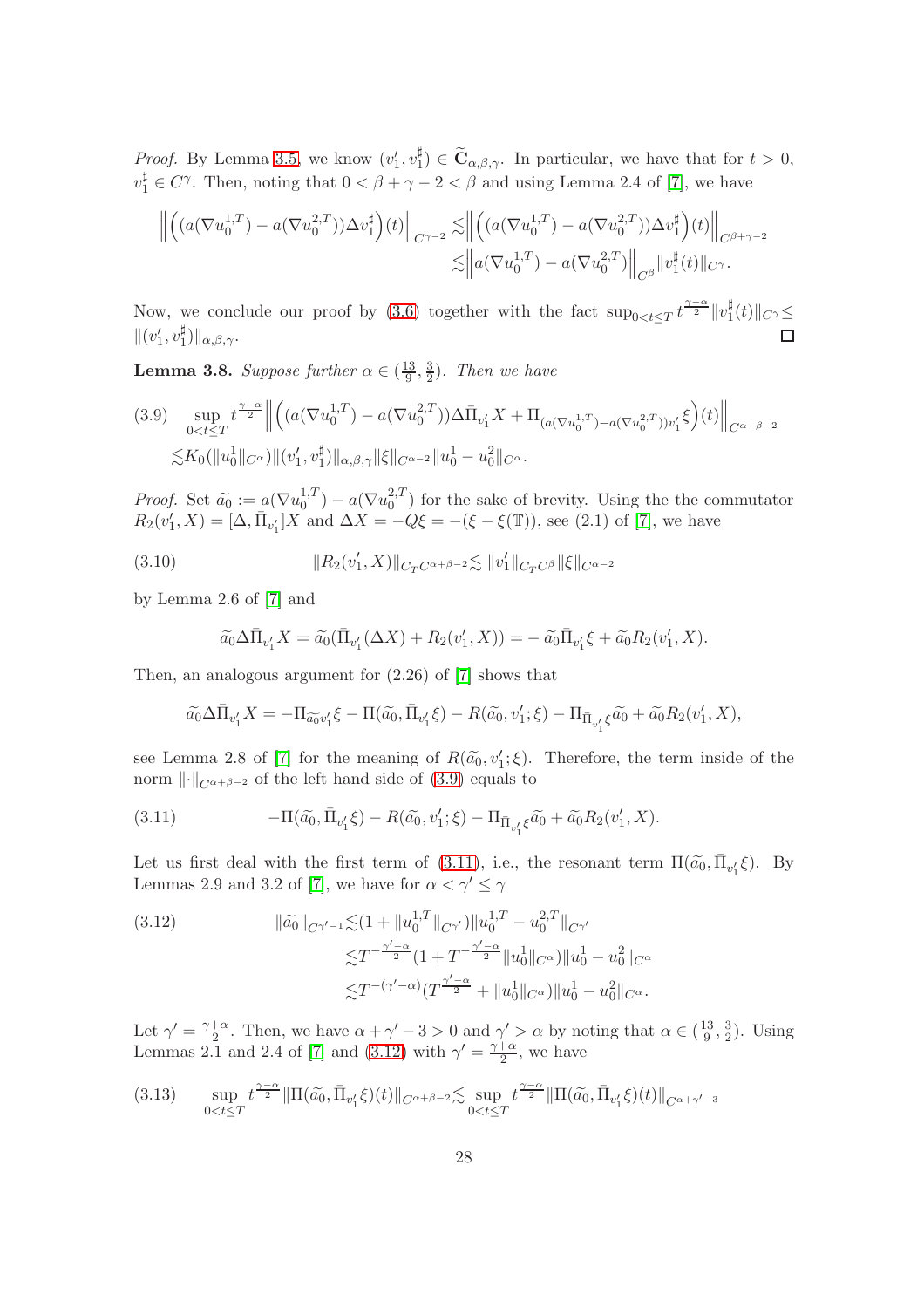$$
\begin{split} &\lesssim \sup_{0
$$

where we have used  $\alpha + \gamma' - 3 > 0$  for the first inequality and the relation  $\gamma' - \alpha = \frac{\gamma - \alpha}{2} > 0$ for the last inequality.

Next, we deal with the last three terms of  $(3.11)$ . By  $(3.6)$  and the similar arguments to Lemma 4.3 of [\[7\]](#page-32-0), we easily have

<span id="page-28-0"></span>(3.14) 
$$
\| -R(\tilde{a_0}, v'_1, \xi) - \Pi_{\bar{\Pi}_{u'}\xi}\tilde{a_0} + \tilde{a_0}R_2(v'_1, X)\|_{C_T C^{\alpha+\beta-2}} \n\lesssim (1 + \|u_0^1\|_{C^{\alpha}}) \|v'_1\|_{\mathcal{L}_T^{\beta}} \|\xi\|_{C^{\alpha-2}} \|u_0^1 - u_0^2\|_{C^{\alpha}}.
$$

We omit the details and just give the estimate on the last term  $\tilde{a}_0 R_2(v'_1, X)$  as an example. Noting the relation  $0 < 2\alpha + \beta - 3 < \alpha - 1$  and using [\(3.10\)](#page-27-5), we have

$$
\begin{split} \|\widetilde{a_0}R_2(v_1',X)\|_{C_TC^{\alpha+\beta-2}} \lesssim & \|\widetilde{a_0}R_2(v_1',X)\|_{C_TC^{2\alpha+\beta-3}}\\ \lesssim & \|\widetilde{a_0}\|_{C^{\alpha-1}} \|R_2(v_1',X)\|_{C_TC^{\alpha+\beta-2}}\\ \lesssim & (1+\|u_0^1\|_{C^\alpha}) \|v_1'\|_{\mathcal{L}_T^\beta}\|\xi\|_{C^{\alpha-2}} \|u_0^1-u_0^2\|_{C^\alpha}, \end{split}
$$

where [\(3.6\)](#page-24-2) has been used for the last inequality. As a consequence, we conclude the proof of this lemma by [\(3.13\)](#page-27-0) and [\(3.14\)](#page-28-0) together with  $\gamma > \alpha$ .  $\Box$ 

Next, we reevaluate the term  $\varepsilon_2$  involving  $u^{\sharp}$  according to our purpose.

**Lemma 3.9.** We have the local Lipschitz estimate for  $\varepsilon_2$ :

<span id="page-28-1"></span>(3.15) 
$$
\sup_{0 < t \leq T} t^{\frac{\gamma - \alpha}{2}} \| \varepsilon_2(\mathbf{u}_1) - \varepsilon_2(\mathbf{u}_2) \|_{C^{\gamma - 2}} \n\lesssim T^{\frac{\alpha - \beta - 1}{2}} K(||\mathbf{u}_1||_{\alpha, \beta, \gamma}, ||\mathbf{u}_2||_{\alpha, \beta, \gamma})(1 + ||\xi||_{C^{\alpha - 2}})^2 ||\mathbf{u}_1 - \mathbf{u}_2||_{\alpha, \beta, \gamma} \n+ K_0(||u_0||_{C^{\alpha}}) ||\mathbf{u}_1||_{\alpha, \beta, \gamma} ||u_0^1 - u_0^2||_{C^{\alpha}}.
$$

Proof. This lemma can be shown essentially by analogous arguments to Lemma 3.3 of [\[7\]](#page-32-0). However, in that proof, the initial value is fixed and the explicit relation between the constants and its initial value is not written down. Hence, for the reader's convenience, we give proof of  $(3.15)$  briefly. In the following, we use the notation  $b(u_i)$  introduced in the proof of Lemma [3.6,](#page-25-1) see [\(3.7\)](#page-25-2). By the definition of  $\varepsilon_2$ , we have

$$
\begin{aligned} \|(\varepsilon_2(\mathbf{u}_1)-\varepsilon_2(\mathbf{u}_2))(t)\|_{C^{\gamma-2}} \lesssim & \|\tarepsilon_2(\mathbf{u}_1)-\varepsilon_2(\mathbf{u}_2))(t)\|_{C^{\beta+\gamma-2}}\\ \lesssim & \|b(u_1)-b(u_2)\|_{\mathcal{L}^{\beta}_T} \|u_1^{\sharp}(t)\|_{C^{\gamma}}+\|b(u_2)\|_{\mathcal{L}^{\beta}_T} \| (u_1^{\sharp}-u_2^{\sharp})(t)\|_{C^{\gamma}}. \end{aligned}
$$

Therefore, the estimate [\(3.15\)](#page-28-1) is immediately obtained by Lemma [3.4](#page-24-3) above and (3.17) of [\[7\]](#page-32-0).  $\Box$ 

As the final preparation, we give the estimate on the remainder  $\zeta$  in [\(3.3\)](#page-23-3).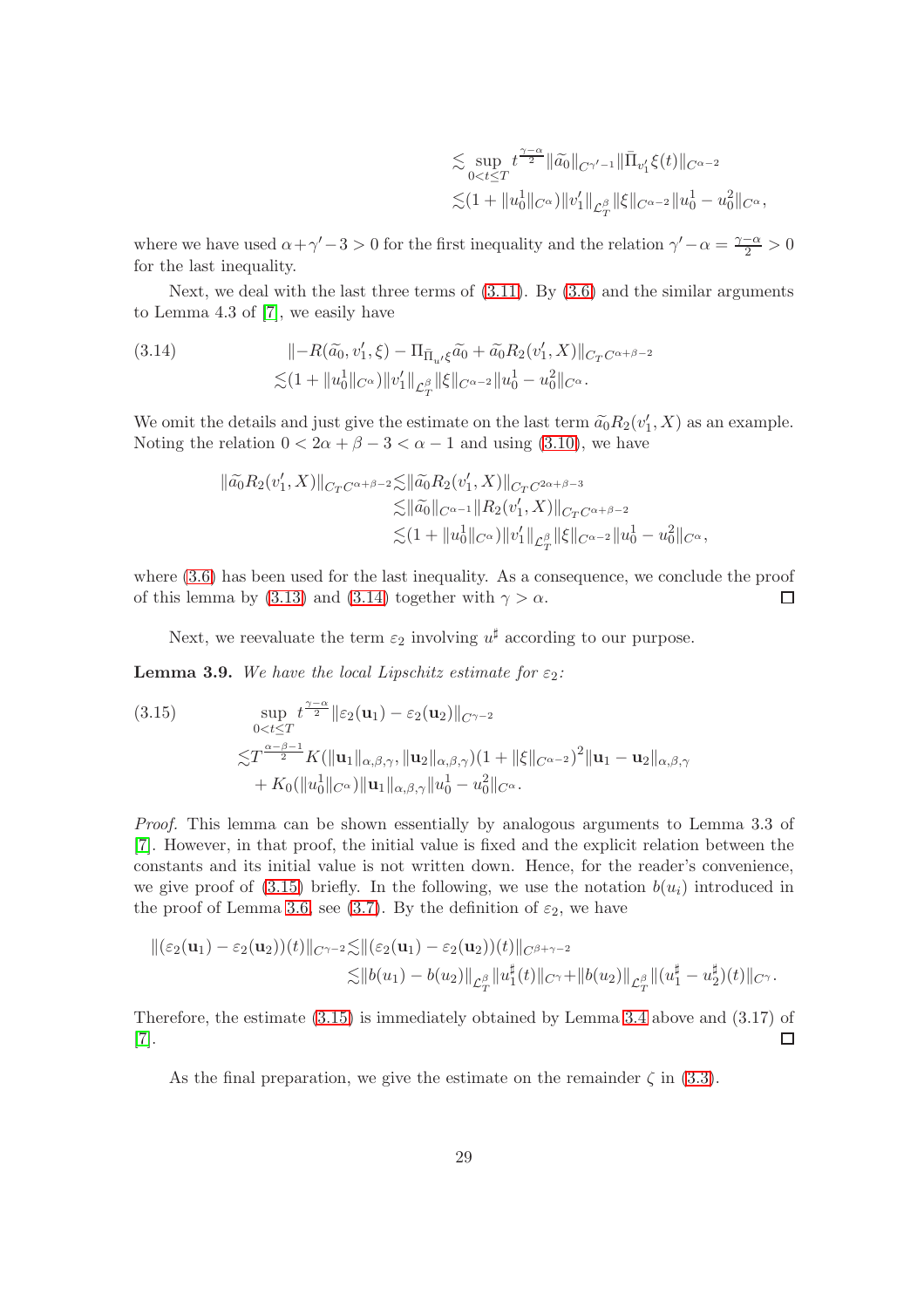<span id="page-29-0"></span>**Lemma 3.10.** We have that  $\zeta$  is locally Lipschitz continuous in  $(u_0, u', u^{\sharp}) \in \mathcal{B}_T(\lambda)$ . In fact, we have the following estimate

$$
\sup_{0
$$

where  $\tilde{K}_2(X,\xi)$  is the constant introduced in Proposition 3.7 of [\[7\]](#page-32-0), which depends on  $\|\xi\|_{C^{\alpha-2}}$  and  $\|\Pi(\nabla X,\xi)\|_{C^{2\alpha-3}}$ .

Proof. This can be shown by similar arguments to Proposition 3.7 of [\[7\]](#page-32-0). Although many terms should be dealt with, from the proof of Proposition 3.7 of [\[7\]](#page-32-0), we only have to reevaluate the terms involving  $u_0^T$ , that is,  $\Pi(a(\nabla u_0^T), \overline{\Pi}_{u'}\xi)$  and the term  $A_2$  defined by (2.27) of [\[7\]](#page-32-0). Since we use the norm of  $\|\mathbf{u}_1 - \mathbf{u}_2\|_{\alpha,\beta,\gamma}$ , the initial value will only affect our estimate when the estimates of  $||b(u_i)||_{\mathcal{L}_T^{\beta}}$  and  $||b(u_1) - b(u_2)||_{\mathcal{L}_T^{\beta}}$  are used in the proof of Proposition 3.7 of [\[7\]](#page-32-0), where  $b(u_i)$  is defined by [\(3.7\)](#page-25-2). However, the terms  $\Pi(a(\nabla u_0^T), \bar{\Pi}_{u'}\xi)$ and  $A_2$  can be handled by the analogous arguments to Lemma [3.8](#page-27-1) above, and Lemma 4.3 of [\[7\]](#page-32-0). Noting  $u' \in \mathcal{L}_T^{\beta}$ , a similar argument to [\(3.13\)](#page-27-0) yields that

$$
\sup_{0  

$$
\lesssim (1 + \|u_0^1\|_{C^{\alpha}}) \|u'_1\|_{\mathcal{L}_T^{\beta}} \|\xi\|_{C^{\alpha-2}} \|u_0^1 - u_0^2\|_{C^{\alpha}}.
$$
$$

Then, recalling the estimate deduced in the proof of Lemma 4.1 of [\[7\]](#page-32-0) and the bilinearity of the resonant term, we easily have

$$
\sup_{0 < t \le T} t^{\frac{\gamma - \alpha}{2}} \left\| \left( \Pi(a(\nabla u_0^{1,T}), \bar{\Pi}_{u'_1} \xi) - \Pi(a(\nabla u_0^{2,T}), \bar{\Pi}_{u'_2} \xi) \right) (t) \right\|_{C^{\alpha + \beta - 2}}
$$
  

$$
\lesssim K_0(\|u_0^1\|_{C^\alpha}) \|u_1\|_{\alpha, \beta, \gamma} \|\xi\|_{C^{\alpha - 2}} \|u_0^1 - u_0^2\|_{C^\alpha}.
$$

On the other hand,  $A_2$  can be essentially evaluated by the arguments for Lemma 4.3 of [\[7\]](#page-32-0) thanks to Lemma [3.4.](#page-24-3) Here, we give the estimate on the first term of  $A_2$  as an example. By bilinearity of  $R$ , we have

$$
||R(b(u_1), u'_1; \xi) - R(b(u_2), u'_2; \xi)||_{C_T C^{\alpha+\beta-2}}
$$
  
\n
$$
\leq ||R(b(u_1) - b(u_2), u'_1; \xi)||_{C_T C^{\alpha+\beta-2}} + ||R(b(u_2), u'_1 - u'_2; \xi)||_{C_T C^{\alpha+\beta-2}}
$$
  
\n
$$
\leq K(||\mathbf{u}_1||_{\alpha,\beta,\gamma}, ||\mathbf{u}_2||_{\alpha,\beta,\gamma})(1 + ||\xi||_{C^{\alpha-2}})^2 ||\xi||_{C^{\alpha-2}} ||\mathbf{u}_1 - \mathbf{u}_2||_{\alpha,\beta,\gamma}
$$
  
\n
$$
+ K_0(||u_0||_{C^{\alpha}})||\mathbf{u}_1||_{\alpha,\beta,\gamma} ||\xi||_{C^{\alpha-2}} ||u_0 - u_0||_{C^{\alpha}},
$$

where Lemma [3.4](#page-24-3) and  $\alpha - \beta - 1 > 0$  have been used for the last inequality. Consequently, we complete the proof.  $\Box$ 

In the end, let us give the proof of Theorem [3.1](#page-23-1) based on the above lemmas.

Proof of Theorem [3.1.](#page-23-1) According to the proof of Theorem 3.1 of [\[7\]](#page-32-0), we also know that the choice of T depends locally uniformly on  $\|\tilde{u}_0 - u_0\|_{C^\alpha}$  according to the estimates (3.48) and (3.50) of [\[7\]](#page-32-0). In fact, noting that constants  $K(\|\mathbf{u}\|_{\alpha,\beta,\gamma})$  in (3.48) of [7] and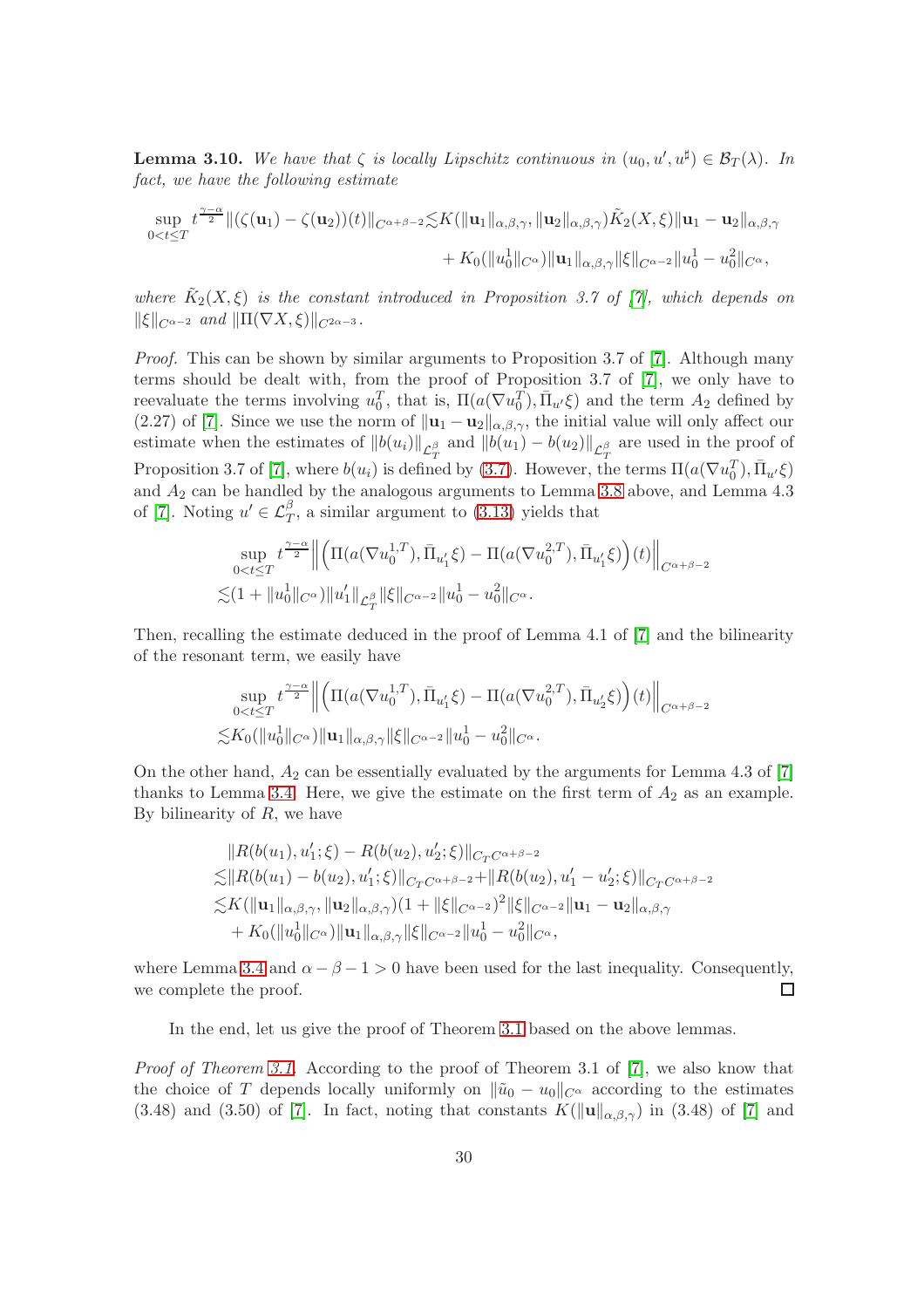$K(\|\mathbf{u}_1\|_{\alpha,\beta,\gamma}, \|\mathbf{u}_1\|_{\alpha,\beta,\gamma})$  in (3.50) of [\[7\]](#page-32-0) can be controlled by some polynomial, we can choose the time T as the function  $T = T(r)$  for all  $\|\tilde{u}_0 - u_0\|_{C^{\alpha}} < r$  with a small enough  $r > 0$ . In particular, we know that  $\Phi$  is contractive on  $\mathcal{B}_{T}(\lambda)$  for a large enough  $\lambda$  and a small enough  $T > 0$ , that is, there exists  $\kappa \in (0, 1)$  such that

$$
\|\Phi(u_0, u'_1, u_1^{\sharp}) - \Phi(u_0, u'_2, u_2^{\sharp})\|_{\alpha, \beta, \gamma} \leq \kappa \|\mathbf{u}_1 - \mathbf{u}_2\|_{\alpha, \beta, \gamma}, \ (u_0, \mathbf{u}_i) \in \mathcal{B}_T(\lambda).
$$

Note that  $u_0$  in  $\Phi$  is the same in this estimate. Therefore, thanks to the implicit function theorem, it is enough for us to show the continuity of the map  $\Phi$  on  $\mathcal{B}_T(\lambda)$ . In fact, we can show that the map  $\Phi$  is locally Lipschitz continuous on  $\mathcal{B}_T(\lambda)$ . Let us take two elements  $(u_0^i, \mathbf{u}_i) \in \mathcal{B}_T(\lambda), i = 1, 2$  and denote their images by  $(u_0^i, v_i^i, v_i^{\sharp})$  $i^{\mu}$ ) under the map  $\Phi$ . Then by [\(3.1\)](#page-22-1)-[\(3.3\)](#page-23-3), we have that the different  $v_1^{\sharp} - v_2^{\sharp}$  $2^{\frac{\mu}{2}}$  satisfies the equation

$$
\mathcal{L}_{1}^{0}v_{1}^{\sharp} - \mathcal{L}_{2}^{0}v_{2}^{\sharp} = \Pi_{a(\nabla u_{0}^{1,T})v_{1}'}\xi - \Pi_{a(\nabla u_{0}^{2,T})v_{2}'}\xi - (\mathcal{L}_{1}^{0}(\bar{\Pi}_{z_{1}'}X) - \mathcal{L}_{2}^{0}(\bar{\Pi}_{z_{2}'}X)) + \varepsilon_{1}(\mathbf{u}_{1}) - \varepsilon_{1}(\mathbf{u}_{2}) + \varepsilon_{2}(\mathbf{u}_{1}) - \varepsilon_{2}(\mathbf{u}_{2}) + \zeta(\mathbf{u}_{1}) - \zeta(\mathbf{u}_{2})
$$

with the initial value  $(v_1^{\sharp} - v_2^{\sharp})$  $\frac{1}{2}(0) = u_0^1 - u_0^2 - \Pi_{u_1'(0) - u_2'(0)}X \in C^{\alpha}$ ; recall that  $v_0^i =$  $u_0^i, v_i'(0) = u_i'(0) = \frac{g(\nabla u_0^i)}{a(\nabla u_0^i)}$  $\frac{g(\nabla u_0^i)}{a(\nabla u_0^i)}, i = 1, 2$ , where  $\mathcal{L}_i^0 := \partial_t - a(\nabla u_0^{i,T})$  $_{0}^{i,I}$   $)\Delta$ . We easily see that it can be rewritten to the next equation.

<span id="page-30-0"></span>
$$
(3.16) \qquad \mathcal{L}_2^0(v_1^{\sharp} - v_2^{\sharp}) = \Pi_{a(\nabla u_0^{2,T})(v_1' - v_2')} \xi - \mathcal{L}_2^0(\bar{\Pi}_{v_1' - v_2'} X) + (a(\nabla u_0^{1,T}) - a(\nabla u_0^{2,T})) \Delta v_1^{\sharp} + (a(\nabla u_{0,1}^T) - a(\nabla u_{0,2}^T)) \Delta \bar{\Pi}_{v_1'} X + \Pi_{(a(\nabla u_0^{1,T}) - a(\nabla u_0^{2,T})) v_1'} \xi + \varepsilon_1(\mathbf{u}_1) - \varepsilon_1(\mathbf{u}_2) + \varepsilon_2(\mathbf{u}_1) - \varepsilon_2(\mathbf{u}_2) + \zeta(\mathbf{u}_1) - \zeta(\mathbf{u}_2).
$$

By Lemma 2.10 of [\[7\]](#page-32-0) and  $v'_1 - v'_2 \in \mathcal{L}_T^{\beta}$ , we see the first two terms of [\(3.16\)](#page-30-0) can be estimated as follows:

<span id="page-30-1"></span>(3.17) 
$$
\sup_{0 < t \leq T} t^{\frac{\gamma - \alpha}{2}} \|(\Pi_{a(\nabla u_0^{2,T})(v_1' - v_2')} \xi - \mathcal{L}_2^0(\bar{\Pi}_{v_1' - v_2'} X))(t)\|_{C^{\alpha + \beta - 2}}
$$

$$
\lesssim (1 + \|u_0^2\|_{C^{\alpha}}) \|v_1' - v_2'\|_{\mathcal{L}_T^{\beta}} \|X\|_{C^{\alpha}}.
$$

As we explained in Lemma [3.10,](#page-29-0) the estimate (3.7) in Lemma 3.3 of [\[7\]](#page-32-0) still holds for  $\varepsilon_1(\mathbf{u}_1) - \varepsilon_1(\mathbf{u}_2)$  in the framework of this theorem. More precisely, we have

<span id="page-30-2"></span>(3.18) 
$$
\sup_{0 < t \leq T} t^{\frac{\gamma - \alpha}{2}} \|(\varepsilon_1(\mathbf{u}_1) - \varepsilon_1(\mathbf{u}_2))(t)\|_{C^{2\alpha - 3}} \n\lesssim K(\|\mathbf{u}_1\|_{\alpha, \beta, \gamma}, \|\mathbf{u}_2\|_{\alpha, \beta, \gamma})(1 + \|\xi\|_{C^{\alpha - 2}})^2 \|\xi\|_{C^{\alpha - 2}} \|\mathbf{u}_1 - \mathbf{u}_2\|_{\alpha, \beta, \gamma}.
$$

Now let us denote by  $\phi_1(t)$  the sum of  $(a(\nabla u_0^{1,T}))$  $_0^{1,T}$ ) –  $a(\nabla u_0^{2,T})$  $\binom{2,T}{0}$ ) $\Delta v_1^{\sharp}$  $\frac{1}{1}(t)$  and  $(\varepsilon_2(\mathbf{u}_1)$  –  $\varepsilon_2(\mathbf{u}_2)(t)$ , and by  $\phi_2(t)$  all of the other terms in the right hand side of [\(3.16\)](#page-30-0). Then by [\(3.17\)](#page-30-1), [\(3.18\)](#page-30-2) and Lemmas [3.5-](#page-25-0)[3.10,](#page-29-0) we easily known that  $\phi_1 \in C((0,T], C^{\gamma-2})$  and  $\phi_2 \in C((0,T], C^{\alpha+\beta-2})$  satisfy the assumptions formulated in Lemma 3.5 of [\[7\]](#page-32-0). So we obtain

<span id="page-30-3"></span>
$$
(3.19) \quad \sup_{0 < t \le T} t^{\frac{\gamma - \alpha}{2}} \|v_1^{\sharp}(t) - v_2^{\sharp}(t)\|_{C^{\gamma}} + \|v_1^{\sharp} - v_2^{\sharp}\|_{\mathcal{L}_T^{\alpha}}
$$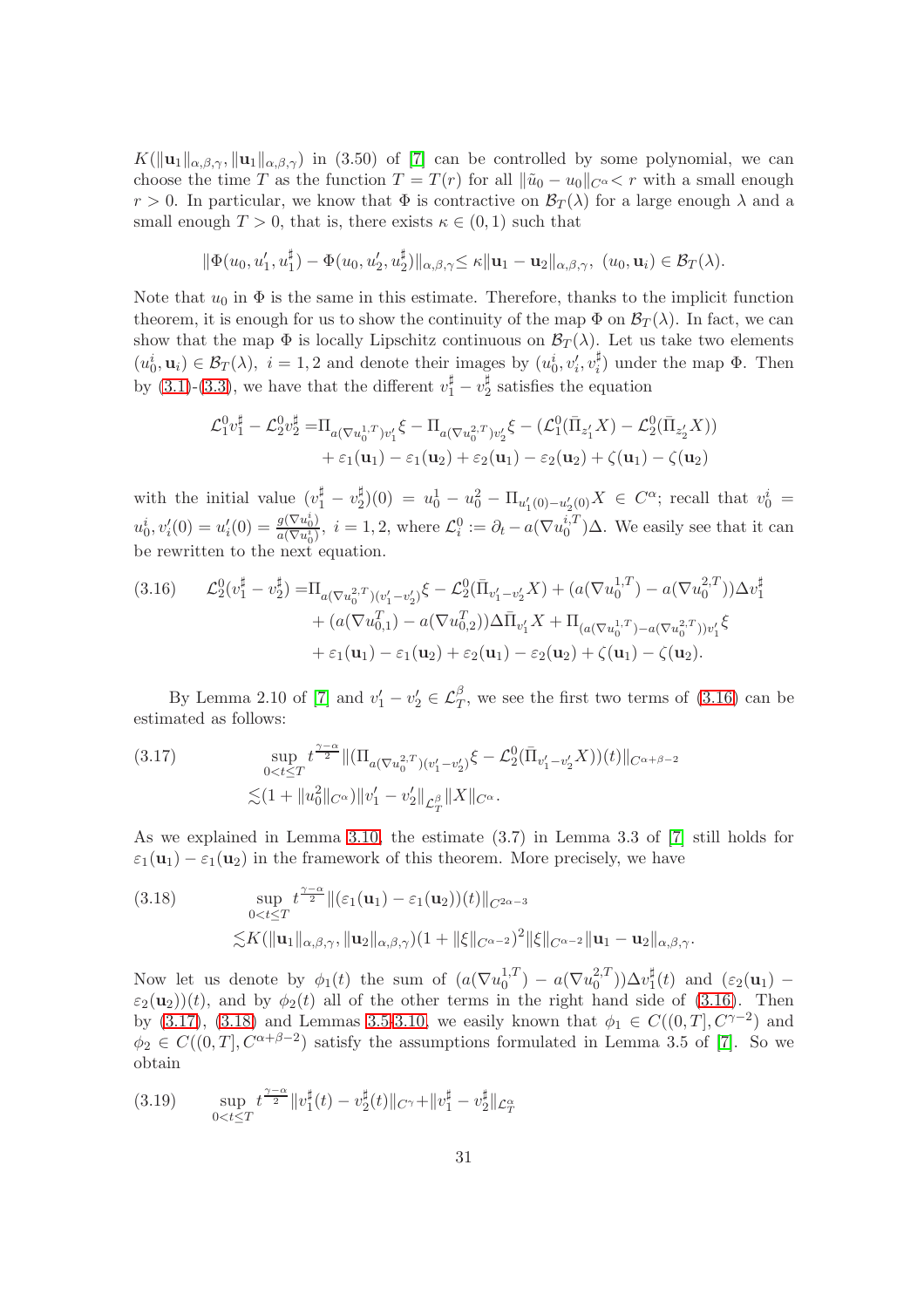$$
\begin{split} \lesssim & \|u_0^1 - u_0^2\|_{C^\alpha} + \|\Pi_{u_1'(0) - u_2'(0)}X\|_{C^\alpha} + T^{\frac{\alpha + \beta - \gamma}{2}}(1 + \|u_0^2\|_{C^\alpha}) \|v_1' - v_2'\|_{\mathcal{L}_T^{\beta}} \|\xi\|_{C^{\alpha - 2}} \\ & + K_0 (\|u_0^1\|_{C^\alpha})(\|{\bf u}_1\|_{\alpha, \beta, \gamma} + \|(v_1', v_1^\sharp)\|_{\alpha, \beta, \gamma})(1 + \|\xi\|_{C^{\alpha - 2}}) \|u_0^1 - u_0^2\|_{C^\alpha} \\ & + T^{\frac{\alpha + \beta - \gamma}{2}} K (\|{\bf u}_1\|_{\alpha, \beta, \gamma}, \|{\bf u}_2\|_{\alpha, \beta, \gamma}) \tilde{K}_2(X, \xi) \|{\bf u}_1 - {\bf u}_2\|_{\alpha, \beta, \gamma}. \end{split}
$$

On the other hand, using Lemmas 2.1 and 2.9 of [\[7\]](#page-32-0), we have

$$
\|\Pi_{u'_1(0)-u'_2(0)}X\|_{C^{\alpha}} \lesssim \left\|\frac{1}{a(\nabla u_0^1)a(\nabla u_0^2)}\right\|_{C^{\beta}} \|g(\nabla u_0^1)a(\nabla u_0^2) - g(\nabla u_0^2)a(\nabla u_0^1)\|_{C^{\beta}} \|X\|_{C^{\alpha}}
$$
  

$$
\lesssim K_0(\|u_0^1\|_{C^{\alpha}}, \|u_0^2\|_{C^{\alpha}})\|u_0^1 - u_0^2\|_{C^{\alpha}} \|\xi\|_{C^{\alpha-2}}.
$$

Therefore, thanks to Lemmas [3.5](#page-25-0) and [3.6,](#page-25-1) by [\(3.19\)](#page-30-3) together with  $0 < \alpha + \beta - \gamma < \alpha - \beta - 1$ , we have that

$$
\|\Phi(u_0^1, u_1', u_1^{\sharp}) - \Phi(u_0^2, u_2', u_2^{\sharp})\|_{\alpha, \beta, \gamma} \n\le K(\|\mathbf{u}_1\|_{\alpha, \beta, \gamma})(\tilde{K}_1(X, \xi) + K_0(\|u_0^1\|_{C^{\alpha}}, \|u_0^2\|_{C^{\alpha}}))(1 + \|\xi\|_{C^{\alpha}})\|u_0^1 - u_0^2\|_{C^{\alpha}} \n+ T^{\frac{\alpha+\beta-\gamma}{2}}K(\|\mathbf{u}_1\|_{\alpha, \beta, \gamma}, \|\mathbf{u}_2\|_{\alpha, \beta, \gamma})\tilde{K}_2(X, \xi)\|\mathbf{u}_1 - \mathbf{u}_2\|_{\alpha, \beta, \gamma}
$$

which implies the local Lipschitz continuity of  $\Phi$  on  $\mathcal{B}_T(r,\lambda)$ . Consequently, the proof is completed.  $\Box$ 

<span id="page-31-0"></span>Remark 3.3. In the proof of Proposition [2.6,](#page-13-2) we used the continuity of the solutions in  $(m, u_0, \hat{\xi})$  of the SPDE

<span id="page-31-1"></span>(3.20) 
$$
\partial_t u = a(\nabla u + m)\Delta u + g(\nabla u + m) \cdot \xi,
$$

where  $m \in \mathbb{R}$ . Although we took  $m = 0$  and fixed it in Theorem [3.1,](#page-23-1) the continuity of the solutions in  $(m, u_0, \hat{\xi})$  of the SPDE [\(3.20\)](#page-31-1) can be shown by similar arguments. Roughly speaking, instead of the map  $\Phi$  defined by [\(3.1\)](#page-22-1), it is natural to study the map  $\Phi$ :  $(m, u_0, u', u^{\sharp}) \mapsto (v', v^{\sharp}),$  where  $v', v^{\sharp}$  are determined by [\(3.2\)](#page-23-4), [\(3.3\)](#page-23-3) by replacing  $a(\cdot), g(\cdot)$ by  $a(\cdot + m)$ ,  $g(\cdot + m)$  respectively. Then, all of the estimates in Lemmas [3.4-](#page-24-3)[3.10](#page-29-0) still hold if we replace  $\|\mathbf{u}_i\|_{\alpha,\beta,\gamma}$ ,  $\|\mathbf{u}_1 - \mathbf{u}_2\|_{\alpha,\beta,\gamma}$ ,  $\|u_0^i\|_{C^\alpha}$ ,  $\|u_0^1 - u_0^2\|_{C^\alpha}$  by  $\|\mathbf{u}_i\|_{\alpha,\beta,\gamma} + |m^i|$ ,  $\|\mathbf{u}_1 - \mathbf{u}_2\|_{\alpha,\beta,\gamma}$  $\mathbf{u}_2||_{\alpha,\beta,\gamma}+|m^1-m^2|,||u_0^i||_{C^\alpha}+|m^i|,||u_0^1-u_0^2||_{C^\alpha}+|m^1-m^2|$  respectively. For example, if  $(m^i,u^i_0,u'_i,u^\sharp_i)$  $\mathcal{L}_i^{\mu}$ ,  $i = 1, 2$  are given, then instead of  $(3.5)$  in Lemma [3.4,](#page-24-3) we have

$$
\|a(\nabla u_1 + m^1) - a(\nabla u_0^{1,T} + m^1) - \left(a(\nabla u_2 + m^2) - a(\nabla u_0^{2,T} + m^2)\right)\|_{\mathcal{L}_T^{\beta}}
$$
  

$$
\lesssim T^{\frac{\alpha-\beta-1}{2}} K(||\mathbf{u}_1||_{\alpha,\beta,\gamma},|m_1|)(1+||\xi||_{C^{\alpha-2}})^2 (||\mathbf{u}_1 - \mathbf{u}_2||_{\alpha,\beta,\gamma} + |m^1 - m^2|)
$$
  
+  $K_0(||u_0||_{C^{\alpha}},|m_1|)(||u_0^1 - u_0^2||_{C^{\alpha}} + |m^1 - m^2|),$ 

because we just replaced the functions  $a(\nabla u_i)$ ,  $a(\nabla u_0^{i,T})$  $\binom{i,T}{0}$  by  $a(\nabla u_i+m^i), a(\nabla u_0^{i,T}+m^i)$  and  $a(\cdot + m)$  satisfies [\(1.2\)](#page-0-1) for all  $m \in \mathbb{R}$ . Consequently, we can testify that  $\Phi$  satisfies the conditions of the implicit function theorem by the analogous arguments to the proof of Theorem [3.1](#page-23-1) and therefore show the desired result.

One can interpret the continuity in m as that in the boundary condition, modified as in  $(1.6)$  of  $[7]$ , for the original SPDE  $(1.1)$ .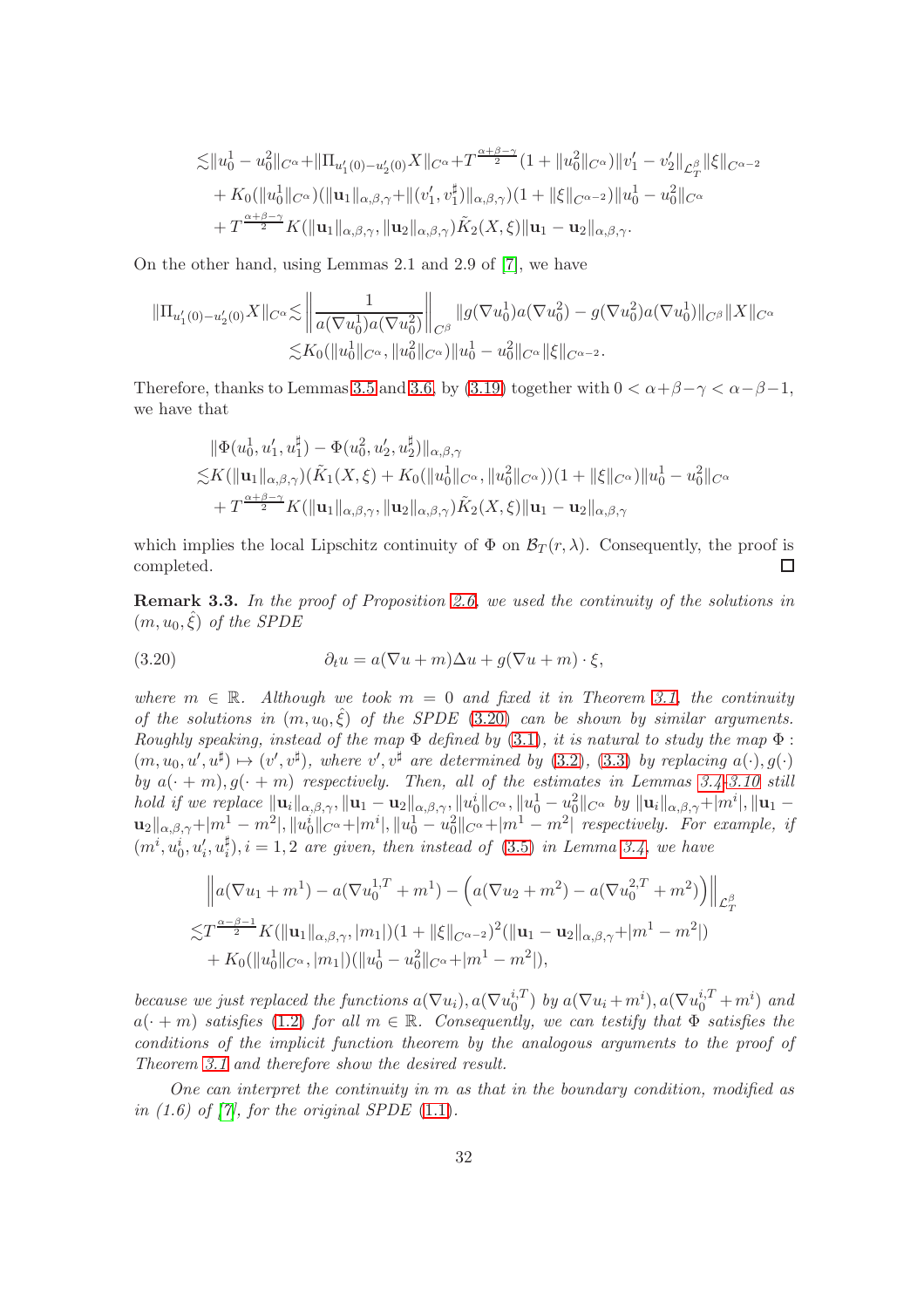# Acknowledgements

T. Funaki was supported in part by JSPS KAKENHI, Grant-in-Aid for Scientific Researches (A) 18H03672 and (S) 16H06338, and B. Xie was supported in part by JSPS KAKENHI, Grant-in-Aid for Scientific Research (C) 20K03627.

# <span id="page-32-10"></span>References

- <span id="page-32-5"></span>[1] H. BAHOURI, J.-Y. CHEMIN AND R. DANCHIN, Fourier Analysis and Nonlinear Partial Differential Equations, Springer, 2011.
- [2] I. BAILLEUL AND F. BERNICOT, Heat semigroup and singular PDEs. With an appendix by F. Bernicot and D. Frey, J. Funct. Anal., 270 (2016), 3344–3452.
- <span id="page-32-12"></span><span id="page-32-4"></span>[3] I. BAILLEUL, A. DEBUSSCHE AND M. HOFMANOVÁ, Quasilinear generalized parabolic Anderson model equation, Stoch. Partial Differ. Equ. Anal. Comput., 7 (2019), 40–63.
- [4] G. Cannizzaro and K. Chouk, Multidimensional SDEs with singular drift and universal construction of the polymer measure with white noise potential, Ann. Probab., 46 (2018), 1710–1763.
- <span id="page-32-11"></span><span id="page-32-7"></span>[5] L.C. Evans, Partial Differential Equations, Graduate Studies in Mathematics, 19, American Mathematical Society, 1998, xviii+662 pp.
- <span id="page-32-0"></span>[6] T. Funaki and M. Hoshino, A coupled KPZ equation, its two types of approximations and existence of global solutions, J. Funct. Anal., 273 (2017) 1165–1204.
- [7] T. Funaki, M. Hoshino, S. Sethuraman and B. Xie, Asymptotics of PDE in random environment by paracontrolled calculus, [arXiv:2005.03326,](http://arxiv.org/abs/2005.03326) to appear in Ann. Inst. Henri Poincar´e Probab. Stat., 2021.
- <span id="page-32-3"></span>[8] T. Funaki and H. Spohn, Motion by mean curvature from the Ginzburg-Landau  $\nabla \phi$  interface model, Commun. Math. Phys., **185** (1997), 1–36.
- <span id="page-32-2"></span>[9] M. Gubinelli, P. Imkeller and N. Perkowski, Paracontrolled distributions and singular PDEs, Forum of Mathematics, Pi 3, no. e6, (2015), 1–75.
- <span id="page-32-8"></span>[10] M. Gubinelli and N. Perkowski, The infinitesimal generator of the stochastic Burgers equation, Probab. Theory Related Fields 178 (2020), no. 3-4, 1067–1124.
- <span id="page-32-1"></span>[11] M. Hairer and J. Mattingly, The strong Feller property for singular stochastic PDEs, Ann. Inst. Henri Poincaré - Probab. Statist., 54 (2018), 1314–1340.
- <span id="page-32-6"></span>[12] M. Hoshino, Global well-posedness of complex Ginzburg-Landau equation with a space-time white noise. Ann. Inst. Henri Poincaré Probab. Stat.,  $54$  (2018), 1969– 2001.
- <span id="page-32-9"></span>[13] O.A. LADYŽENSKAJA, V.A. SOLONNIKOV AND N.N. URAL'CEVA, Linear and Quasilinear Equations of Parabolic Type, Translations Math. Monographs, 23, American Mathematical Society, 1968.